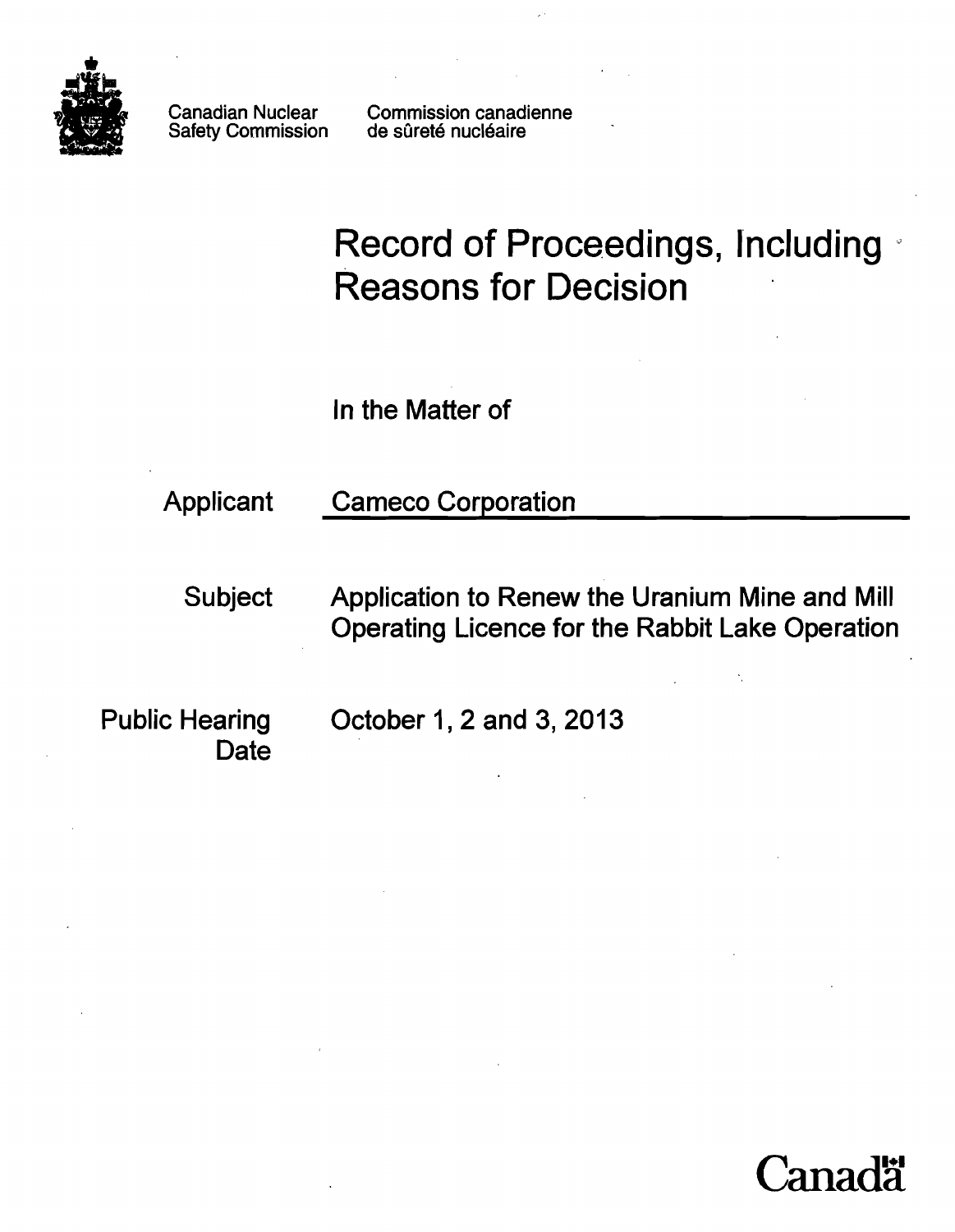# **RECORD OF PROCEEDINGS**

| Applicant:               | Cameco Corporation                                                                                |                                                                        |
|--------------------------|---------------------------------------------------------------------------------------------------|------------------------------------------------------------------------|
| Address/Location:        |                                                                                                   | $2121 - 11$ <sup>th</sup> Street West, Saskatoon, Saskatchewan S7M 1J3 |
| Purpose:                 | Application to renew the uranium mine and mill operation licence<br>for its Rabbit Lake Operation |                                                                        |
| Application received:    | December 21, 2012                                                                                 |                                                                        |
| Dates of public hearing: | October 1, 2 and 3, 2013                                                                          |                                                                        |
| Location:                | Kikinahk Friendship Centre,<br>320 Boardman Street, La Ronge, Saskatchewan                        |                                                                        |
| Members present:         | M. Binder, Chair<br>R. Velshi<br>R. J. Barriault<br>A. Harvey                                     | S. McEwan<br>M. J. McDill<br>D.D. Tolgyesi                             |

| Secretary:                  | M.A. Leblanc |
|-----------------------------|--------------|
| <b>Recording Secretary:</b> | C.N. Taylor  |
| Senior General Counsel:     | J. Lavoie    |

| <b>Applicant Represented By</b>                                   |                       | <b>Document Number</b> |                   |
|-------------------------------------------------------------------|-----------------------|------------------------|-------------------|
| • L. Mooney, Vice-President, Safety, Health, Environment, Quality |                       |                        |                   |
| (SHEQ) and Regulatory Relations                                   |                       |                        |                   |
| • K. Nagy, Director, SHEQ, Compliance and Licensing               |                       |                        |                   |
| • K. England, Manager, SHEQ Compliance and Licensing              |                       |                        |                   |
| • B. Esford, Manager, Geo-Environmental Engineering               |                       | CMD 13-H15.1           |                   |
| • D. Bronkhorst, Vice-President, Saskatchewan Mining South        |                       | CMD 13-H15.1A          |                   |
| • K. Himbeault, Site Manager, SHEQ and Regulatory Relations       |                       |                        |                   |
| • S. Britton, General Manager, Rabbit Lake Operations             |                       |                        |                   |
| • K. Lamont, Manager, SHEQ and Regulatory Relations, Rabbit Lake  |                       |                        |                   |
| • S. Willy, Director, Corporate Responsibility                    |                       |                        |                   |
| <b>CNSC</b> staff                                                 |                       | <b>Document Number</b> |                   |
| • R. Jammal                                                       | $\bullet$ T. Gates    | $\bullet$ F. Ryan      | <b>CMD 13-H15</b> |
| • J. LeClair                                                      | $\bullet$ G. Groskopf | $\bullet$ S. Demeter   |                   |
| • S. Eaton                                                        | $\bullet$ C. Purvis   | (Consultant)           |                   |
| • M. McKee                                                        | $\bullet$ B. Dowsley  |                        |                   |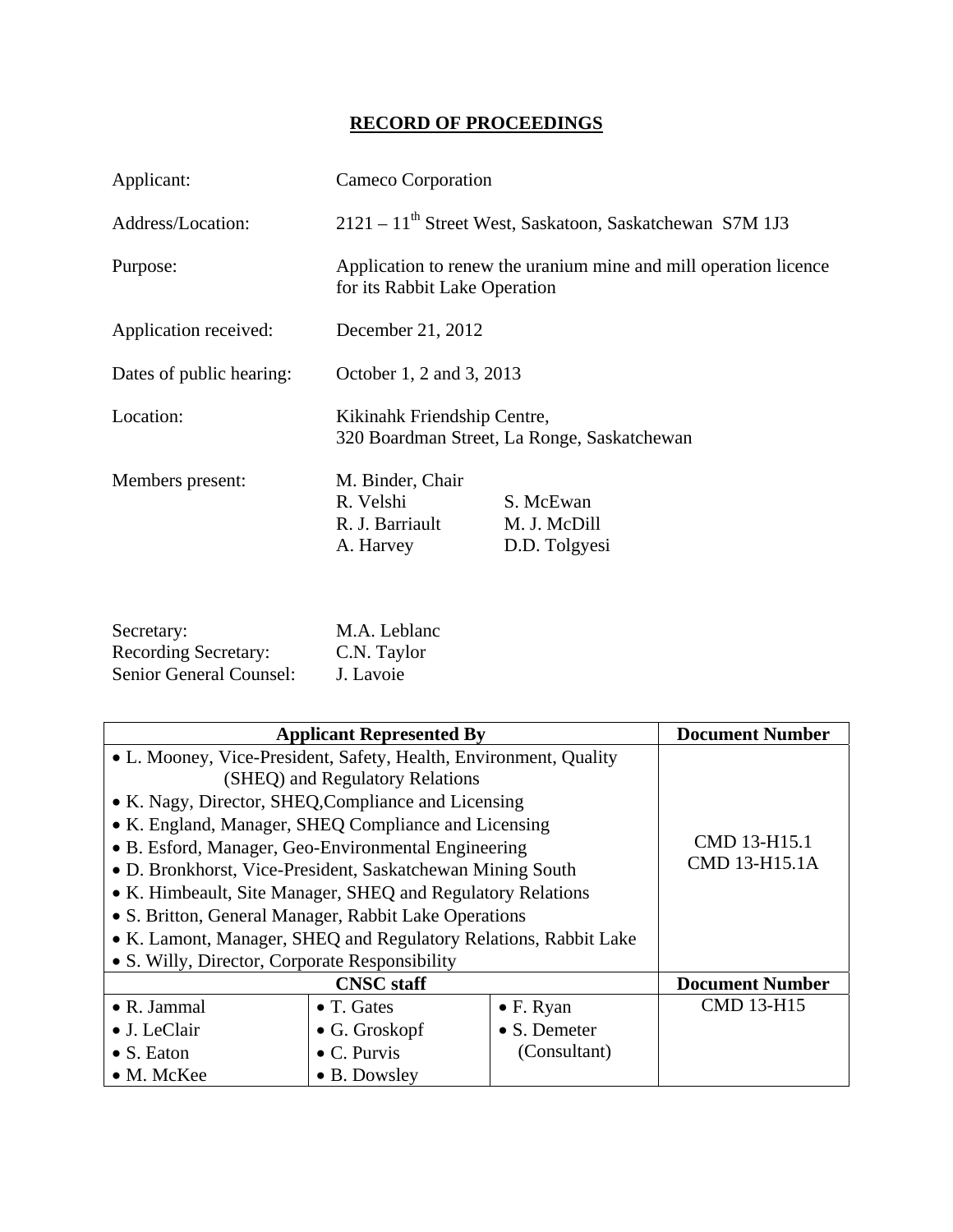# **Other Representatives**

- Saskatchewan Ministry of Environment: W. Kotyk and K. McCullum
- Medical Health Officer for Northern Saskatchewan: J. Irvine
- Saskatchewan Ministry of Labour Relations and Workplace Safety: G. Jablan and G. Alderman

**Intervenors** 

See Appendix A

Licence: Renewed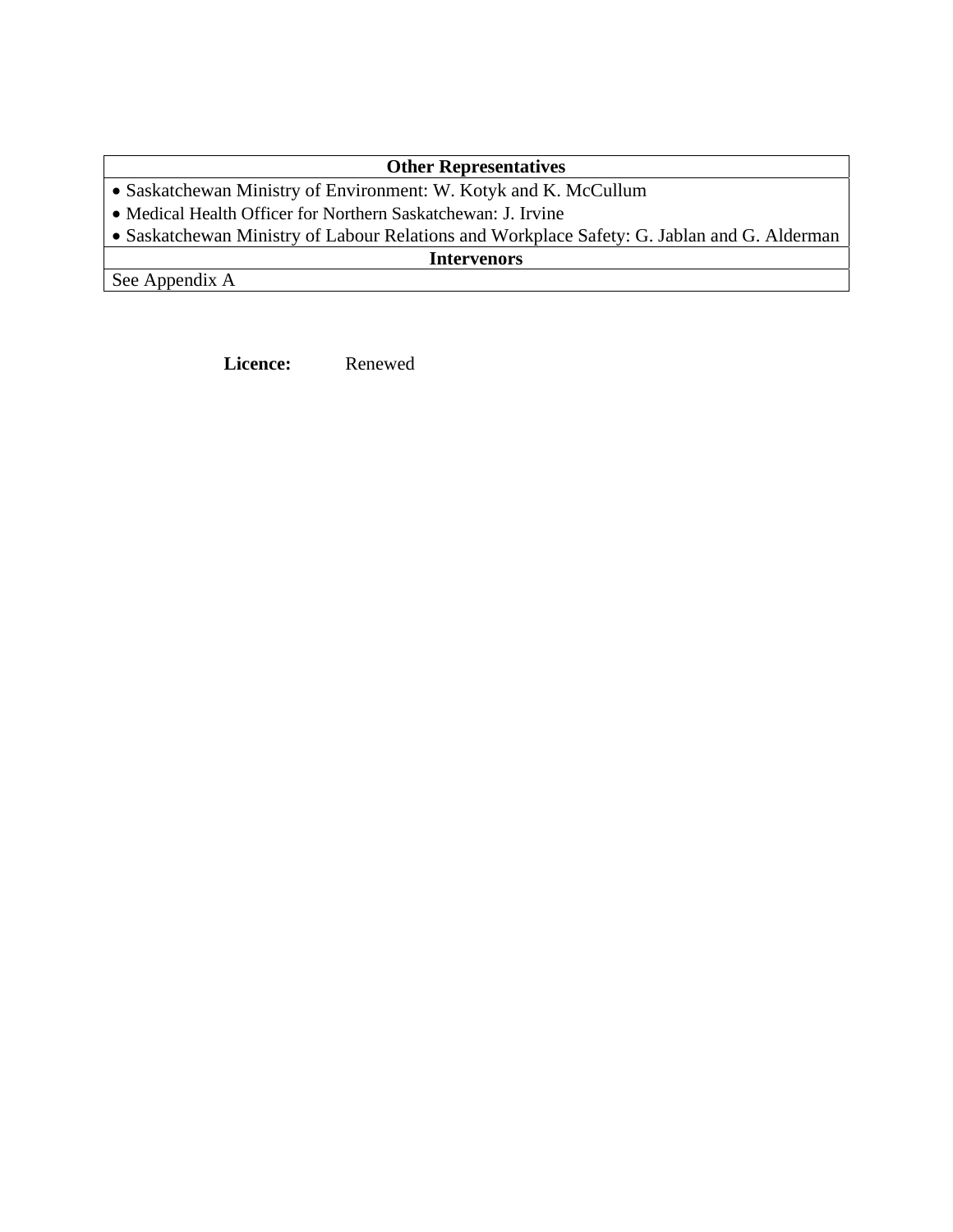# **Table of Contents**

| <b>2.0 DECISION</b> |  |
|---------------------|--|
|                     |  |
|                     |  |
|                     |  |
|                     |  |
|                     |  |
|                     |  |
|                     |  |
|                     |  |
|                     |  |
|                     |  |
|                     |  |
|                     |  |
|                     |  |
|                     |  |
|                     |  |
|                     |  |
|                     |  |
|                     |  |
|                     |  |
|                     |  |
|                     |  |
|                     |  |
|                     |  |
|                     |  |
|                     |  |
|                     |  |
|                     |  |
|                     |  |
|                     |  |
|                     |  |
|                     |  |
|                     |  |
|                     |  |
|                     |  |
|                     |  |
|                     |  |
|                     |  |
|                     |  |
|                     |  |
|                     |  |
|                     |  |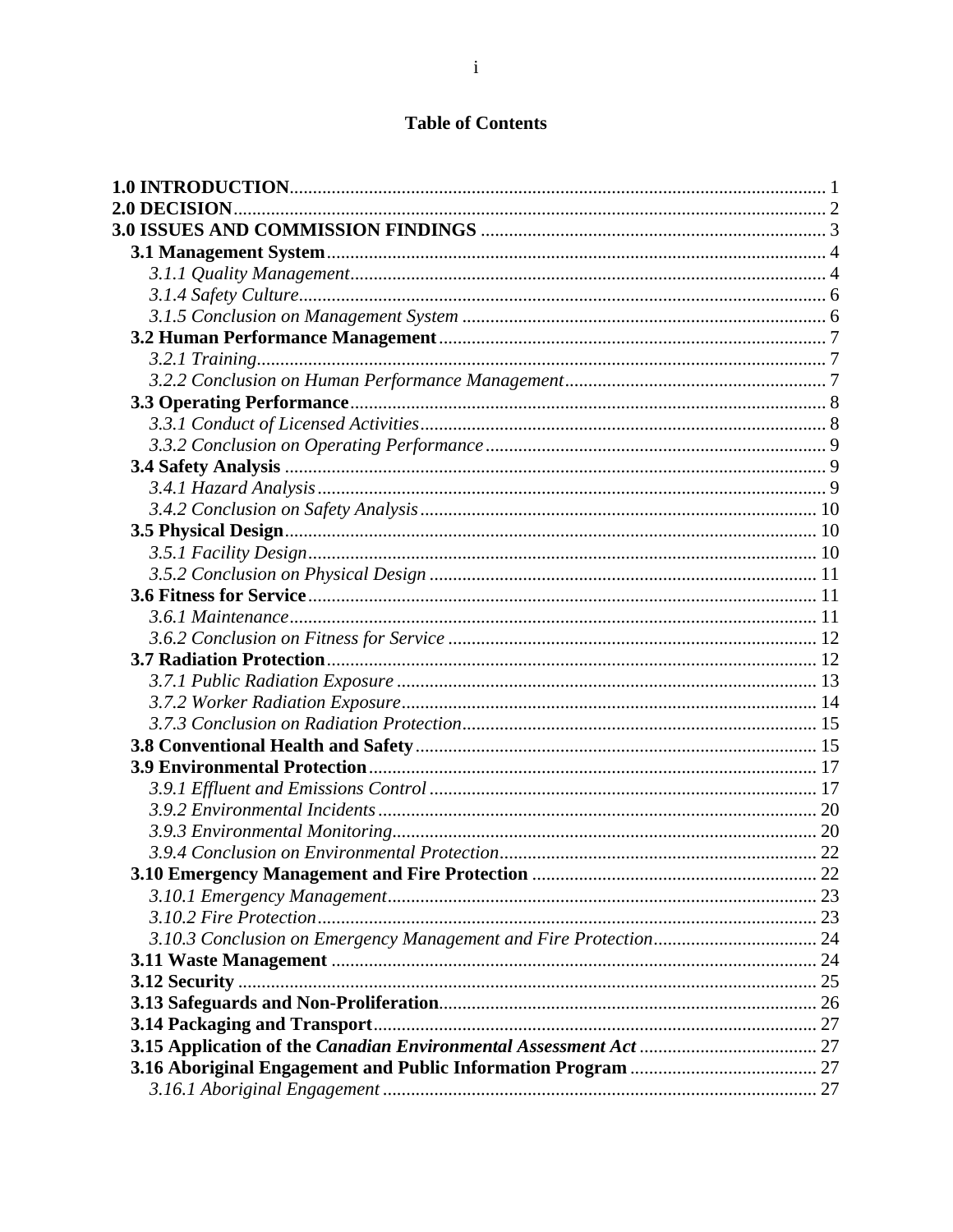| 3.16.3 Conclusion on Aboriginal Engagement and Public Information  31 |  |
|-----------------------------------------------------------------------|--|
|                                                                       |  |
|                                                                       |  |
|                                                                       |  |
|                                                                       |  |
|                                                                       |  |
|                                                                       |  |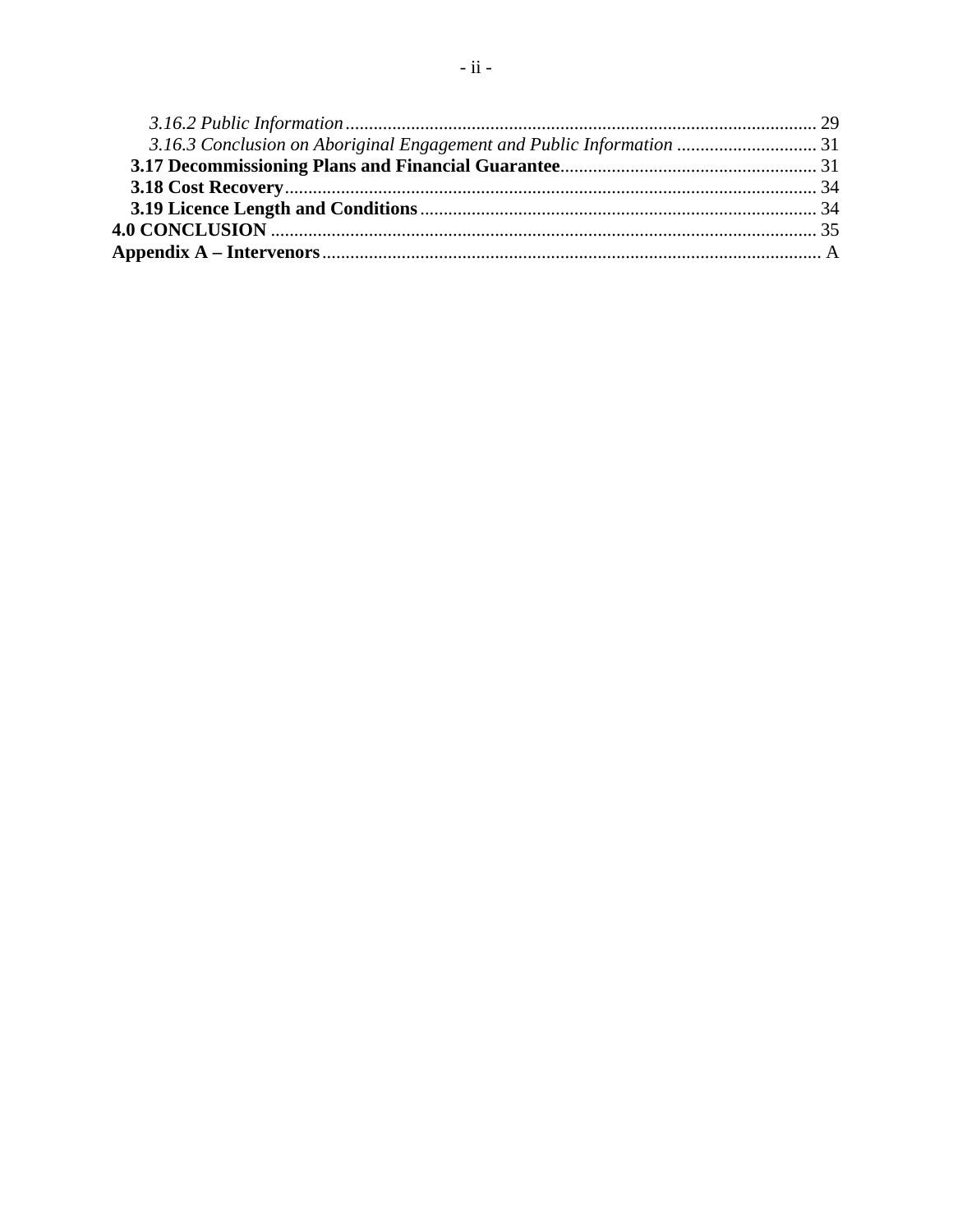### **1.0 INTRODUCTION**

- <span id="page-5-0"></span>Cameco Corporation (Cameco) has applied to the Canadian Nuclear Safety  $Commission<sup>1</sup>$  $Commission<sup>1</sup>$  $Commission<sup>1</sup>$  for the renewal of the uranium Mine and Mill Operating Licence for its Rabbit Lake Operation located in northern Saskatchewan, approximately 750 kilometres north of Saskatoon, Saskatchewan. The current operating licence, UMOL-MINEMILL-RABBIT.00/2013, expires on October 31, 2013. Cameco requested a renewal of the licence for a period of 10 years. 1.
- The Rabbit Lake deposit was discovered in 1968. The Collins Bay A-Zone, B-Zone, D-Zone and Eagle Point deposits were discovered in 1971, 1977, 1979 and 1980 respectively. Open-pit mining of the Rabbit Lake deposit and the mill operations commenced in 1975. The Rabbit Lake deposit was mined out by 1984. The Collins Bay B-Zone deposit was subsequently open-pit mined from 1985 to 1991. Following a federal environmental assessment that concluded in 1993, underground mining of the Eagle Point deposit began in 1994 and continues at present. The Collins Bay D-Zone and A-Zone deposits were open-pit mined sequentially in 1995-1996 and 1996-1997 respectively. The Rabbit Lake Operation currently consists of one active underground uranium mine (Eagle Point mine), a mill, the Rabbit Lake In-pit Tailings Management Facility (RLITMF) and associated mine rock piles and water management infrastructure. The RLITMF was developed in the mined-out Rabbit Lake pit to securely manage tailings, and commenced operation in 1985. The site also has an inactive flooded open-pit mine (B-Zone), two reclaimed open-pit mines (A-Zone and D-Zone) and the partially-reclaimed Above Ground Tailings Management Facility (AGTMF) which contains the tailings from the milling of ore from the first open pit. 2.
- Cameco is currently authorized to operate a nuclear facility at Rabbit Lake and to maintain the facilities necessary to support this operation, including an underground mine, three flooded open-pit mines, a mill, waste management systems and associated site facilities. The current licence also authorizes Cameco to produce uranium concentrate, and to possess, store, transfer, import, use, and dispose of nuclear substances and radiation devices. 3.
- This request for the licence renewal includes only the ongoing activities at the Rabbit Lake Operation site. 4.

#### Issues

 $\overline{a}$ 

- In considering the application, the Commission was required to decide, pursuant to subsection [2](#page-5-2)4(4) of the *Nuclear Safety and Control Act*<sup>2</sup> (NSCA): 5.
	- a) if Cameco is qualified to carry on the activities that the licence would authorize;

<span id="page-5-1"></span><sup>&</sup>lt;sup>1</sup> The *Canadian Nuclear Safety Commission* is referred to as the "CNSC" when referring to the organization and its staff in general, and as the "Commission" when referring to the tribunal component.

<span id="page-5-2"></span> $2$  Statutes of Canada (S.C.) 1997, chapter (c.) 9.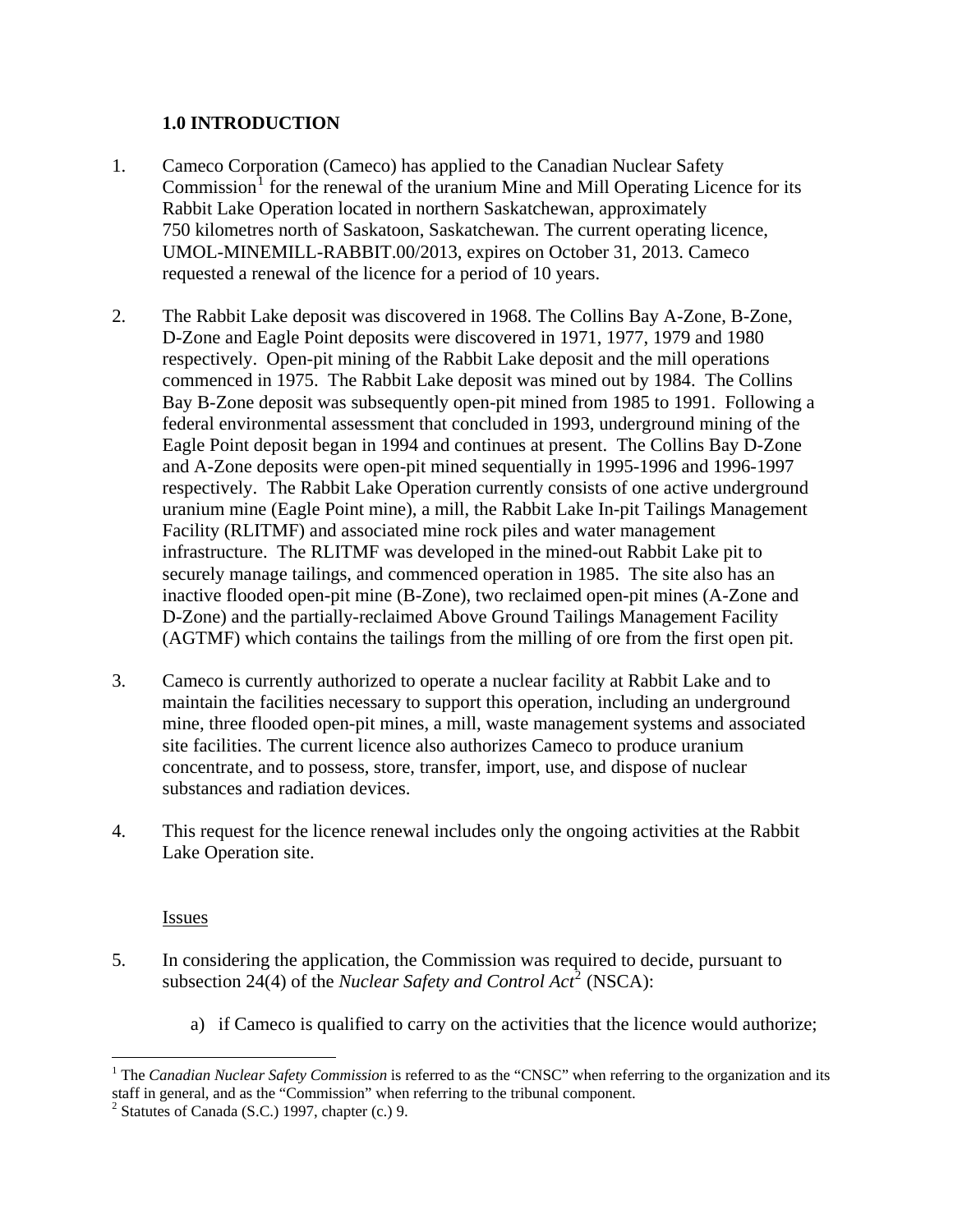<span id="page-6-0"></span>and

b) if, in carrying on that activity, Cameco would make adequate provision for the protection of the environment, the health and safety of persons and the maintenance of national security and measures required to implement international obligations to which Canada has agreed.

# Public Hearing

6. The Commission, in making its decision, considered information presented for a public hearing held on October 1, 2 and 3, 2013 in La Ronge, Saskatchewan. The public hearing was conducted in accordance with the *Canadian Nuclear Safety Commission*  Rules of Procedure<sup>[3](#page-6-1)</sup>. During the public hearing, the Commission considered written submissions and heard oral presentations from CNSC staff (CMD 13-H15) and Cameco (CMD 13-H15.1). The Commission also considered oral and written submissions from 24 intervenors (see Appendix A for a detailed list of interventions). The hearing was webcasted live via the CNSC Web site, and video archives are available for a three-month period following this decision. A *Summary Record of Proceedings, Including Reasons for Decision,* was issued on October 29, 2013.

# **2.0 DECISION**

7. Based on its consideration of the matter, the Commission concludes that Cameco is qualified to carry on the activity that the renewed licence will authorize. The Commission is also satisfied that Cameco, in carrying on that activity, will make adequate provision for the protection of the environment, the health and safety of persons and the maintenance of national security and measures required to implement international obligations to which Canada has agreed. Therefore,

> the Commission, pursuant to section 24 of the *Nuclear Safety and Control Act*, renews the Uranium Mine and Mill Operating Licence issued to Cameco Corporation for its Rabbit Lake Operation located in northern Saskatchewan. The renewed licence, UMOL-MINEMILL-RABBIT.00/2023, is valid from November 1, 2013 until October 31, 2023, unless suspended, amended, revoked or replaced.

- 8. The Commission includes in the licence the conditions as recommended by CNSC staff in CMD 13-H15.
- 9. With this decision, the Commission directs CNSC staff to provide annual reports on the performance of the Rabbit Lake Operation, as part of the CNSC's Annual Report on Nuclear Fuel Cycle Facilities in Canada. CNSC staff shall present these reports at

<span id="page-6-1"></span> $\overline{a}$ <sup>3</sup> Statutory Orders and Regulations (SOR)/2000-211.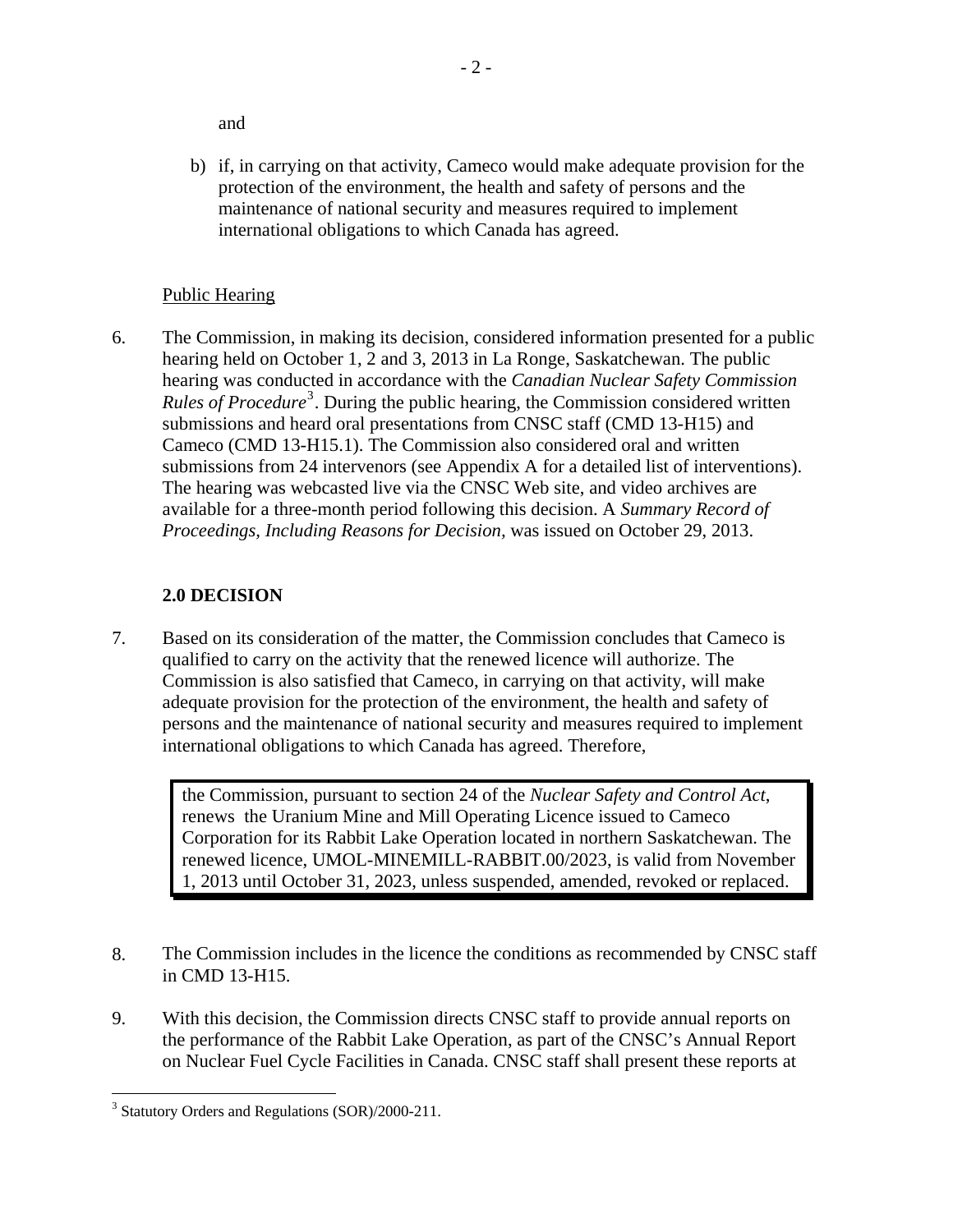<span id="page-7-0"></span>public proceedings of the Commission. A special focus on the environmental performance of the Rabbit Lake Operation with emphasis on releases to air, water and soil is expected to be part of the annual reports. Some of the proceedings may be held in Saskatchewan with public participation.

- 10. The Commission accepts the revised financial guarantee for decommissioning of the Rabbit Lake Operation site.
- 11. The Commission requests that Cameco prepare timeline estimates for completion of each of the major reclamation and decommissioning activities planned at the Rabbit Lake Operation site. Updates of the remediation and decommissioning plans and timelines will be presented as part of the aforementioned annual reports by CNSC staff on the performance of the Rabbit Lake Operation.
- 12. The Commission accepts CNSC staff's recommendation regarding the delegation of authority in the Licence Conditions Handbook (LCH). The Commission notes that CNSC staff can bring any matter to the Commission as applicable. The Commission directs CNSC staff to inform the Commission on an annual basis of any changes made to the LCH.

#### **3.0 ISSUES AND COMMISSION FINDINGS**

- 13. In making its licensing decision, the Commission considered a number of issues relating to Cameco's qualification to carry out the proposed activities and the adequacy of the proposed measures for protecting the environment, the health and safety of persons, national security and international obligations to which Canada has agreed.
- 14. During the public hearing, the Commission heard from a number of intervenors about the economic benefits and disadvantages of uranium mining and also heard about possible alternatives to nuclear energy. While the Commission appreciates the viewpoints of intervenors on these issues, these issues were deemed to be outside the scope of subjects the Commission is able to consider under the NSCA in arriving at a decision. Therefore, these issues, while important to the local communities and individuals, are not discussed in these reasons for decision.
- 15. The Commission also heard different viewpoints regarding the process used for the development of collaborative agreements between Cameco and the neighbouring communities. These agreements outline the future business relationship between the parties. The Commission notes that it does not take any position on the process to develop an agreement or on the business interests of the parties. The Commission noted, however, that the agreements contain obligations with respect to communications between the parties which are important as they relate to Cameco ensuring that local communities are informed and consulted about current and future endeavours. These communications are discussed further in this Record of Proceedings.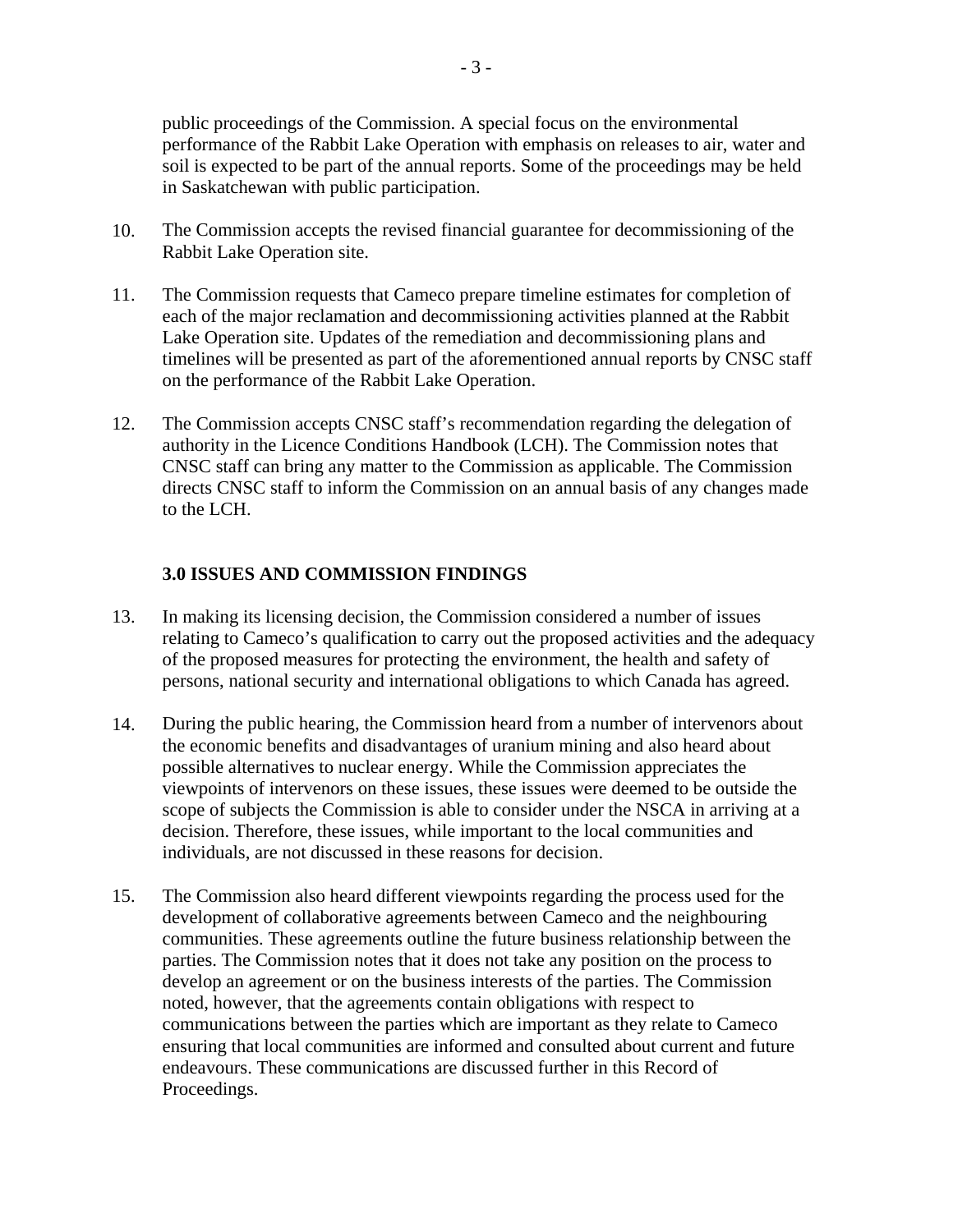- <span id="page-8-0"></span>16. In their intervention, Sierra Club alleged that the CNSC may be acting contrary to its statutory mandate in regard to Canada's international obligations. The Commission disagrees with this submission. The CNSC regulates the nuclear industry by licensing activities only where satisfied that the applicant "will make adequate provision for the protection of the environment, the health and safety of persons and the maintenance of national security and measures required to implement international obligations to which Canada has agreed". The CNSC is not responsible for the implementation of all of the international obligations to which Canada has agreed. While Sierra Club invokes the *Convention on Long-Range Transboundary Air Pollution* and the 1998 Heavy Metals Protocol and Protocol on Persistent Organic Pollutants, it is the *Canadian Environmental Protection Act, 1999[4](#page-8-1)* (CEPA) that deals specifically with international air pollution. The CNSC does not administer the CEPA. In addition*,* the *Declaration on the Protection of the Arctic Environment*, the Arctic Environmental Protection Strategy, the Arctic Monitoring and Assessment Program or the Arctic Council, do not create binding obligations on Canada or the CNSC as it relates to this application for renewal.
- 17. In regard to the Espoo Convention, the obligation to conduct environmental assessments has been implemented under the *Canadian Environmental Assessment Act*   $2012$  (CEAA  $2012$ )<sup>[5](#page-8-2)</sup>. Thus, it is the Environment Minister who determines which projects require an EA to be conducted by the CNSC, and this is done for projects that have the potential to cause adverse environmental effects. In the matter at hand, the Commission concluded that an EA was not required under the CEAA 2012 for the licensing actions that were considered by the Commission. More details on this topic are provided in section 3.15 of this document.

# **3.1 Management System**

- 18. The Commission examined Cameco's Management System which covers the framework that establishes the processes and programs required to ensure that the Rabbit Lake Operation achieves its safety objectives and continuously monitors its performance against these objectives and fosters a healthy safety culture.
- 19. CNSC staff reported that previously identified deficiencies in Cameco's management system processes pertaining to design control, procurement, and corrective action on non-conformances were corrected during the previous licence period. CNSC staff currently rates this safety and control area (SCA) as satisfactory.

# *3.1.1 Quality Management*

20. Cameco informed the Commission that the overall site management system is described in the Rabbit Lake Operation's Quality Management Program (QMP), which

 $4$  S.C. 1999, c.33.

<span id="page-8-2"></span><span id="page-8-1"></span><sup>&</sup>lt;sup>5</sup> S.C. 2012, c.19, s.52 (hereinafter, "CEAA 2012")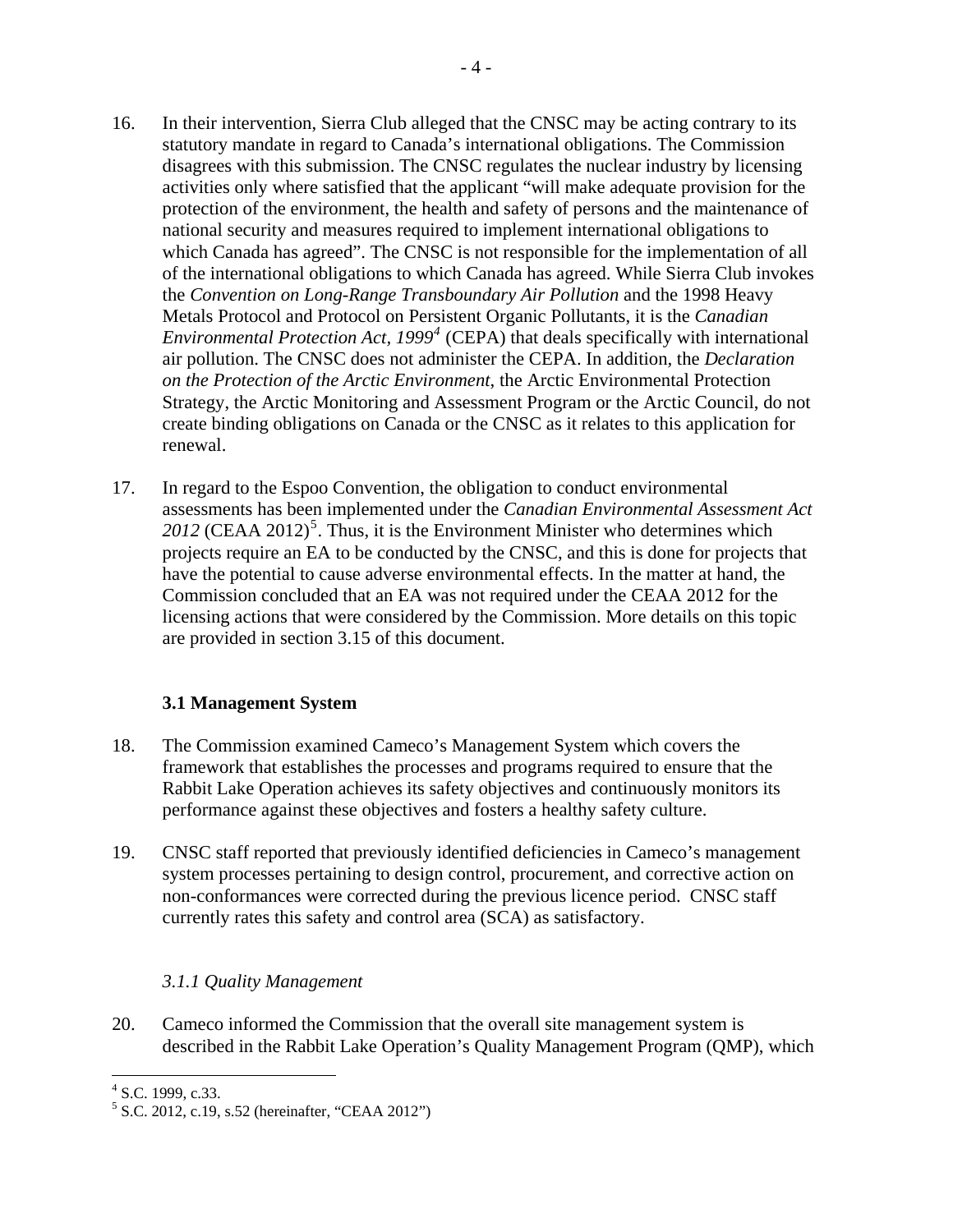<span id="page-9-0"></span>addresses the requirements of Cameco's Safety, Health, Environment and Quality policy. The QMP supports Cameco's Mining Facility Licensing Manual that serves as the top-level site document and as a guide to the licensing documents, programs and supporting information needed to ensure compliance with all regulatory requirements. Cameco stated that the QMP was built on the "Plan-Do-Check-Act" model for continuous improvement outlined in the internationally recognized management standards ISO 9001 and ISO 14001.

- 21. Cameco reported that it has made significant improvements during the past licensing period in its Corrective Action Process, including the development of the Cameco Incident Reporting System. Cameco attributes a significant increase in the number of incidents being reported by personnel to those improvements. While the vast majority of those incidents are classified as low significance, Cameco considers the increased reporting to be indicative of a healthy and improving safety culture, and an important driver for continuous improvement in its operating performance. As part of the system for identifying and taking corrective action, Cameco management reviews the incident reports for corrective action on at least a weekly basis. Cameco also reviews lessons learned from events that have occurred at Cameco sites and at other nuclear and mining installations.
- 22. Another area where Cameco reported significant improvement in its management system at the Rabbit Lake Operation is in the area of contractor management. Cameco's Contractor Management Program is now aligned directly with Cameco's Safety Health and Environmental Quality Policy, specifically in the areas of hazards assessment, clarity of duties, training, and oversight. Cameco stated that, under this program, contractors are held to the same standards as its employees.
- 23. In addressing the improvements to its management system, Cameco also emphasized the importance it has placed on enhancing its systematic assessment and management of risk.
- 24. CNSC staff informed the Commission that, through a series of three focussed inspections in 2009 and 2010, it has verified Cameco's reported improvements to the previously deficient design control, procurement and corrective action processes. CNSC staff reported its close examination of various aspects of hazard identification and comprehensive risk assessment and controls. In this regard, CNSC staff reported that it observed Cameco's formalization of processes related to: work control, calibration control, non-conformance and corrective action management, roles and responsibilities, and process and design control. CNSC staff also observed appropriate alignment of the Significant Environmental Aspects to Cameco's formal risk assessment process.
- 25. CNSC staff confirmed that Cameco's management system conforms to the required approach as outlined in ISO 9001- Quality Management Systems and ISO 14001- Environmental Management Systems. This includes an appropriate level of Cameco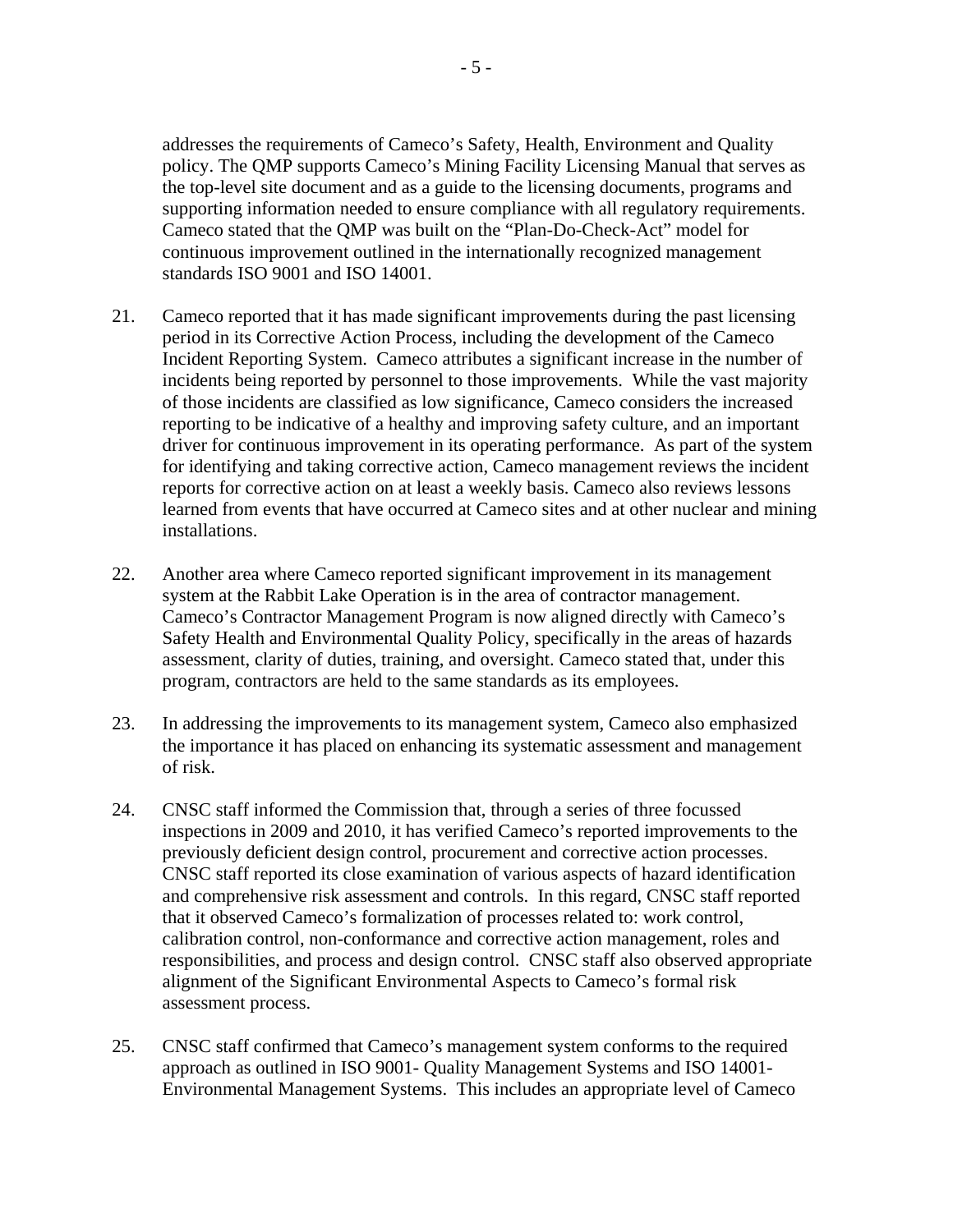corporate oversight on all of its site-specific management systems, such as at the Rabbit Lake Operation.

#### *3.1.2 Safety Culture*

- 26. Cameco informed the Commission that it actively fosters and periodically conducts systematic assessments of safety culture at all of its operations. The most recent safety culture assessment at the Rabbit Lake Operation was completed in 2010. This was a follow-up to an assessment completed in 2005. The results indicated that the Rabbit Lake personnel have a strong willingness to improve and that safety issues are taken seriously. The findings have led to further improvements of safety programs, communications, formalized safety training, shared experience learning, incident reporting, and corrective action processes.
- 27. Some intervenors, including A. Coxworth, stated that culture and language issues could be interfering with communications when First Nations employees wish to address concerns at the site. It was suggested that some First Nations employees may be reluctant to raise issues for fear of their livelihood, or due to limited English language skills. It was suggested by some intervenors that having a community Elder on site as a form of "ombudsman" may improve communications between First Nation employees and Cameco management.
- 28. In response, Cameco explained that employees have ready access to a confidential hot line they can use to report concerns. Cameco also noted that concerns may also be raised with their supervisors, the site Occupational Health and Safety Committee representative, or with the company representative in their community to whom they may be better able to communicate in their native language. Cameco stated that the company has a policy of openness with its employees and that employees should not fear that raising issues would impact on their jobs. CNSC staff stated that, during its inspections, it takes the opportunity to speak with employees in confidence, and has not observed any reluctance of Cameco personnel or contractors to raise issues of concern. CNSC staff also stated that it visits the communities on a regular basis where open dialogue on facility performance is observed and encouraged.

#### *3.1.3 Conclusion on Management System*

29. Based on its consideration of the presented information, the Commission concludes that Cameco has appropriate organization and management structures in place and that the operating performance at the Rabbit Lake Operation provides a positive indication of Cameco's ability to adequately manage the activities under the proposed licence. The Commission is also satisfied that Cameco is continuing to take the steps necessary to assess and foster a positive safety culture at its Rabbit Lake Operation.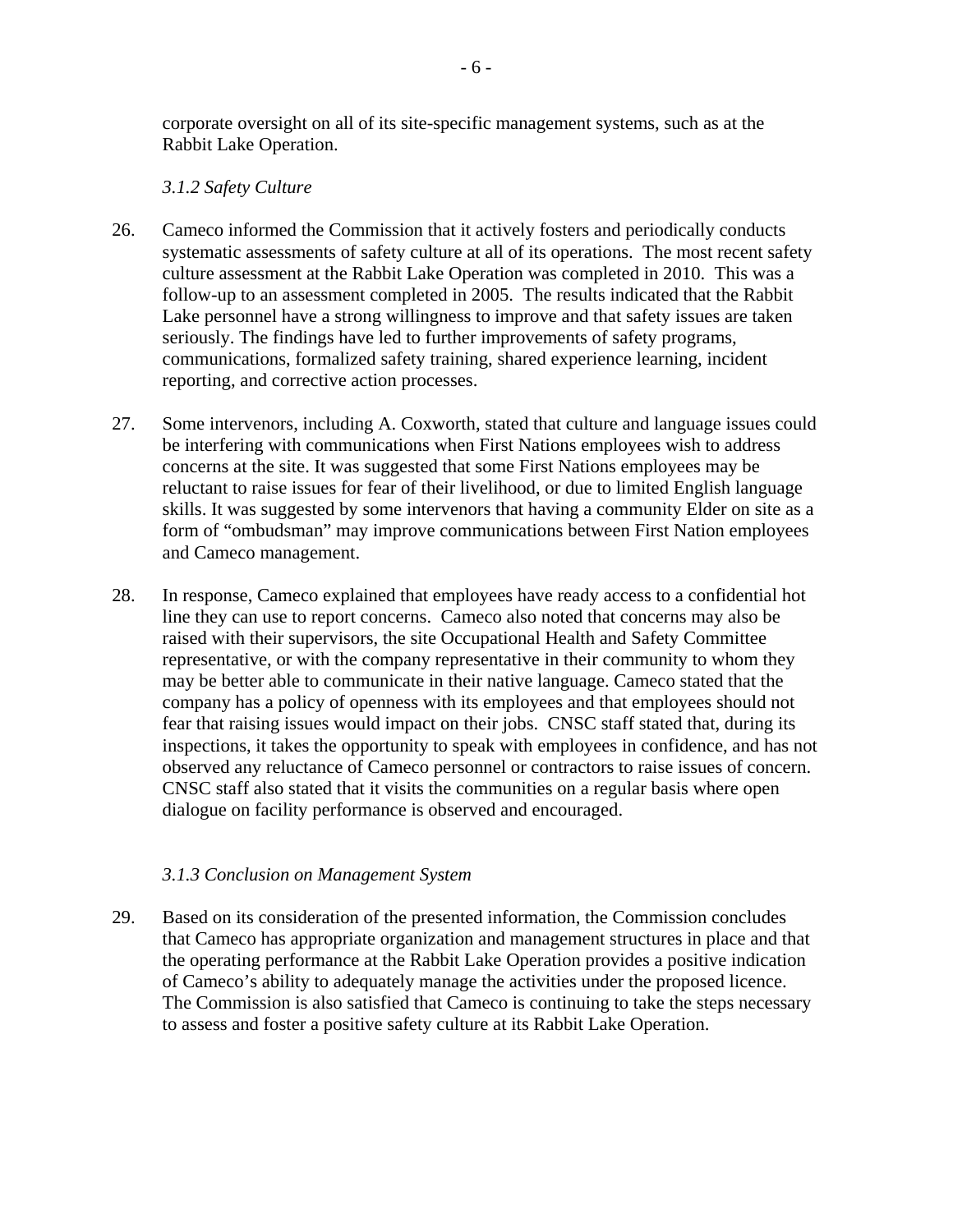#### **3.2 Human Performance Management**

<span id="page-11-0"></span>30. Human performance management encompasses activities that enable effective human performance through the development and implementation of processes that ensure licensee staff is sufficient in number in all relevant job areas and have the necessary knowledge, skills, procedures and tools in place to safely carry out their duties. CNSC staff rated the human performance management SCA as satisfactory.

### *3.2.1 Training*

- 31. Cameco informed the Commission that they have developed and implemented a standardized, robust and risk-informed training system to analyze and track requirements and then develop and deliver appropriate training to the employees. The Systematic Approach to Training (SAT) provides corporate oversight and support for training activities and development of appropriate courses. Cameco representatives stated that, through the implementation of the SAT, the Rabbit Lake Operation has focused on promoting a high level of compliance with critical safety training, and added that, during the latter part of the current licence period, their focus had moved to auditing, reviewing and improving course content and delivery methods for various training programs on site.
- 32. CNSC staff reported that they had conducted focused and general inspections to assess the effectiveness of training processes and verify the implementation of the training program at the Rabbit Lake Operation. CNSC staff indicated that Cameco has adequately addressed all of the findings identified during those inspections, including with respect to how Cameco systematically analyzes and addresses training needs that may arise from equipment and procedural changes, audit and inspection findings, operational experience and feedback from trainees. According to CNSC staff inspection findings, Cameco has also clarified the qualification process for mill operators at the Rabbit Lake Operation.
- 33. The Commission sought further information on the degree to which the residents of northern Saskatchewan are being trained for jobs at Cameco's operations. Cameco representatives responded that the percentage of employees from northern Saskatchewan was currently over 50%. Cameco further remarked that it has been steadily increasing its focus on training in all job categories, ranging from entry-level jobs to semi-skilled and skilled jobs. This reportedly includes promoting and supporting education opportunities at various levels, including grade 12, university, technical trades, and technician courses as offered by Northlands College in La Ronge.

#### *3.2.2 Conclusion on Human Performance Management*

34. Based on its consideration of the presented information, the Commission concludes that Cameco has appropriate programs in place and that current efforts related to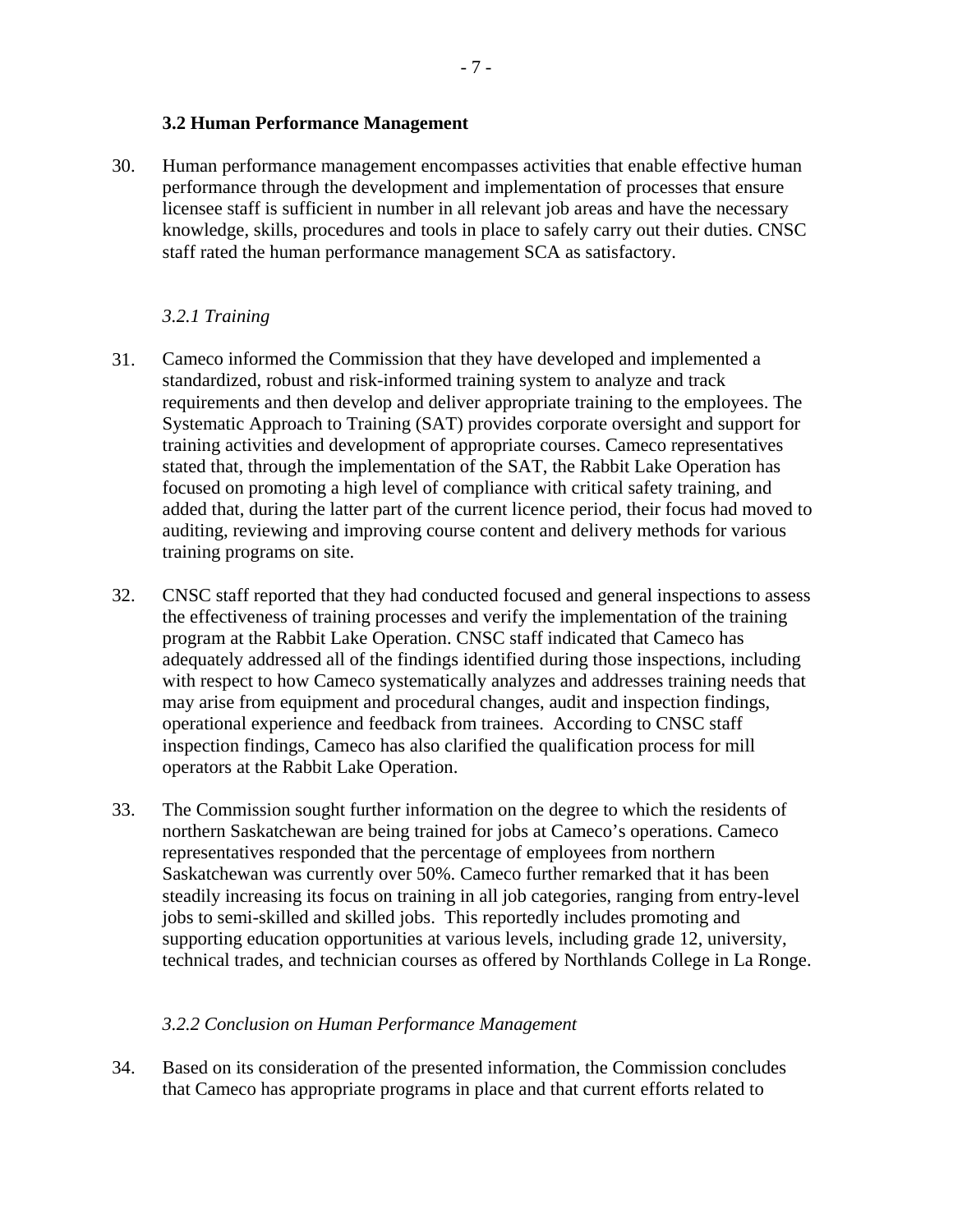<span id="page-12-0"></span>human performance management provide a positive indication of Cameco's ability to adequately carry out the activities under the proposed licence.

## **3.3 Operating Performance**

- 35. Operating performance includes an overall review of the conduct of the licensed activities and the activities that enable effective performance as well as improvement plans and significant future activities at the Rabbit Lake Operation.
- 36. CNSC staff reviewed Cameco's operating performance regarding activities related to underground mining, milling, maintenance, remediation, reclamation and decommissioning activities and rated them as satisfactory.

#### *3.3.1 Conduct of Licensed Activities*

- 37. Cameco informed the Commission that it has, and continues to effectively operate the aforementioned Rabbit Lake facilities through its QMP. Cameco explained that the requisite procedures and change management processes are documented in the Mine Facility Licence Manual for the Rabbit Lake Operation, wherein the Environmental and Radiation Codes of Practice and related performance measures are set out.
- 38. With respect to operational performance at the Eagle Point mine, Cameco explained how it continuously assesses and mitigates risk associated with water inflow, radiation exposures, and ground stability, including with the assistance of third-party reviews. One outcome of this was a decision to construct a number of 12 metre exhaust vents or "snorkels" on the surface to prevent the mixing of the mine exhaust air with the fresh air intake. Cameco predicts that the existing accessible ore reserves at Eagle Point will be exhausted by 2017. The feasibility of extending the mine to access other known ore reserves is being evaluated, but is not part of the current licence application.
- 39. Cameco also highlighted its operational performance at the Rabbit Lake mill where processes and procedures are in place to ensure safety, radiation protection, environmental protection and product quality. Cameco drew particular attention to its effluent treatment operating performance improvements where significant reductions in molybdenum, selenium and uranium concentrations in the effluent discharged to the environment have been achieved. All parameters for effluent quality are well within applicable regulatory limits.
- 40. CNSC staff reported that, during the current licence period, it carried out regular compliance inspections on various aspects of the underground mining, milling and surface facilities and reclamation activities. As part of its compliance verification inspections, CNSC staff focussed in areas where weaknesses were previously observed, or where specific activities or projects were implemented. CNSC staff reported that Cameco has addressed all action notices and recommendations arising from those compliance inspections in a satisfactory and timely manner. Furthermore,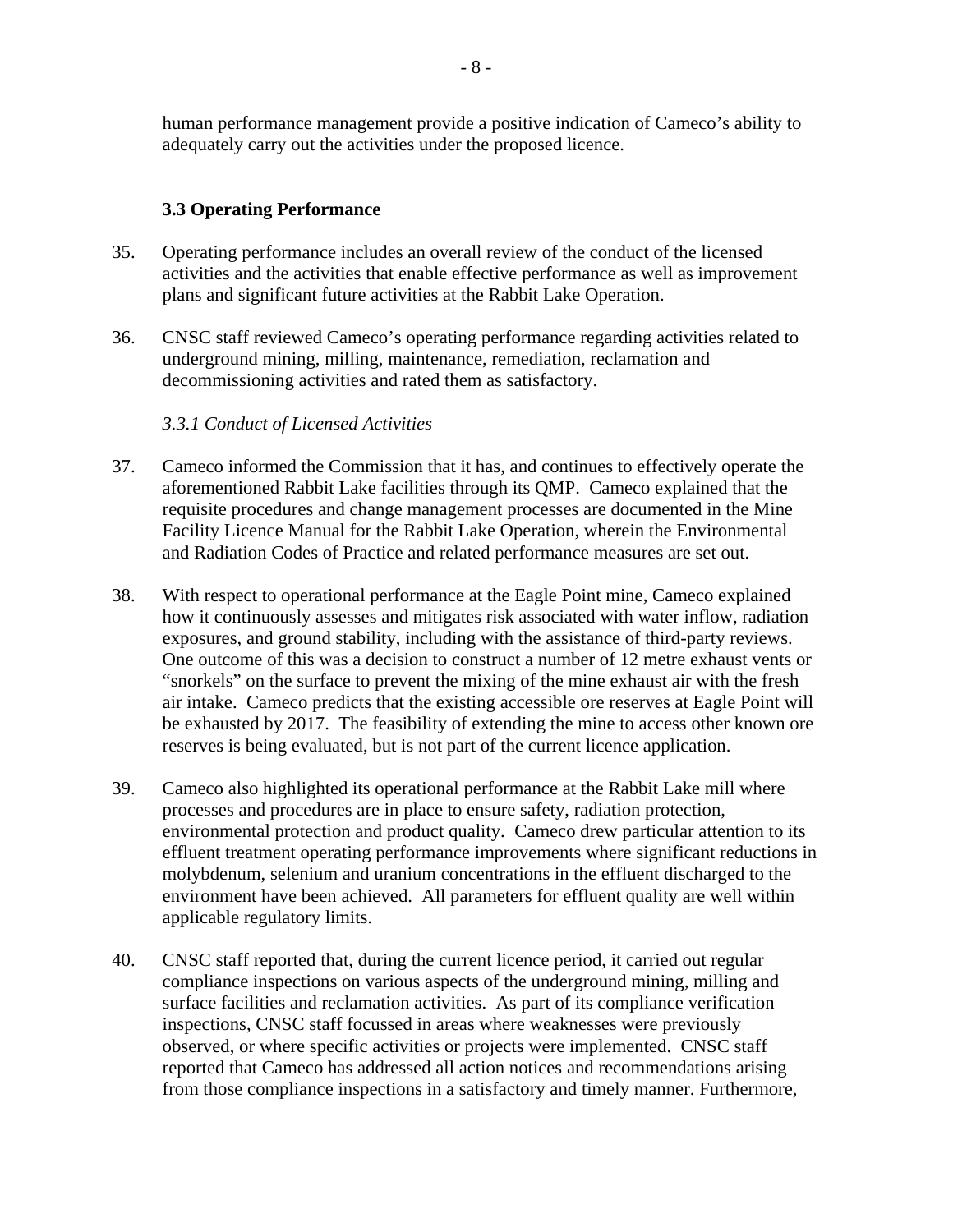<span id="page-13-0"></span>CNSC staff reported that Cameco has continued to provide the CNSC with timely reports on its operational performance.

41. The Commission asked Cameco where it looks to learn about and compare itself to best practices for uranium mining and milling operations, particularly in the area of safety and environment. Cameco responded that it conducts benchmarking, including through its own corrective action processes across all of its uranium mining and fuel operations, and through its involvement in organizations such as the World Nuclear Association.

#### *3.3.2 Conclusion on Operating Performance*

42. Based on the above information, the Commission concludes that the operating performance at the facility provides a positive indication of Cameco's ability to carry out the activities under the proposed licence.

# **3.4 Safety Analysis**

43. Safety analysis is a systematic evaluation of the potential hazards associated with the conduct of a proposed activity or the operation of a facility and considers the effectiveness of preventive measures and strategies in reducing the effects of such hazards. It supports the overall safety case for the facility. CNSC staff reviewed this SCA and rated Cameco's performance as satisfactory.

# *3.4.1 Hazard Analysis*

- 44. Cameco provided the Commission with details on how it assesses and manages risk at the core of its Rabbit Lake Operation, thereby assuring it remains well within the authorized licensing basis. Cameco described how, under the framework of its Corporate Risk Standard, and applying the guidance for systematic risk management and change control as part of its QMP, it is able to identify, assess and effectively mitigate various risks associated with occupational health and safety, radiation protection, environmental protection, waste management, fire protection, and emergency preparation and response. Using an enterprise risk management approach, Cameco explained how it uses various methods and tools, such as Business Screening Level Risk Assessment, Facility Change Control, Job Hazard Analysis, Fire Hazard Analysis, Environmental Management System, and internal auditing to identify, document, control and mitigate risk.
- 45. CNSC staff reported that it has verified that Cameco is effectively implementing site risk management and control processes at the Rabbit Lake Operation. As an example, CNSC staff referred to the water treatment process changes that Cameco recently and successfully implemented at the Rabbit Lake Operation in response to its updated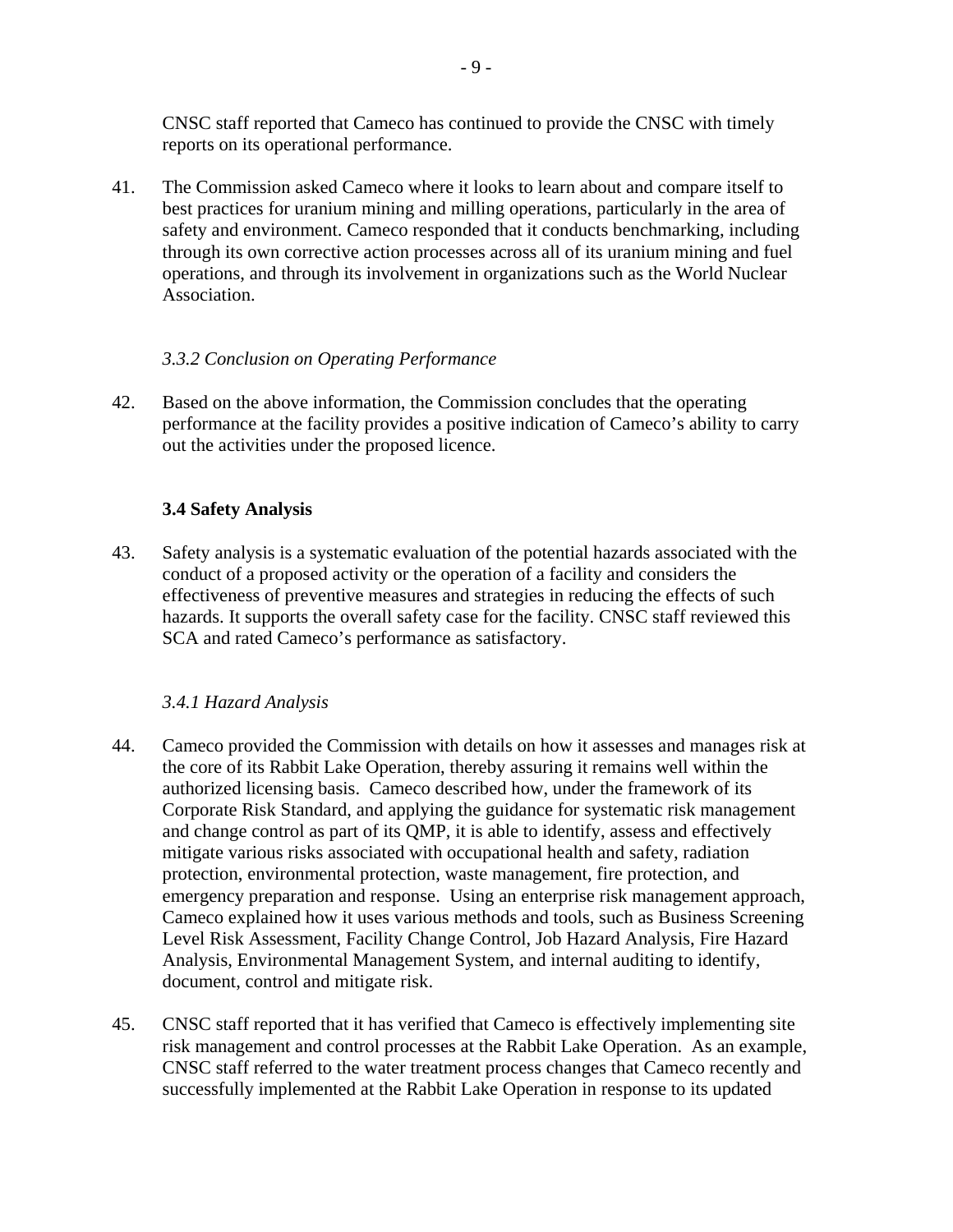<span id="page-14-0"></span>Environmental Risk Assessment. In this instance, Cameco significantly reduced the concentrations of molybdenum, selenium and uranium in treated effluents to mitigate the identified risk. CNSC staff also pointed to Cameco's systematic use of Job Hazard Analysis or assessment of non-routine or otherwise complex tasks as an example of a thorough and well developed part of safety analysis. CNSC staff confirmed that Cameco performed safety analyses on an ongoing basis by using job hazard assessments on all non-routine or complex jobs.

### *3.4.2 Conclusion on Safety Analysis*

46. On the basis of the information presented, the Commission concludes that the systematic evaluation of the potential hazards and the preparedness for reducing the effects of such hazards is adequate for the operation of the facility and the activities under the proposed licence.

#### **3.5 Physical Design**

47. Physical design includes activities to design the systems, structures and components to meet and maintain their design basis. The design basis is the range of conditions and events taken into account in the design of structures, systems and components of a facility according to established criteria. The specific areas that comprise physical design at the Rabbit Lake Operation include the underground mine (Eagle Point), the mill, waste rock areas, Tailings Management Facilities, and effluent treatment. CNSC staff reviewed Cameco's performance and rated it as satisfactory.

# *3.5.1 Facility Design*

- 48. Cameco informed the Commission that the physical designs of the facilities at the Rabbit Lake Operation site and their operation are documented in the Rabbit Lake Operation's Mine Facility Licensing Manual.
- 49. Cameco further informed the Commission about changes and improvements made at the Rabbit Lake Operation site during the current licence period to enhance environmental, health and safety performance. CNSC reported that it reviewed all upgrades and replacements to the physical design made during the current licence period and found them to be acceptable.
- 50. CNSC staff confirmed that Cameco has been doing, and continues to practice, design control and change control at the Rabbit Lake Operation that assure the proper review and approval of designs and design changes, including regulatory approvals where applicable, prior to their implementation. CNSC staff reported that it has verified through various inspections that Cameco has made important improvements to its change control process to make it more effective, and has an engineering design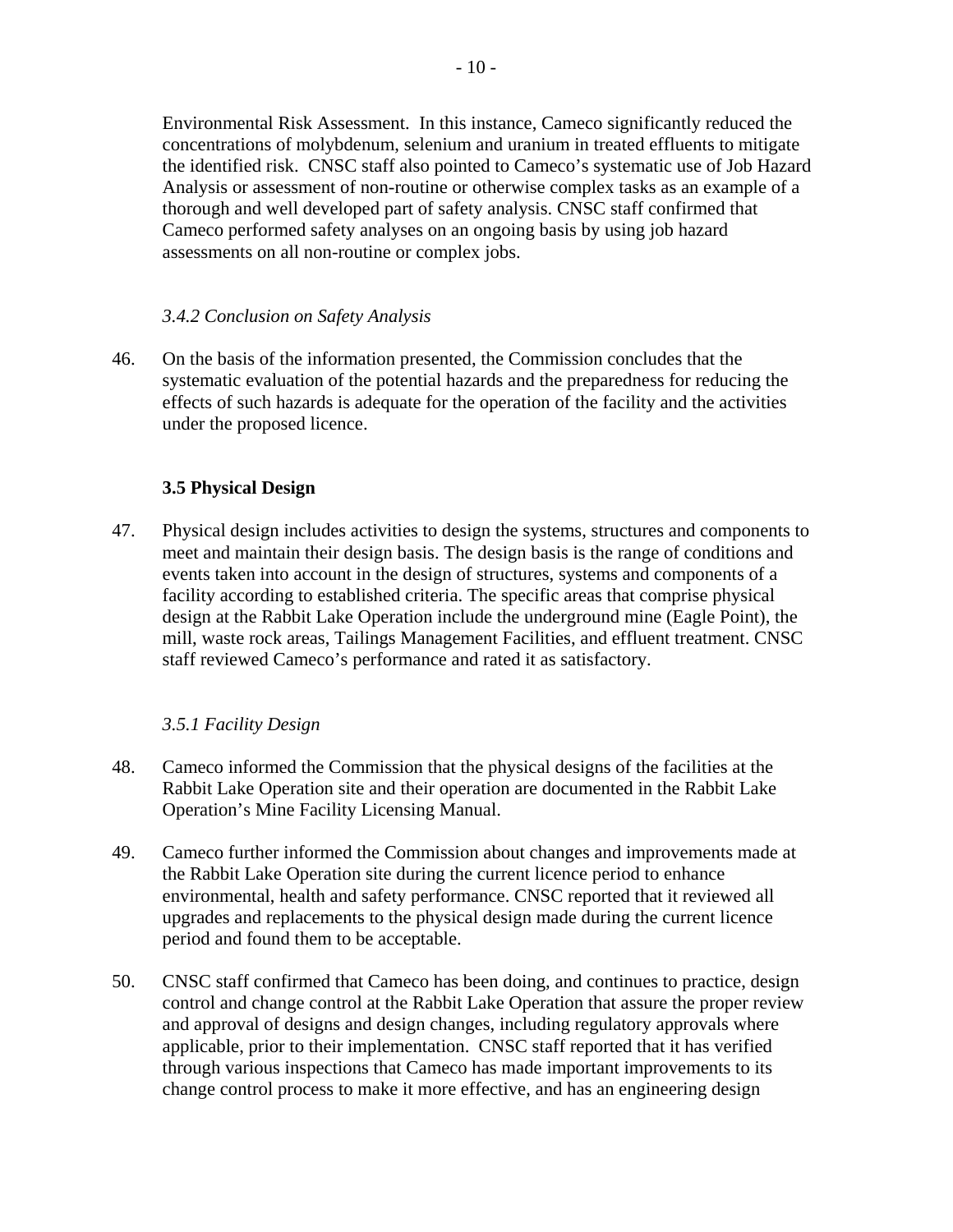- 11 -

<span id="page-15-0"></span>successful design and installation of new water treatment circuits to reduce the molybdenum and selenium concentrations in treated effluent as a good example of the effectiveness of the physical design process.

- 51. CNSC staff confirmed that the Rabbit Lake Operation had made all significant changes and improvements to the facility in accordance with conditions of their licence and Cameco's design and change management procedures.
- 52. The Commission asked about Cameco's designs for keeping waterfowl and other wildlife out of the tailing ponds. Cameco representatives responded that the company has a wildlife management program on site and is using multiple levels of control, including inspections, scare cannons, and other means to discourage the use of the site by birds and other wildlife.

# *3.5.2 Conclusion on Physical Design*

53. On the basis of the information presented, the Commission concludes that the design of the Rabbit Lake Operation, and the processes for the control and evolution of the design, are adequate for the operation period included in the proposed licence.

# **3.6 Fitness for Service**

54. Fitness for Service covers activities that are performed to ensure the systems, components and structures at the Rabbit Lake Operation continue to effectively fulfill their intended purpose. CNSC staff reviewed Cameco's performance and rated this SCA as satisfactory.

# *3.6.1 Maintenance*

- 55. The licensee is required to manage maintenance activities to comply with regulatory requirements and accepted industry practice to minimize potential impacts to workers, the public and the environment. In addition, maintenance activities must provide assurance to achieve desired results, provide effective management of inventory of maintenance materials, and provide systematic management of maintenance change control.
- 56. Cameco informed the Commission about ongoing efforts at the Rabbit Lake Operation to improve the overall maintenance of the operation and supporting systems. Cameco explained that the Rabbit Lake Operation's Maintenance Program describes the testing, inspection, equipment calibration schedules (including automatic notifications to maintenance personnel), and work procedures required to ensure that systems, components, and structures at the site remain in good operating condition. Cameco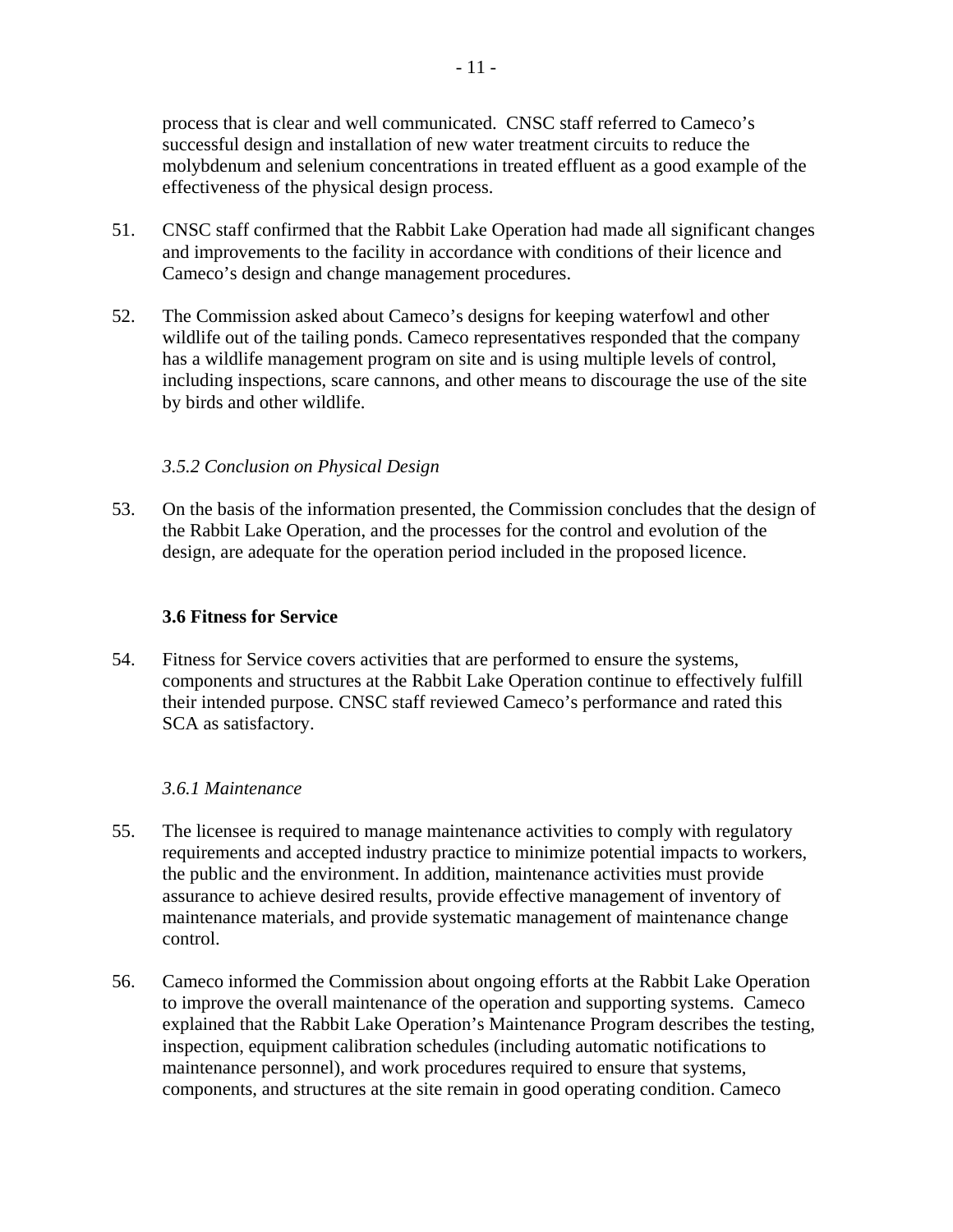<span id="page-16-0"></span>noted that experience gained at the Rabbit Lake Operation is contributing to the development of Cameco's corporate-wide operational reliability initiative that will incorporate best practices for work management, materials management and reliability engineering.

57. CNSC staff explained a number of rejuvenation projects that Cameco undertook during the previous licence period to improve process and equipment reliability. CNSC staff confirmed from its compliance verification activities that, in addition to on-demand repairs, maintenance at the Rabbit Lake Operation is being systematically scheduled, completed and documented with priorities being appropriately focused on safetyspecific equipment. CNSC staff's random sampling of Cameco's maintenance records provided further evidence that the process is being well implemented and documented. No preventable equipment failures occurred during the licence period.

#### *3.6.2 Conclusion on Fitness for Service*

58. The Commission is satisfied with Cameco's programs for the inspection and life-cycle management of key safety systems. Based on the above information, the Commission concludes that the equipment as installed at the Rabbit Lake Operation is fit for service and continued to be properly maintained.

# **3.7 Radiation Protection**

- 59. As part of its evaluation of the adequacy of the provisions for protecting the health and safety of persons, the Commission considered the past performance of Cameco's Rabbit Lake Operation in the area of radiation protection. The Commission also considered the radiation program at the Rabbit Lake Operation to ensure that both radiation doses to persons and contamination are monitored, controlled, and kept as low as reasonably achievable (ALARA), with social and economic factors taken into consideration.
- 60. The Cameco representative informed the Commission that it has implemented a Radiation Protection Program (RPP) and a Radiation Code of Practice (RCOP) as required by the CNSC. Cameco informed the Commission that the RPP is implemented by dedicated radiation safety personnel with management oversight.
- 61. CNSC staff confirmed that Cameco has effective RPP and RCOP in place at its Rabbit Lake Operation that meets CNSC requirements. CNSC staff rated the radiation protection SCA as satisfactory.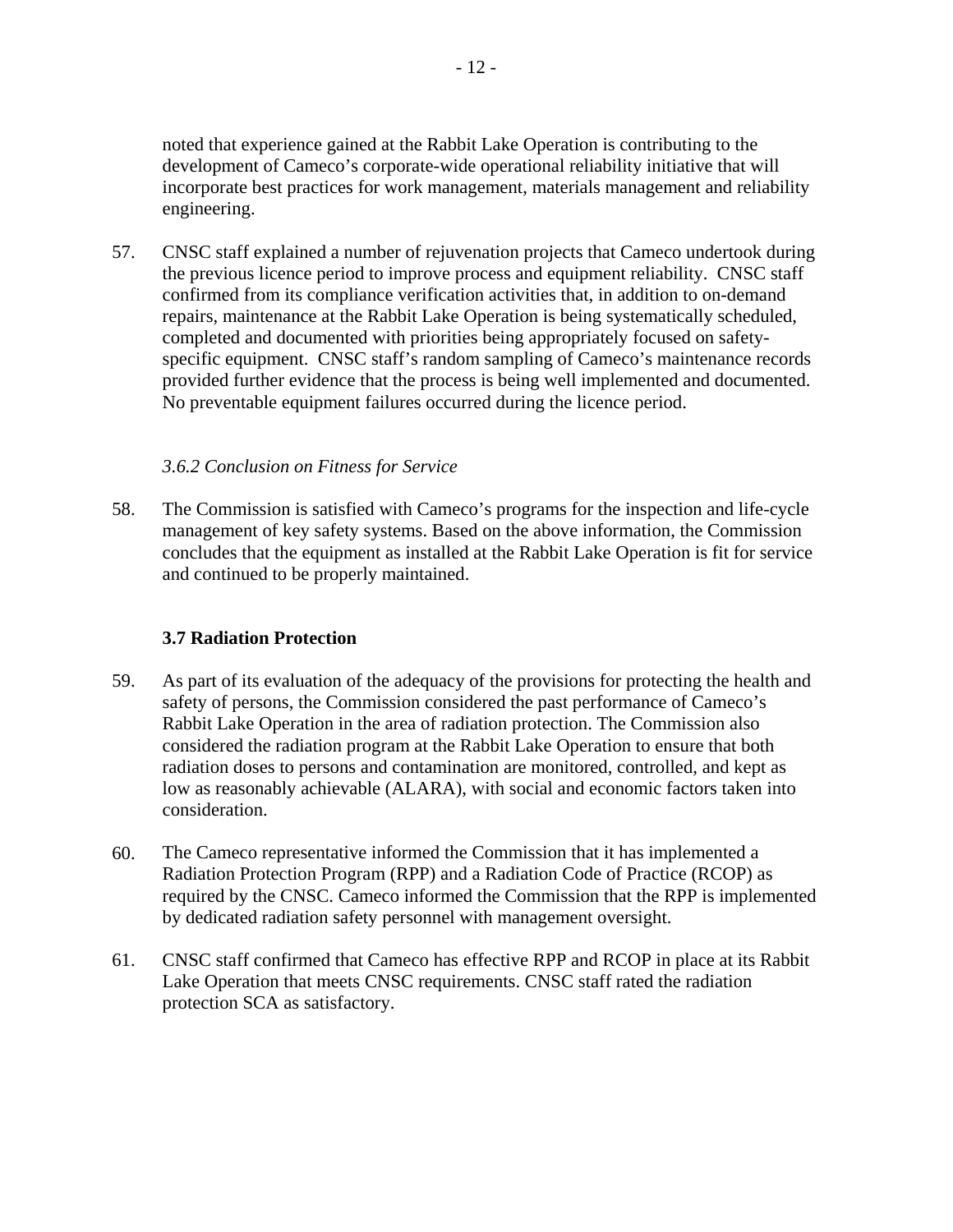#### *3.7.1 Public Radiation Exposure*

- <span id="page-17-0"></span>62. Cameco stated that, with the measures in place to reduce radiation exposures on the Rabbit Lake Operation site, doses to the public are well below the public dose limit and are indiscernible from the natural background radiation levels.
- 63. Some intervenors, including D. Dewar, C. Paul, and the Committee for Future Generations, provided anecdotal information that cancer rates in northern Saskatchewan communities are high and that rates are attributable to the uranium mining industry.
- 64. In response to the Commission's questioning of this assertion, the Public Health Officer indicated that the greatest risk to developing cancer does not come from uranium mining but from tobacco smoking and that lung cancer rates, in both men and women, are elevated in northern Saskatchewan compared to southern Saskatchewan. During discussion of background radiation, the Medical Health Officer noted that levels of background radiation vary from one locale to another and that background radiation levels in northern Saskatchewan are lower than in southern Saskatchewan because of the differences in soils and ground structure.
- 65. Some intervenors, including the Prince Albert Grand Council, English River First Nation, Sierra Club Canada and the Committee for Future Generations, expressed concern that radiation exposure to members of the public comes from the contamination of country foods including fish, wildlife and berries. Cameco representatives and CNSC staff indicated that studies conducted in support of the human health risk assessments have shown that country foods taken from or near the mine site have been shown to be free of contamination and that country foods are as safe as supermarket foods. The Medical Health Officer indicated that ongoing monitoring of country foods is important since these foods are vital to enabling the local populations to maintain a healthy diet and their lifestyle. He stated that there is no indication that country foods are contaminated or that they are causing any health problems. With respect to those studies, CNSC staff referred specifically to the work of the community-based Athabasca Working Group, the Province of Saskatchewan's Eastern Athabasca Regional Monitoring Program, and other northern dietary surveys (e.g., Hatchet Lake).
- 66. The Prince Albert Grand Council representative stated that he has periodically seen clouds of dust blowing off of the surface of the waste rock piles at the Rabbit Lake Operation, and expressed concern that this may be contaminating Wollaston Lake and the fish on which the community depends as part of its diet. In response to questioning by the Commission on this concern, Cameco referred to the extensive air and surface water quality monitoring that it carries out on, and in the vicinity of, the site. Cameco noted that it continues to complete its remediation and stabilization of the waste rock areas and other unused portions of the Rabbit Lake Operation site, any releases of dust or gases from these areas are not posing a risk to human health. CNSC staff confirmed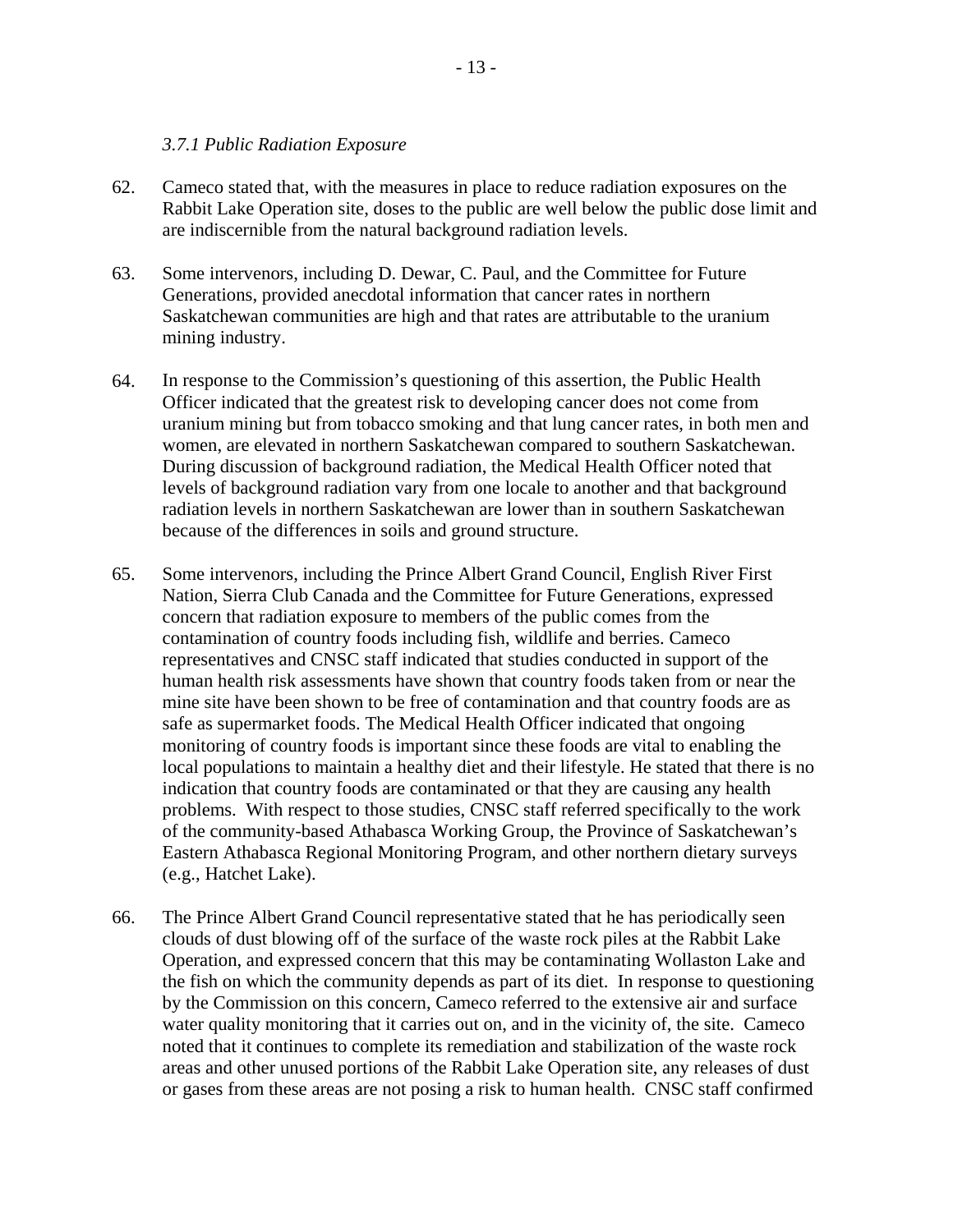<span id="page-18-0"></span>that the near-field environmental monitoring results at the Rabbit Lake Operation do not indicate any radiological risk to public health.

#### *3.7.2 Worker Radiation Exposure*

- 67. Cameco explained that the primary radiological hazards for workers at the site are from gamma radiation, radon gas and its progeny, and long-lived radioactive dust. Workers in the Eagle Point underground mine have a greater potential to be exposed to the radon progeny and radioactive dust, while greater attention to potential gamma radiation to workers is required at the mill operations. Cameco stated that it has a welldeveloped and mature radiation protection program at the Rabbit Lake Operation that is staffed and overseen by a dedicated team.
- 68. Cameco reported that the measured and calculated doses to workers at the Rabbit Lake Operation during the previous licence period have remained well below the regulatory limits. The average annual effective dose during the licence period was 1.2 mSv, and the maximum single dose, occurring in 2012, was 14.4 mSv. The effective dose limit for a nuclear energy worker is 50 mSv per year and 100 mSv over a five-year period.
- 69. With reference to Cameco's own Action Levels (which are set well below regulatory limits and serve to provide early indications of issues that may require attention to assure worker exposures are maintained ALARA), Cameco described five incidents during the five-year licence period which led to exceeding the Action Levels nine times. Cameco described how it responded in each instance to identify the cause and implement appropriate corrective action to prevent recurrence. CNSC staff added that none of the resulting exposures posed a health risk to the workers involved and that CNSC staff was fully satisfied in the manner with which Cameco investigated the events and took corrective action.
- 70. CNSC staff informed the Commission that it reviewed Cameco's radiation protection program and how it is being implemented at the Rabbit Lake Operation. CNSC staff concluded that Cameco has a consistent and effective radiation protection program that is continuing to improve. CNSC staff reported that, during the previous licence period, it has observed specific improvements in the areas of Long-Lived Radioactive Dust (LLRD) monitoring, respiratory protection, zone control (to prevent contamination spreading between work areas), mine fresh air intake structures, and action planning for minimizing workers future doses.
- 71. In response to the Commission's questioning on possible patterns and trends in the annual radiation exposure data presented, Cameco explained that it is not appropriate to extrapolate and draw trending conclusions from average effective and maximum dose data. Cameco stated that the differences from one year to another, or during different times of the year, are largely driven by the normal fluctuations in the type and intensity of mining and milling activities occurring at a dynamic and evolving site such as the Rabbit Lake Operation. Any apparent trends in the data would need to be examined in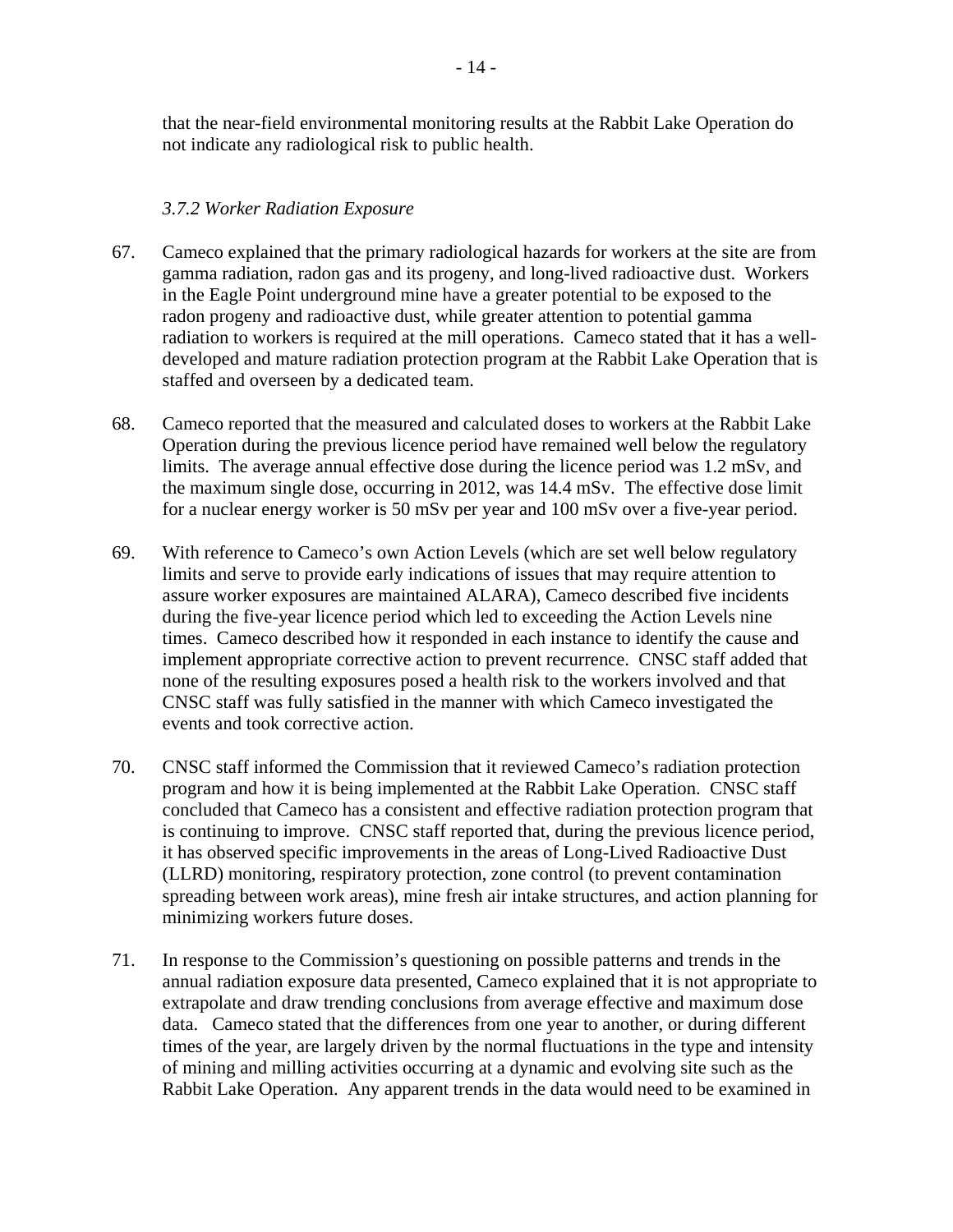<span id="page-19-0"></span>this context. Cameco noted that it is more appropriate to judge performance by comparing the individual data to the regulatory limits and Action Levels. CNSC staff supported this interpretation of the data.

72. C. Paul, in her intervention, argued that the notion of "reasonably achievable" as the basis of the ALARA principle is not an appropriate objective for reducing radiation exposures; rather the intervenor argued that radiation doses should be "as low as possible" and that all available means, irrespective of cost, should be made to achieve this. In response, CNSC staff indicated that ALARA is the universally accepted principle in the field of Radiation Protection to ensure that radiation doses are kept very low, and well below that which may cause harm to human health. Application of the ALARA principle has been shown to be effective at sites regulated by the CNSC.

# *3.7.3 Conclusion on Radiation Protection*

73. The Commission is satisfied that Cameco has made, and will continue to make, adequate provision to protect workers and the public from the effects of radiation from the Rabbit Lake Operation.

# **3.8 Conventional Health and Safety**

- 74. Conventional Health and Safety covers the implementation of a program to manage workplace safety hazards. This program is mandatory for all employers and employees in order to reduce the risks associated with conventional (non-radiological) hazards in the workplace. This program includes compliance with Part II of the *Canada Labour Code[6](#page-19-1)* and conventional safety training.
- 75. Cameco described its Occupational Health and Safety Program (OHSP) as it exists corporately and at the Rabbit Lake Operation. Modeled on the international Occupational Health and Safety Advisory Services OHSAS 18001 standard, Cameco explained that its OHSP is founded on:
	- a systematic identification of hazards;
	- the development and provision of safety procedures, equipment and training; and
	- the fostering of a positive and continuously learning safety culture.

Cameco described workplace safety as one of its highest values and, while it maintains a dedicated staff for this, it ensures that safety is a shared responsibility of every employee and contractor. Cameco has also undertaken, at a corporate level, to link its Corrective Action Process and Incident Reporting System (CIRS), thereby facilitating the analysis of trends and sharing of experience across all of its operations. CNSC staff

 $\overline{a}$ 

<span id="page-19-1"></span> $6$  R.S.C., 1985, c. L-2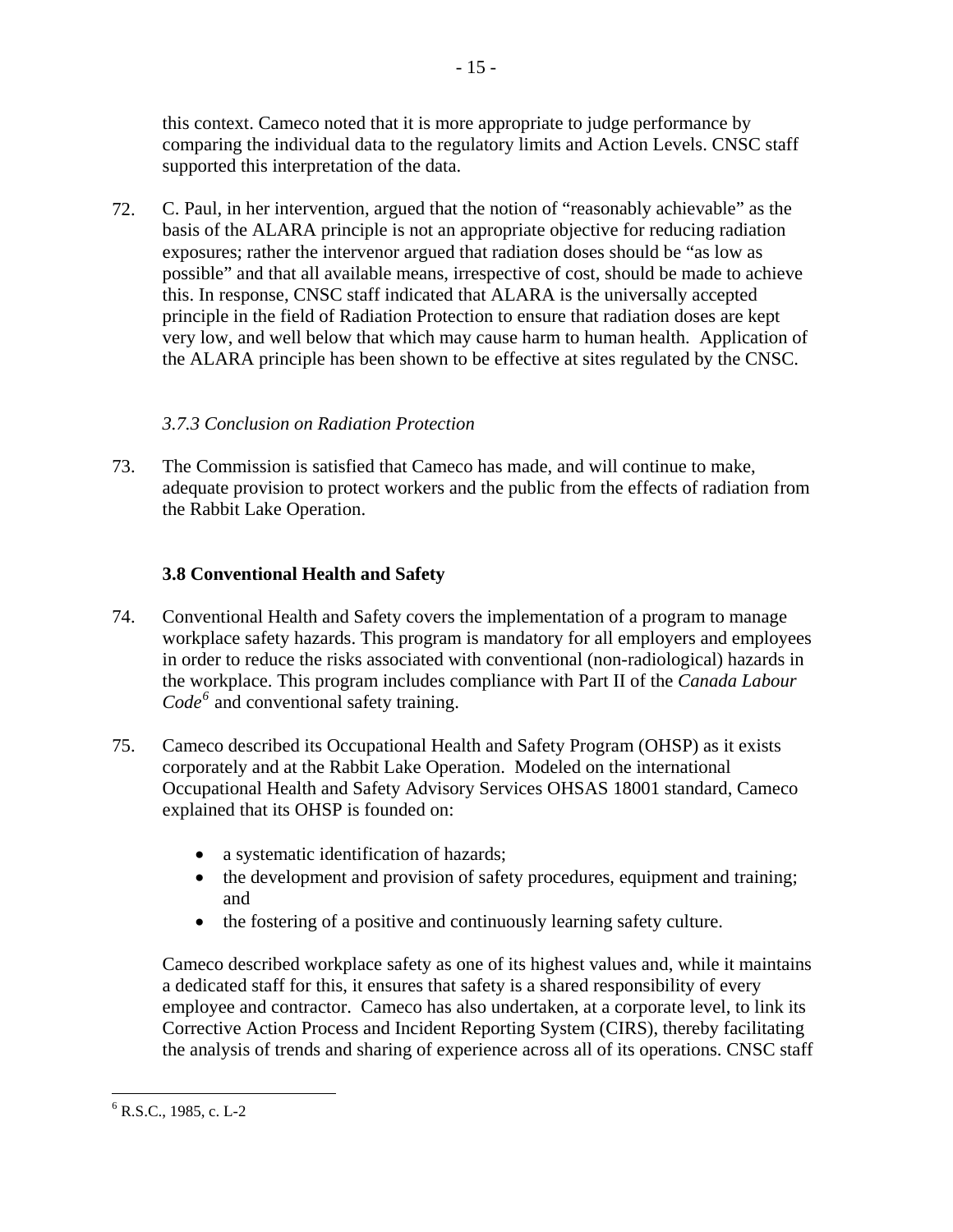<span id="page-20-0"></span>added that the CIRS includes both accident and near-miss data, and that reports trigger several levels of review. CNSC staff stated that Cameco's reporting culture had improved, and concluded that the CIRS is an effective tool to facilitate and track actual and potential accident investigations and assign corrective actions.

- 76. Cameco reviewed its safety performance in terms of the numbers and rates of Lost Time Incidents (LTIs) during the previous licence period. Cameco noted that the LTIs remain very low despite recent significant increases in the amount and complexity of work taking place at the Rabbit Lake Operation, such as for the upgrading of the acid plant. The LTI statistics are also generally well below the averages recorded for the Saskatchewan mining industry overall. Cameco added that its safety record at the Rabbit Lake Operation has been recognized by the Canadian Institute of Mining, Metallurgy and Petroleum, and that the site has been awarded the John T. Ryan Safety award for the past 3 years.
- 77. In response to two serious injuries at the Rabbit Lake Operation in 2011, where workers sustained injuries to their lower limbs in two separate accidents, Cameco reported that it promptly took a number of corrective actions. Those actions involved upgrading of requirements for hoisting equipment, improved hoisting procedures, improved worker training and orientation, changes to safety communication protocols, and modified work area design.
- 78. CNSC staff, working in close collaboration with the Saskatchewan Ministry of Labour Relation and Workplace Safety, attested to the quality and performance of Cameco's OHSP.
- 79. CNSC staff reported that previously identified weaknesses in Cameco's oversight of contractor safety at the Rabbit Lake Operation have been addressed. Safety is now a consistent focus for both contractors and employees. CNSC staff further commented that Cameco is investigating and correcting all safety-related regulatory nonconformances and incidents to the full satisfaction of both the CNSC and the Saskatchewan Ministry of Labour Relation and Workplace Safety. In addition to the CNSC site inspections, the provincial safety inspectors regularly conduct their own independent workplace safety inspections.
- 80. CNSC staff stated that it has reviewed the investigation reports for all LTIs from 2008 to 2012, and verified that corrective actions have been implemented in conjunction with Saskatchewan Ministry of Labour Relation and Workplace Safety. The LTIs were discussed and reported to the Commission as part of the CNSC Staff Report on the Performance of Canadian Uranium Fuel Cycle and Processing Facilities. CNSC staff rated Cameco's performance in this SCA as satisfactory.
- 81. The Commission questioned Cameco if it looks to other organizations to better understand and adopt industry best practices for assuring worker health and safety. In response, Cameco stated that it looks for, and shares information on safety practices across all of its own mining and other fuel-cycle operations, as well as through its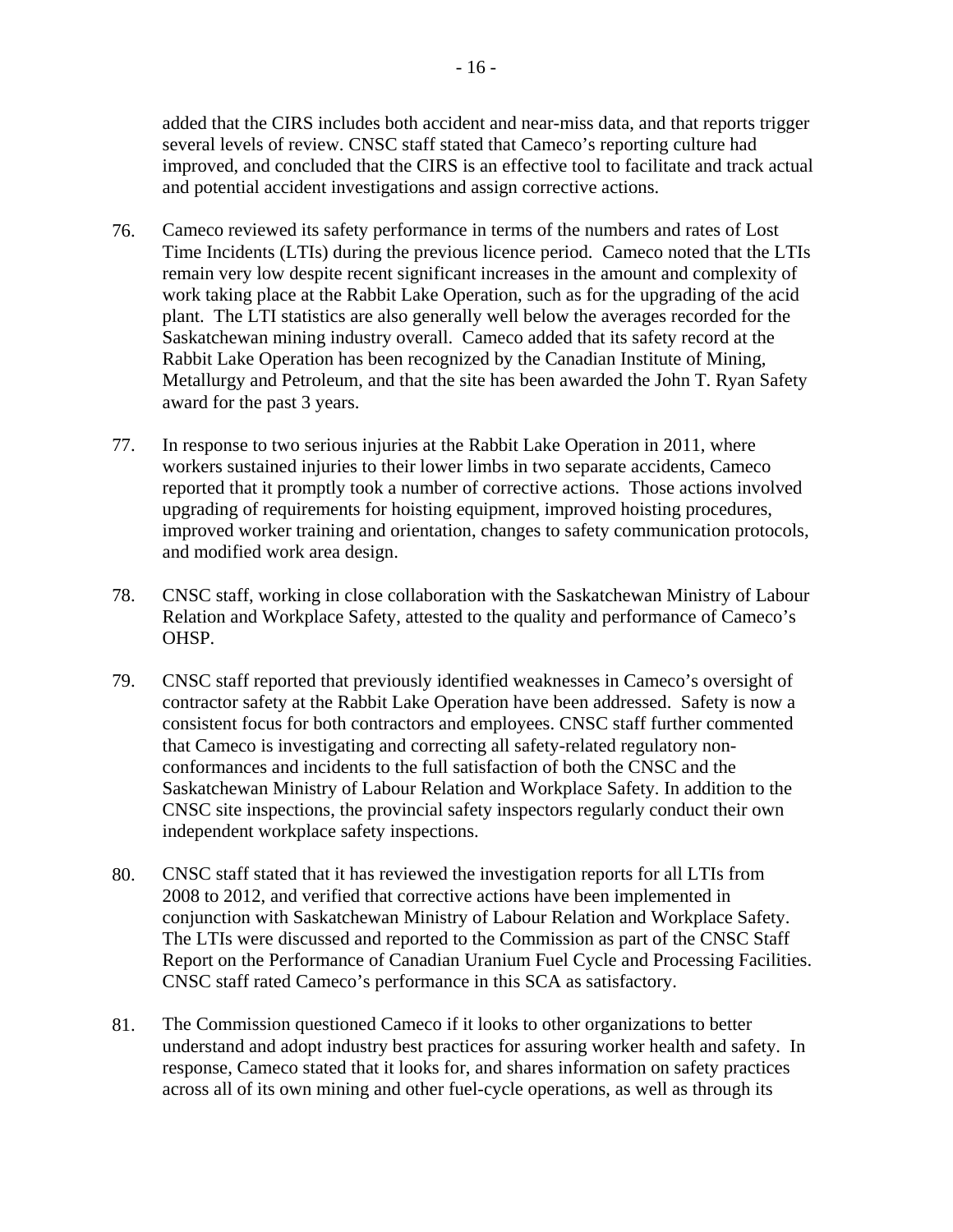involvement with organizations such as the Saskatchewan Mining Association, the Mining Association of Canada, and the World Nuclear Association.

- 82. In response to questions from the Commission, Mr. J. Little, an intervenor who is employed at the Rabbit Lake Operation, opined that there is a strong and positive safety culture at the Rabbit Lake camp and that Cameco is living its core values of safety and environmental awareness and protection.
- 83. The Commission is of the opinion that Cameco has been protecting, and will continue to protect, the health and safety of workers at the Rabbit Lake Operation.

#### **3.9 Environmental Protection**

- 84. Environmental protection covers Cameco's programs to identify, control and monitor all releases of radioactive and hazardous substances and to minimize the effects on the environment which may result from the licensed activities. It includes effluent and emissions control, environmental monitoring and estimated doses to the public. CNSC staff rated Cameco's performance in this SCA as satisfactory.
- 85. Cameco informed the Commission that the environmental protection at Rabbit Lake Operation is assured by the site specific ISO 14001-certified Environmental Management System (EMS) that is aligned to the requirements of Cameco's Safety Health and Environmental Quality (SHEQ) policy. Cameco reported that all licensed activities at the Rabbit Lake Operation are systematically identified, controlled and monitored by the Environmental Protection Program (EPP) and the Environmental Code of Practice (ECOP) using a specified set of processes and procedures.
- 86. CNSC confirmed that Cameco's EMS fully conforms to the Canadian Standards Association International Standard CAN/CSA ISO 14001 and meets CNSC staff's expectations.

#### *3.9.1 Effluent and Emissions Control*

87. Cameco explained that, as part of its EMS, it has established performance objectives for all areas of potential environmental impact that are designed to drive continuous improvements in environmental performance. Most notably, Cameco described significant improvements it made during the previous licence period in the quality and quantity of liquid effluent released from the Rabbit Lake Operation. Cameco reported that it has reduced the concentrations of uranium, molybdenum and selenium in its effluent discharge by 63%, 87% and 30% respectively. Currently, the effluent quality meets all regulatory limits for contaminant concentrations (all parameters) and toxicity, and remains below the Action Levels set out in Cameco's ECP.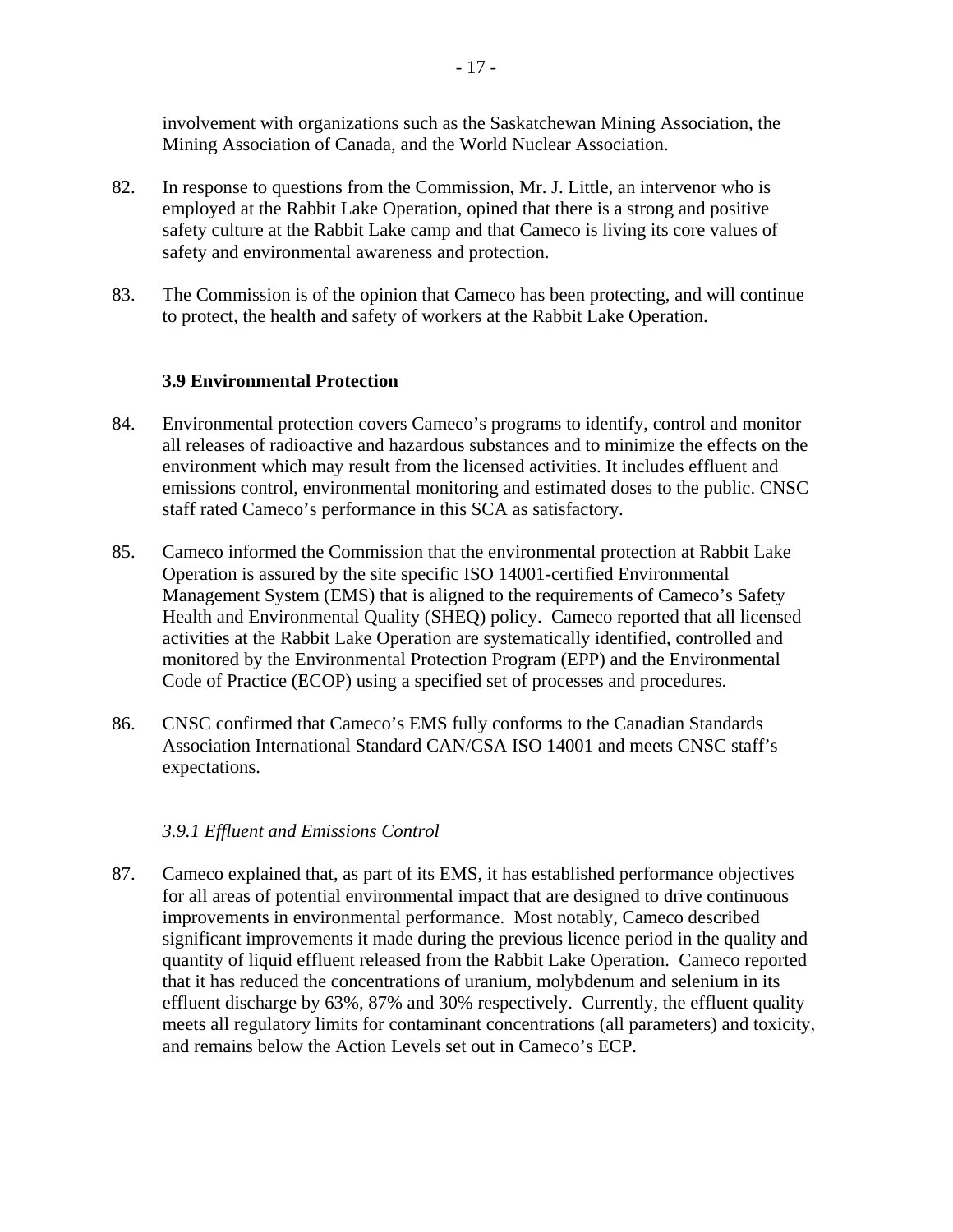- 88. Another important improvement in environmental performance at the Rabbit Lake Operation reported by Cameco was with respect to the upgrades completed at the acid plant. In addition to a safer and more reliable operation, the resulting reduction in  $SO_2$ emissions was in the order of 65%.
- 89. CNSC staff confirmed the aforementioned performance of the water treatment system at the Rabbit Lake Operation, including the marked reductions in the concentrations of uranium, molybdenum and selenium in effluent achieved during the previous licence period. Effluent quality and toxicity currently meets all regulatory requirements and represents a level of performance superior to the metal mining sector in general. CNSC staff opined that the near complete additional improvements to the mill will likely further improve overall environmental performance at the Rabbit Lake Operation with respect to emissions and effluents.
- 90. Some intervenors (Saskatchewan Environmental Society, S. Lawrence and Sierra Club Canada) expressed concerns about the past and continuing contaminant discharge loadings (particularly with respect to uranium) to the Horseshoe Creek system, through to Hidden Bay of Wollaston Lake. These intervenors are concerned that the inventories of release contaminants and their long-term effects may not be well understood. In response to the Commission's questions on this topic, Cameco stated that it has been, and continues to be, engaged in extensive sampling and the conduct of detailed, state-of-the-art environmental risk assessments in this location. Cameco acknowledged that the historic contaminant loadings are present in the downstream sediments, but that they have been progressively covered by clean sediments and the ecological risk remains low. CNSC staff stated that it is closely monitoring and reviewing the above-noted risk assessments. CNSC staff stated that it currently anticipates that the contaminated sediments in the upper reaches of the Horseshoe Creek system will ultimately require some form of active remediation and decommissioning once the input flow of water is reduced and the material would otherwise become subject to exposure and oxidation. It was noted that such remediation is possible, but that the specific requirements will follow from the conclusions of the Ecological Risk Assessment.
- 91. On a similar topic, the Saskatchewan Environmental Society and Sierra Club expressed serious concerns about contamination in the adjacent Link Lake drainage system to Pow Bay. In response to the Commission's questions on this issue, Cameco acknowledged that the Link Lake system was significantly contaminated during historic operations at the Rabbit Lake Operation. Cameco explained, however, that effluent is no longer discharged through that drainage system and that detailed assessments have confirmed that the contaminated materials are isolated, stable and not causing adverse effects in Pow Bay of Wollaston Lake. Furthermore, Cameco acknowledged that the Link Lake system will require remediation before, or as part of, the final decommissioning of the Rabbit Lake site. CNSC staff confirmed that the situation in the Link Lake system has been extensively studied and that CNSC specialists concur with Cameco's conclusion that the system is currently isolated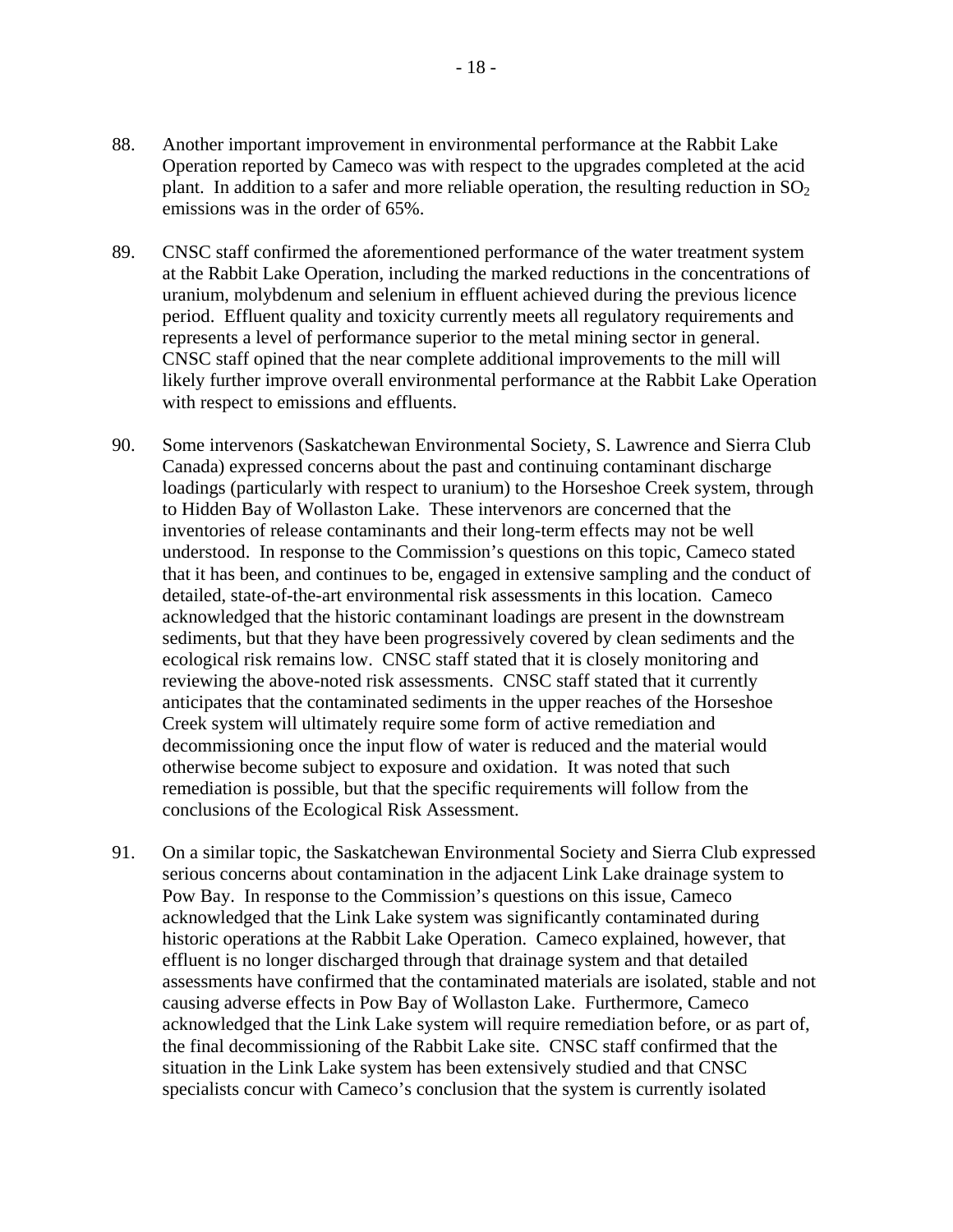<span id="page-23-0"></span>pending final remediation, and that it is not currently causing significant adverse downstream effects.

- 19 -

- 92. In its intervention, Sierra Club Canada stated that regulatory and/or legal limits do not exist for a number of contaminants. CNSC confirmed that this is the case for a limited number of contaminants. In these instances, CNSC staff implements the precautionary principle and releases are controlled and monitored through the use of Action Levels or regulatory levels established in CNSC requirements. CNSC staff further noted that it is involved in initiatives to expand the set of parameters for which limits are established in the federal *Metal Mining Effluent Regulations [7](#page-23-1)* (MMER) (including for selenium for example).
- 93. Sierra Club Canada discussed at length the release of mercury and cadmium to the environment and whether or not emissions are measured and causing harm. Cameco representatives stated that mercury and cadmium are not associated with their mining or milling process, and indicated that the concentrations were measured and have been found to be generally at, or below detectable levels and therefore do not pose a risk to the environment. CNSC staff confirmed that mercury and cadmium releases are not relevant to the Rabbit Lake Operation.
- 94. In response to the Commission's questions on the expected long-term performance of the drainage from remediated waste rock areas, Cameco responded that the objective is to cap and largely isolate the waste such that rain and snow melt would runoff without interacting with the underlying waste. As such, Cameco expects that Saskatchewan Surface Water Quality Objectives (SSWQOs) would be met for the runoff and in the surrounding surface waters. Cameco qualified this statement by stating that the SSWQOs represent reference criteria from which site specific environmental risk assessments, and the need for any further remediation, may be determined. CNSC staff concurred with this interpretation of the SSWQOs and noted that, depending on natural site conditions, it is not uncommon for natural surface water quality to exceed the SSWQOs.
- 95. In its intervention, the Saskatchewan Environmental Society expressed the view that Cameco may not be giving sufficient consideration to the use of "reactive barriers" to control the release of contaminated water from the Rabbit Lake Operation. A reactive barrier involves the placement of special contaminant-adsorbing materials in a trench that is positioned across the path of a shallow contaminated ground water flow. In response to the Commission's questions on this technology, Cameco indicated its familiarity with its use and acknowledged that they can be highly effective in certain situations. Cameco explained that reactive barriers have not been considered as a long-term decommissioning option at the Rabbit Lake Operation primarily because they have a limited life and, as such, require regular maintenance and periodic rehabilitation. Cameco further noted that areas of ground and sediment contamination at the Rabbit Lake Operation, such as in the Link Lake and Horseshoe drainages, are under study in anticipation of permanent remediation. CNSC staff also acknowledged

<u>.</u>

<span id="page-23-1"></span><sup>7</sup> SOR/2002-222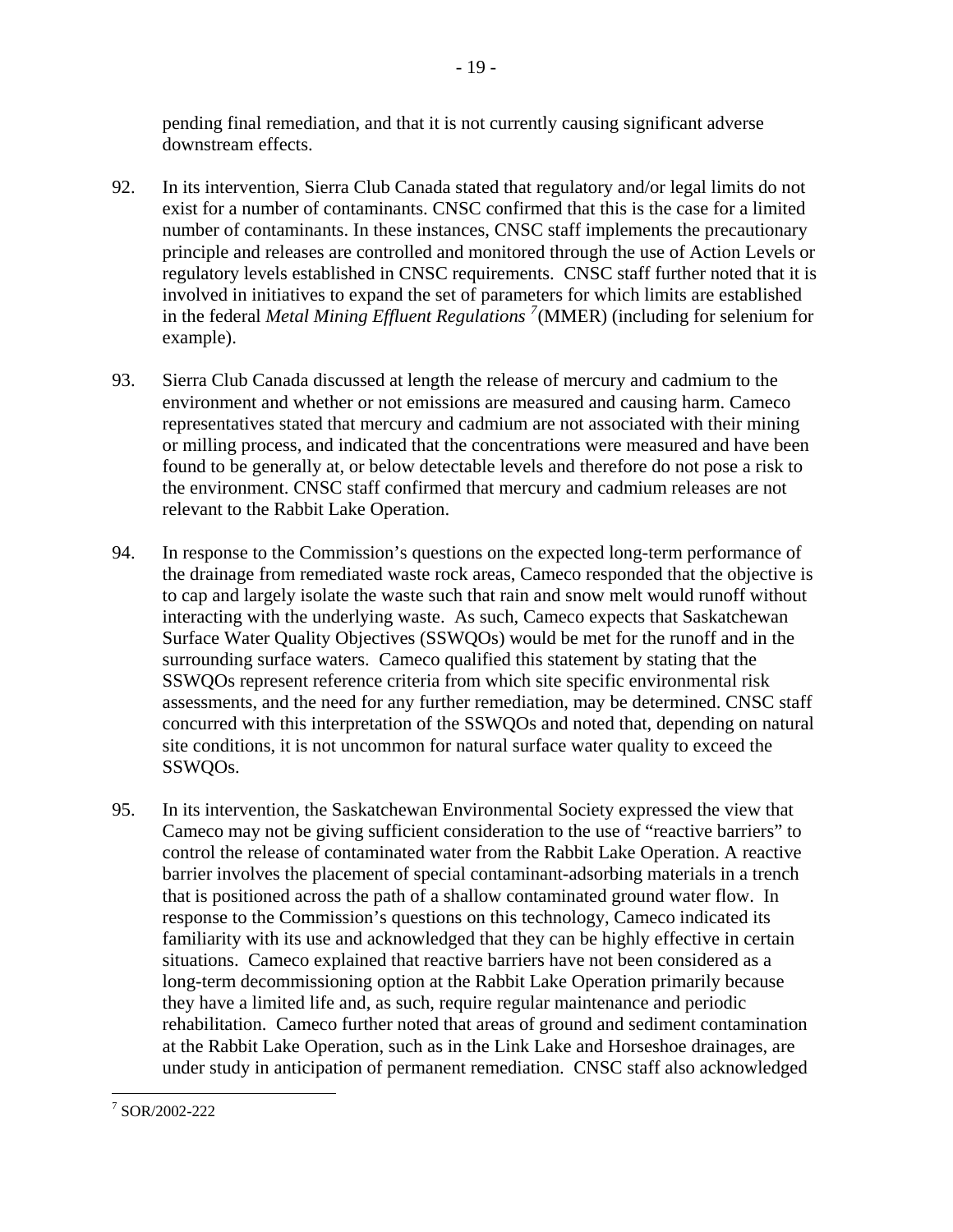its understanding of reactive barrier technology and concurred that a more permanent remediation strategy is preferred where available.

 $-20-$ 

# *3.9.2 Environmental Incidents*

- 96. With respect to environmental spills during the past licence period, Cameco reported that 19 small spills occurred, all of which were promptly detected, cleaned up and corrective actions were taken to prevent recurrence. No residual environmental impacts resulted.
- 97. Cameco further described preventative maintenance and repairs that it made to the water handling system pipeline and mill tanks to reduce the risk of future spills to the environment.
- 98. CNSC staff, in close collaboration with Saskatchewan Environment, expressed satisfaction with the manner in which Cameco promptly identified, reported and responded to spills during the licence period.

#### *3.9.3 Environmental Monitoring*

- 99. Cameco explained that, pursuant to requirements of the *Metal Mining Effluent Regulations[8](#page-24-0)* , it conducts end-point Environmental Effects Monitoring (EEM). As discussed above, a result has been the identification of end-point effects in Horseshoe Pond, immediately downstream of the point of effluent discharge. An investigation to gain a comprehensive understanding of the impact is near completion (2014) and this will be used to develop any required remediation strategy. As also discussed above, Cameco reported that the identified impacts are confined to the near-field and do not extend to Wollaston Lake.
- 100. Some intervenors, including The Kineepik Métis Local Inc. #9 and the Prince Albert Grand Council, expressed their intention to perform their own environmental monitoring. The Saskatchewan Environmental Society, with reference to recommendations arising from previous federal environmental assessments, argued for a higher degree of independent environmental monitoring that involves a multitude of regulatory, local community, scientific and not-for-profit parties. In response, the Commission asked who else, other than the licensee, monitors the environment and how are the results consolidated and made public. CNSC staff responded that, in addition to its regulatory activities, the Province of Saskatchewan independently conducts monitoring, and that the Northern Mines Monitoring Secretariat involves the local community members in monitoring and sample collection. CNSC staff and the Saskatchewan Ministry of Environment also referred to the Eastern Athabasca Regional Monitoring Program which directly involves local communities. Information from this program, including technical reports, interpretative reports and raw data, is posted on the program public web site. The Environmental Quality Committee was established by the Province specifically to enable direct community engagement.

<span id="page-24-0"></span> $\overline{a}$ 8 SOR/2002-222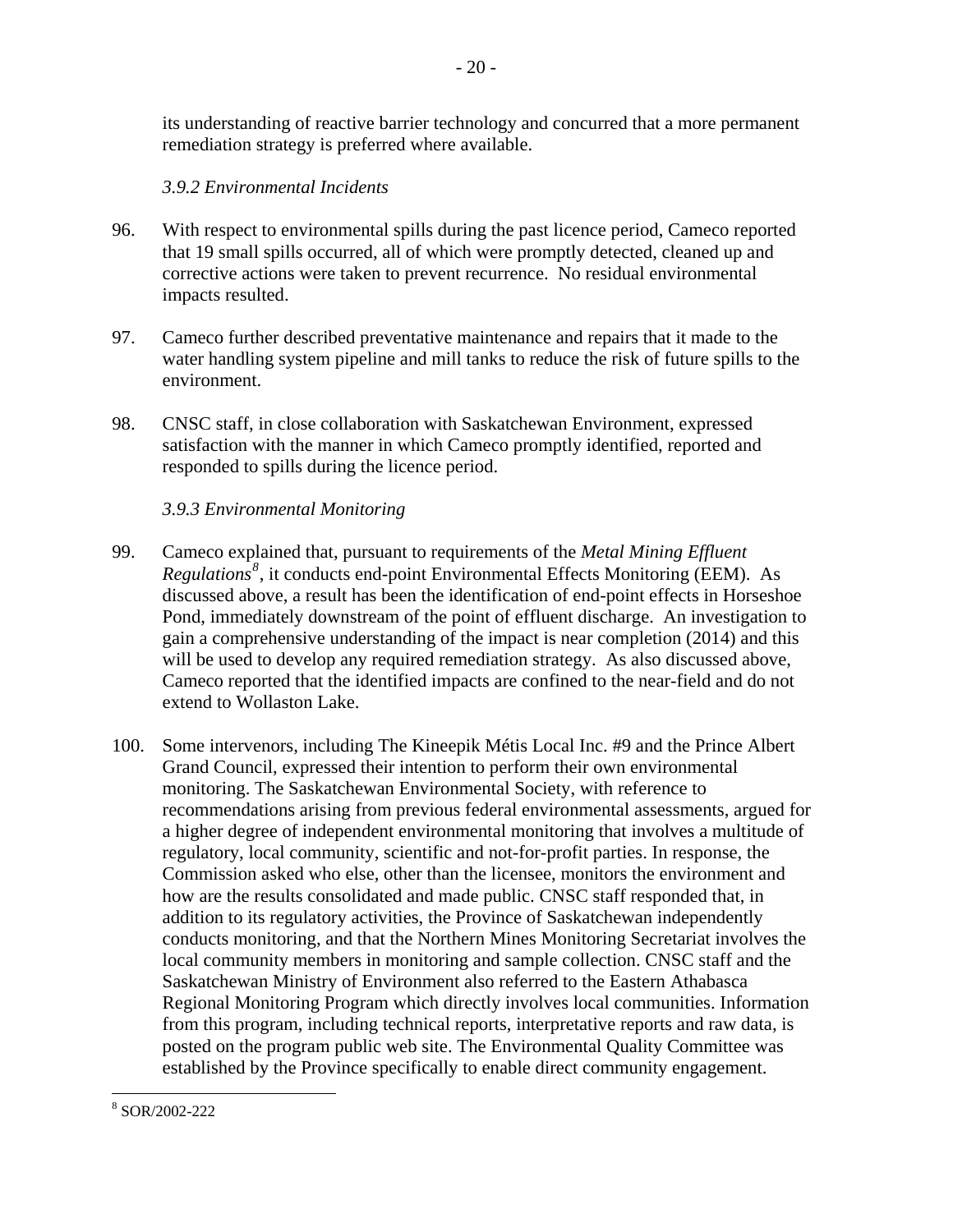<span id="page-25-0"></span>CNSC staff stated that it is considering developing its own monitoring program for uranium mines and mills as part of an independent environmental monitoring program for the full nuclear fuel cycle. In response to further questioning by the Commission, the representative for the Saskatchewan Ministry of Environment expressed a willingness to explore further opportunities for exchange with groups such as the Saskatchewan Environmental Society and academia.

- 101. Some intervenors, including S. Lawrence, questioned the adequacy of methods applied for environmental monitoring. In response, Cameco described the ecological risk assessment and human health risk assessments that are undertaken in relation to Cameco's operations and stated that the company conducts extensive environmental monitoring programs that include the use of sophisticated scientific and site-specific models. The analytical models are regularly reviewed and updated. CNSC staff stated that it requires that licensees have an integrated program of environmental protection that manages all elements of their monitoring programs. The CNSC, in addition to requiring licensees to develop and maintain Environmental Management Systems that conform to the ISO 14001 international standard, establishes specific requirements for assessing and measuring potential human health and ecological risk through analytical modelling and monitoring. CNSC staff expressed its satisfaction with Cameco's environmental monitoring and risk assessment methods.
- 102. The Commission received further information from the Saskatchewan Ministry of Environment (MoE) on the environmental monitoring that it is carrying out under the direction of the province. The MoE representative informed the Commission about Saskatchewan's Boreal Watershed Management Strategy and the Eastern Athabasca Regional Monitoring Program. The MoE representative presented the background and explained the purpose, strategy and different ecological aspects of the project. The Commission sought more information regarding sampling distribution of country food samples and whether the results represent average values for the entire region, or if they were more local and community-specific. The MoE representative responded that the province is working with selective communities in the area; however, as the project progresses, more and more communities are involved to provide a larger information basis. The MoE representative added that the samples that were collected so far in the various locations in the reference and exposure sites were safe to eat. CNSC staff stated that some of the exposure sites were in the proximity of uranium mines.
- 103. Responding to the Commission's question regarding the province's interaction with local communities on its environmental monitoring, the MoE representative noted that the results are presented to the interested communities, and that the communities have shown a high level of acceptance. The program, now in its third year, is expected to continue.
- 104. The Commission asked if the Eastern Athabasca Regional Monitoring Program is independent from the industry and CNSC. The MoE representative responded that the sampling program is independently reviewed by scientists and by universities, and that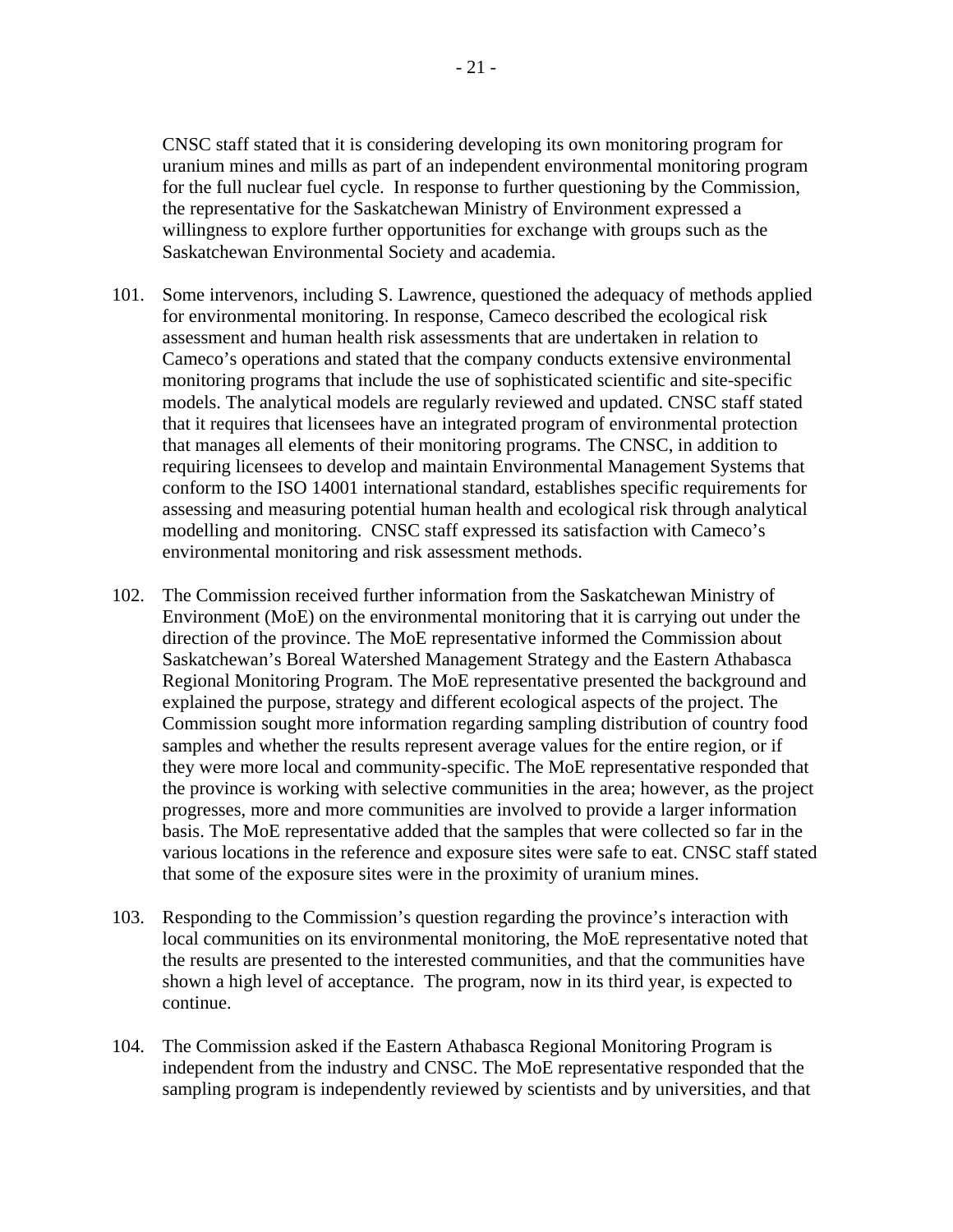all of the data is fully credible. The MoE representative added that the results are publicly available and posted on the project's public web site.

- 105. The Commission was further assured by the MoE representative that Cameco has and continues to cooperate with the provincial environmental monitoring programs in an open and transparent manner, and that the monitoring results are not currently showing significant environmental effects from Cameco's uranium mining and milling operations.
- 106. In its intervention, Sierra Club Canada expressed its objection to any use of the 1 mSv human dose limit as a surrogate for environmental protection. In response to the Commission's examination of this statement, CNSC staff explained that, in fact, the 1 mSv human limit is not used for this purpose. CNSC staff explained that much is now known in the field of radioecology and the effects of radiation exposures to nonhuman biota. That knowledge is applied in the conduct of environmental risk assessments to establish conservative effect thresholds for the protection on non-human populations. CNSC staff actively participates internationally in advancing the science in this area. CNSC staff assured the Commission that the radio-ecological dose modeling at the Rabbit Lake Operation shows that, while some near-field locations will require remediation, the site is protective of the environment.
- 107. As discussed above in the context of the Physical Design of the Rabbit Lake Operation (sec. 3.5), Cameco explained, in response to the Commission's questions, how it also monitors and controls the potential direct exposure of wildlife and, in particular, waterfowl to potentially contaminated areas. Cameco explained, for example, how it monitors the use by waterfowl of the tailings pond and takes various actions, such as hazing and scare cannons, to effectively discourage the birds from using these areas.

#### *3.9.4 Conclusion on Environmental Protection*

108. Based on the above information, the Commission is satisfied that, given the mitigation measures in place, Cameco will adequately protect the environment at the Rabbit Lake Operation.

#### **3.10 Emergency Management and Fire Protection**

109. Emergency management and fire protection cover Cameco's provisions for preparedness and response capabilities which exist for emergencies and for non-routine conditions at the Rabbit Lake Operation. This includes nuclear emergency management, conventional emergency response, and fire protection and response. After reviewing Cameco's performance related to the SCA, CNSC staff rated it as satisfactory.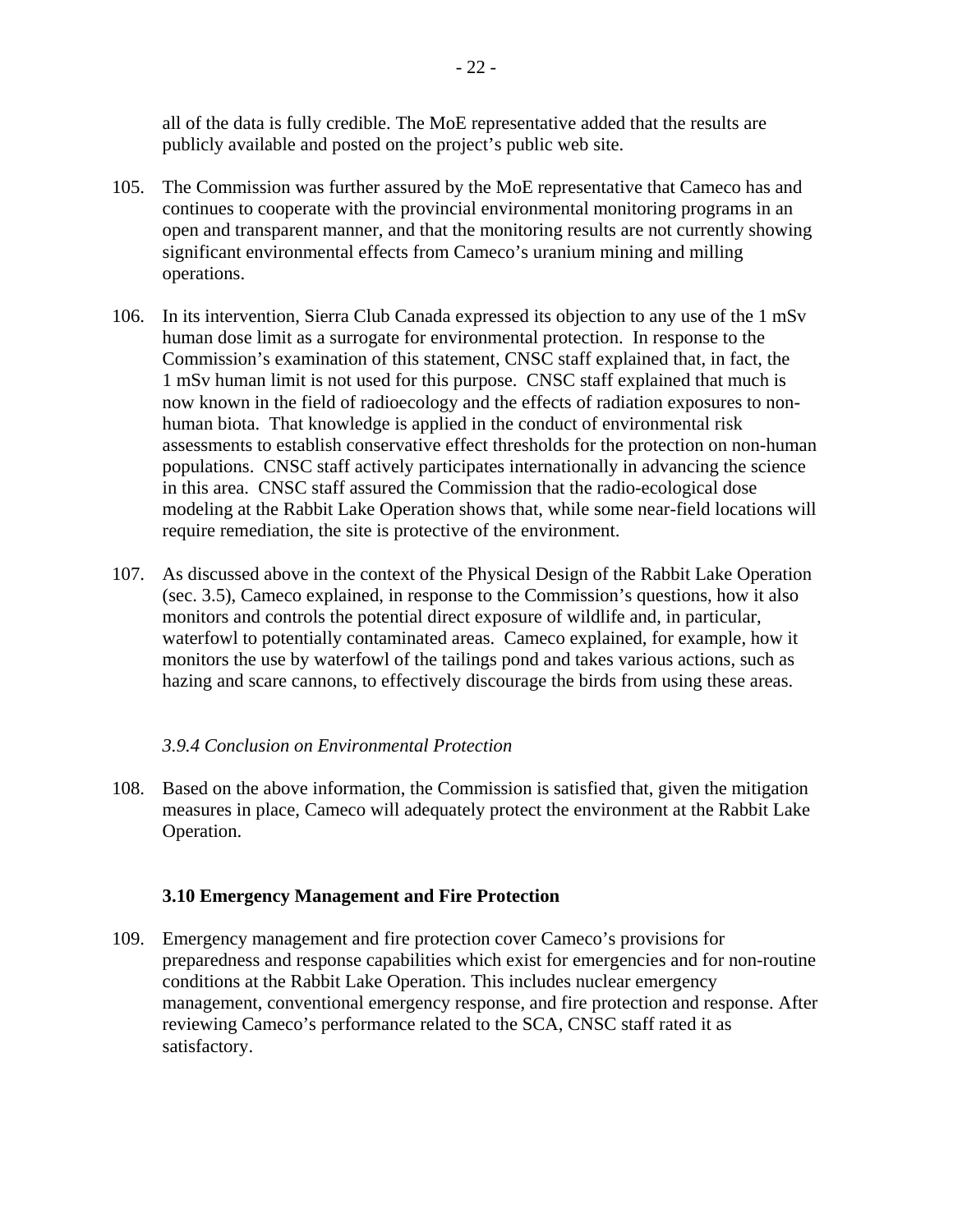#### *3.10.1 Emergency Management*

- <span id="page-27-0"></span>110. Cameco informed the Commission that the emergency response capability at the Rabbit Lake Operation is guided by its Emergency Preparedness and Response Program (EPRP) which define the actions, organizations, roles and responsibilities for potential emergency situations, and covers all major risks at the Rabbit Lake Operation. Cameco noted that its emergency programs must, and do, comply fully with the regulatory requirements of both the CNSC and the Saskatchewan Ministry of Labour Relation and Workplace Safety.
- 111. Cameco reported that it completed 37 emergency drills and exercises of various types during the previous licence period, and that its emergency organization responded to 8 actual events during the same period involving responses to local forest fires and personnel injuries.
- 112. CNSC staff indicated that it continues to monitor the performance of Cameco's emergency response organization through general and focussed inspections and reviews, including monitoring of the findings arising from the above-mentioned drills and exercises. CNSC staff expressed its satisfaction that Cameco is continuing to take appropriate and timely corrective actions to all findings.
- 113. Cameco also informed the Commission that, in response to the CNSC's request to review their emergency response measures following the Fukushima event, it had engaged a third-party expert to review the company's emergency response measures. The review did not find significant health and safety or environmental risks, and no significant gaps were identified in the design of facilities with respect to their ability to withstand natural disasters. Cameco also conducted exercises to test response to multiple natural events, such as a forest fire and power outage happening simultaneously. CNSC staff reported that all action items resulting from the licensee's review have been closed.

#### *3.10.2 Fire Protection*

- 114. Cameco provided information on recent changes and upgrades to its fire protection equipment infrastructure and programs, including training of its Emergency Response Team, that have helped improve the Rabbit Lake Operation's emergency response capabilities. Cameco noted that its fire response program must, and do, comply fully with the *National Fire Code of Canada, 2005* and other CNSC regulatory requirements.
- 115. CNSC staff reported that all of the deficiencies in Cameco's Fire Protection Program that were identified during its previous assessments and inspections have been adequately addressed by Cameco through the implementation of a CNSC-approved Action Plan.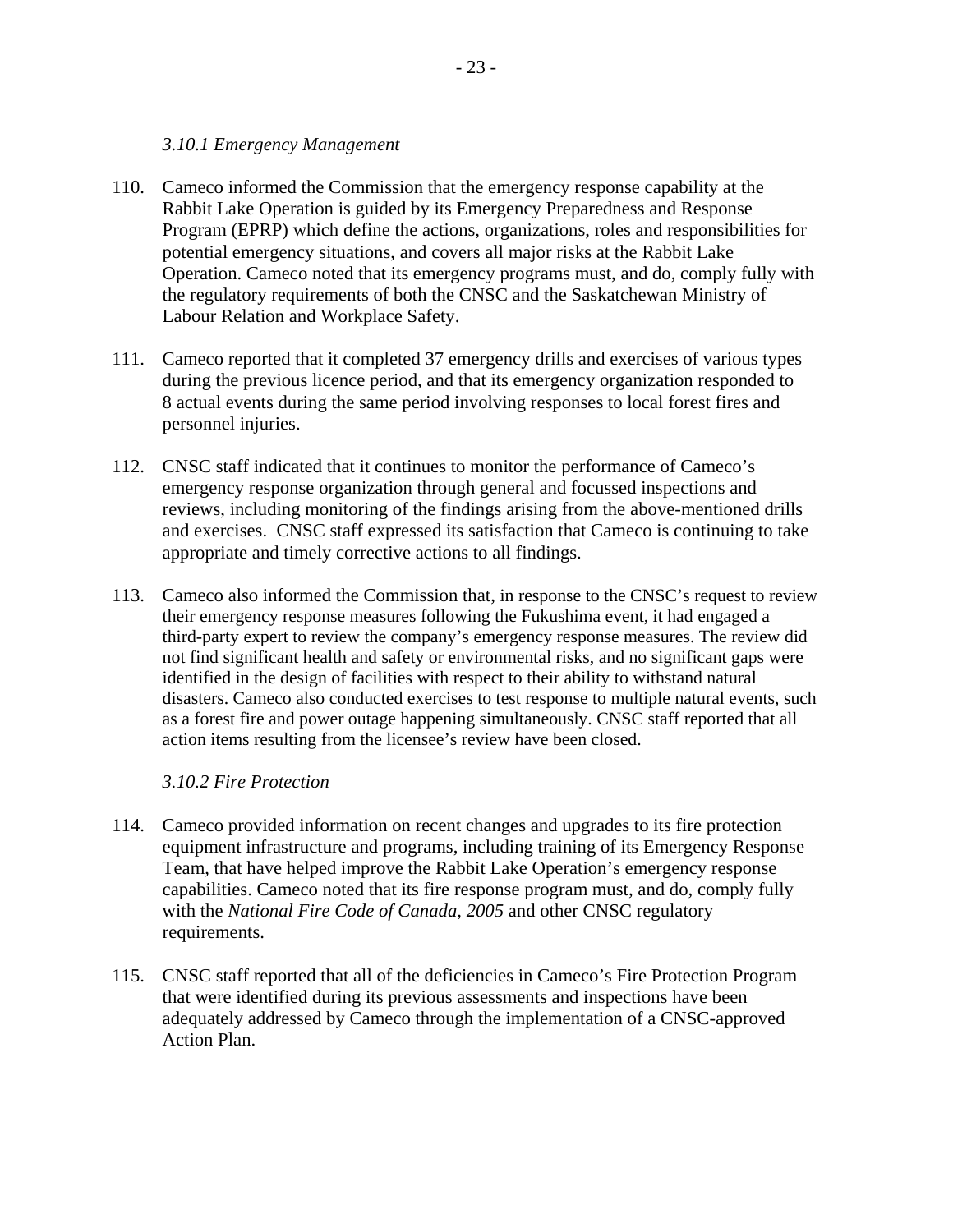<span id="page-28-0"></span>116. Based on the above information, the Commission concludes that Cameco's Emergency Preparedness and Response Program and Fire Protection Program at the Rabbit Lake Operation are adequate to protect the health and safety of persons and the environment during emergencies.

# **3.11 Waste Management**

- 117. Waste management covers the licensee's site-wide waste management program. CNSC staff evaluated Cameco's performance with regards to waste minimization, segregation, characterization, and storage. CNSC staff rated Cameco's performance in this SCA at the Rabbit Lake Operation as satisfactory.
- 118. Cameco informed the Commission that facilities for the collection, processing and storage of wastes produced at the Rabbit Lake Operation are managed through its Waste Management Program, which includes a Site-Wide Remediation Plan approved by the CNSC in 2009.
- 119. Cameco described how it collects and treats contaminated water from the mill, Eagle Point mine, Rabbit Lake In-pit Tailings Management Facility, and mineralized waste rock areas for reuse or release to the environment in accordance with all regulatory requirements for effluent quality and quantity. As noted earlier in subsection 3.9.1 (Effluent and Emissions Control), CNSC staff confirmed Cameco's acceptable performance in waste water treatment at the Rabbit Lake Operation.
- 120. Cameco also described its management of various past and current solid waste streams, including mill tailings, mineralized and clean waste rock, contaminated industrial wastes, and domestic wastes from the camp operations. The waste disposal sites at the Rabbit Lake Operation include the Rabbit Lake In-pit Tailings Management Facility (RLITMF), the Above Ground Tailings Management Facility (AGTMF), the A, D and B-Zone waste rock areas, and the camp domestic landfill site. The RLITMF remains operational, receiving tailings from the continued mining of ore at Eagle Point mine. The AGTMF is partially remediated and will continue to be used for the disposal of non-recyclable radioactively contaminated and other hazardous waste. The waste rock piles are in various stages of final remediation and waste rock from current mining at Eagle Point is being processed and used as backfill in the underground mined-out areas. Cameco further reported on how its 4Rs waste plan (reduce, reuse, recycle and recover) has successfully reduced the amount of waste requiring final disposal in its domestic and contaminated waste landfills.
- 121. Progressive and final site remediation is part of the Waste Management Program. In this regard, Cameco described the key components of its Site-Wide Remediation Plan that was approved by CNSC in 2009 and is updated annually. In that plan, Cameco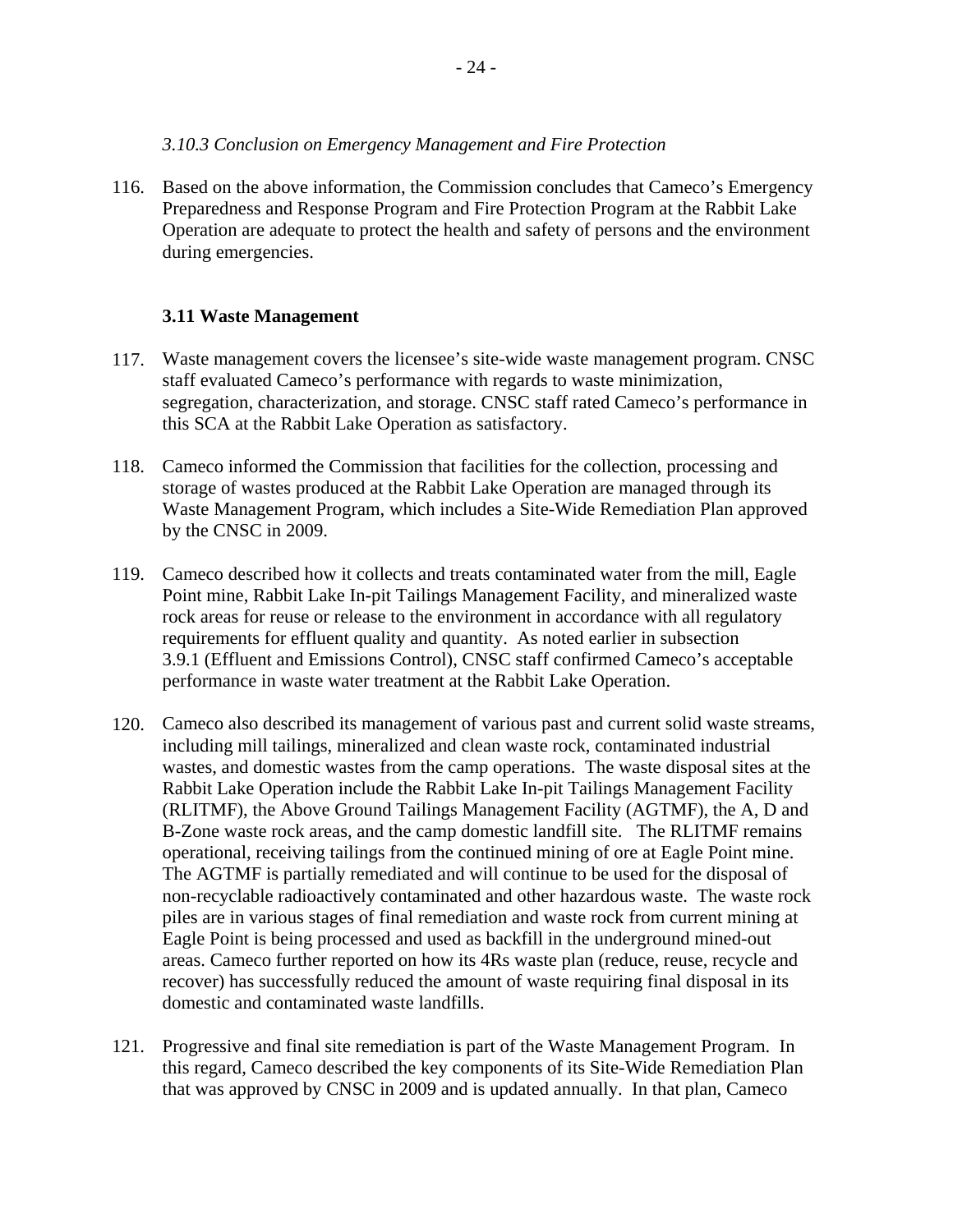<span id="page-29-0"></span>addresses all inactive areas of the site, including all former mined pits, the waste rock and closed tailings management areas, and associated pads, access roads, etc.

- 122. An area receiving special attention in the Site-Wide Remediation Plan for the Rabbit Lake Operation is in the previously contaminated Link Lake drainage system. Material previously released to this system is isolated in the downstream soils and sediments. Detailed investigations, studies and field trials are being carried out to determine the optimized remediation plan for this site. The plan will be subject to full regulatory review and approval prior to implementation. CNSC staff noted that it is closely following Cameco's work in this area and confirmed that it is not causing significant downstream impacts.
- 123. Another remediation challenge at the Rabbit Lake Operation described by Cameco relates to the need to eventually thaw frozen tailings buried within the RLITMF. During past operations, tailings that were deposited above water during winter froze before being covered with subsequent layers of tailings. This has hampered the consolidation of the tailings, thereby limiting the capacity of the facility and potentially complicating final decommissioning and remediation. After completing experiments with various thawing methods, Cameco reported that it will complete the thawing process during final decommissioning and after the TMF has permanently ceased active operation. CNSC staff confirmed that, in the meantime, the existence of the frozen tailings does not pose a significant safety or environmental risk.
- 124. CNSC staff reported that it had periodically inspected waste management at the Rabbit Lake site and that all related action notices have been satisfactorily closed.
- 125. Based on the above information and considerations, the Commission is satisfied that Cameco is safely managing waste at the Rabbit Lake Operations.

# **3.12 Security**

- 126. Security covers the programs required to implement and support the security requirements stipulated in the relevant regulations and the licence. This includes compliance with the applicable provisions of the *General Nuclear Safety and Control Regulations[9](#page-29-1)* and the *Nuclear Security Regulations[10](#page-29-2)*.
- 127. Cameco stated that the Rabbit Lake Security Program has the controls necessary to prevent the loss or theft of nuclear materials, and to prevent any interference with the safe operation of the site. During the current licence term, there were no changes made to the Security Program and no reportable incidents with respect to security-related issues.
- 128. CNSC staff reviewed Cameco's performance regarding this SCA and rated it as satisfactory.

 9 SOR/2000-202

<span id="page-29-2"></span><span id="page-29-1"></span> $10$  SOR/2000-209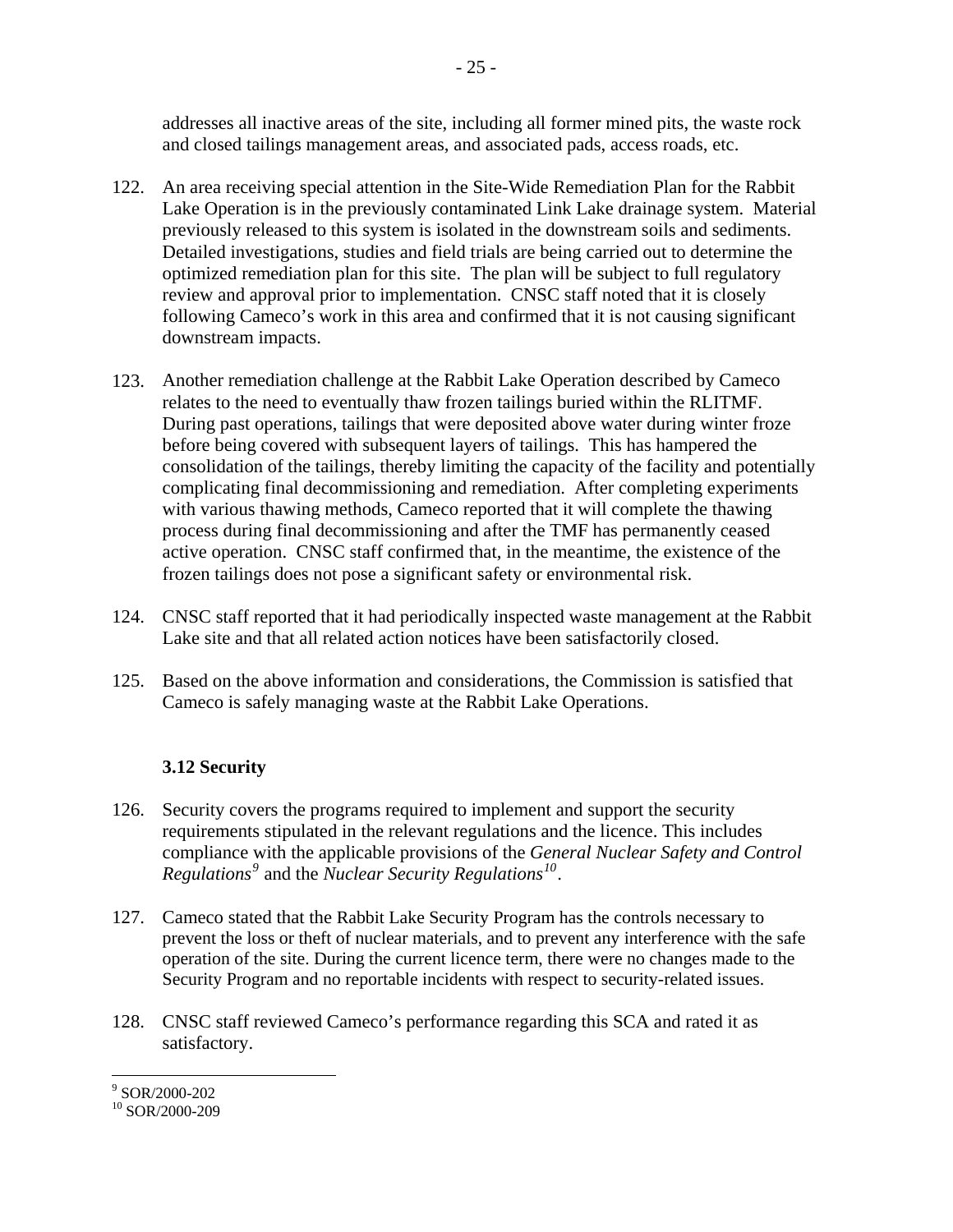<span id="page-30-0"></span>129. The Commission concludes that Cameco has made adequate provisions for ensuring the physical security of the facility, and is of the opinion that Cameco will continue to make adequate provisions during the proposed licence period.

#### **3.13 Safeguards and Non-Proliferation**

- 130. The CNSC's regulatory mandate includes ensuring conformity with measures required to implement Canada's international obligations under the Treaty on the Non-Proliferation of Nuclear Weapons. Pursuant to the Treaty, Canada has entered into safeguards agreements with the International Atomic Energy Agency (IAEA). The objective of these agreements is for the IAEA to provide credible assurance on an annual basis to Canada and to the international community that all declared nuclear material is in peaceful, non-explosive uses and that there is no undeclared nuclear material or activities in this country.
- 131. Cameco stated that the Rabbit Lake Operation makes adequate provision for the maintenance of national security and implements international obligations to which Canada has agreed. Cameco provides annual production reports to CNSC, in accordance with international requirements.
- 132. Cameco also stated that there were no requests by IAEA inspectors to inspect the Rabbit Lake Operation during the current licence term.
- 133. CNSC staff confirmed that Cameco submits annual information on its operations to the CNSC, which forms part of Canada's annual declaration to the IAEA regarding the Canadian nuclear fuel cycle. CNSC staff rated this SCA as satisfactory.
- 134. In its intervention, the Saskatchewan Environmental Society expressed concerns about Cameco's possible sales of uranium to India, stating that India refuses to sign the Nuclear Non-Proliferation Treaty. The Commission notes that a Canada-India Nuclear Cooperation Agreement came into force in September 2013, which allows Canadian companies to export nuclear items for peaceful uses, in accordance with Canada's nuclear non-proliferation policy. The CNSC will be responsible for the implementation of the Agreement, ensuring that Canadian exports only go to facilities in India under International Atomic Energy Agency safeguards.
- 135. Based on the above information, the Commission is satisfied that Cameco has made, and will continue to make, adequate provisions in the areas of safeguards and nonproliferation at the Rabbit Lake Operation that are necessary for maintaining national security and measures necessary for implementing international agreements to which Canada has agreed.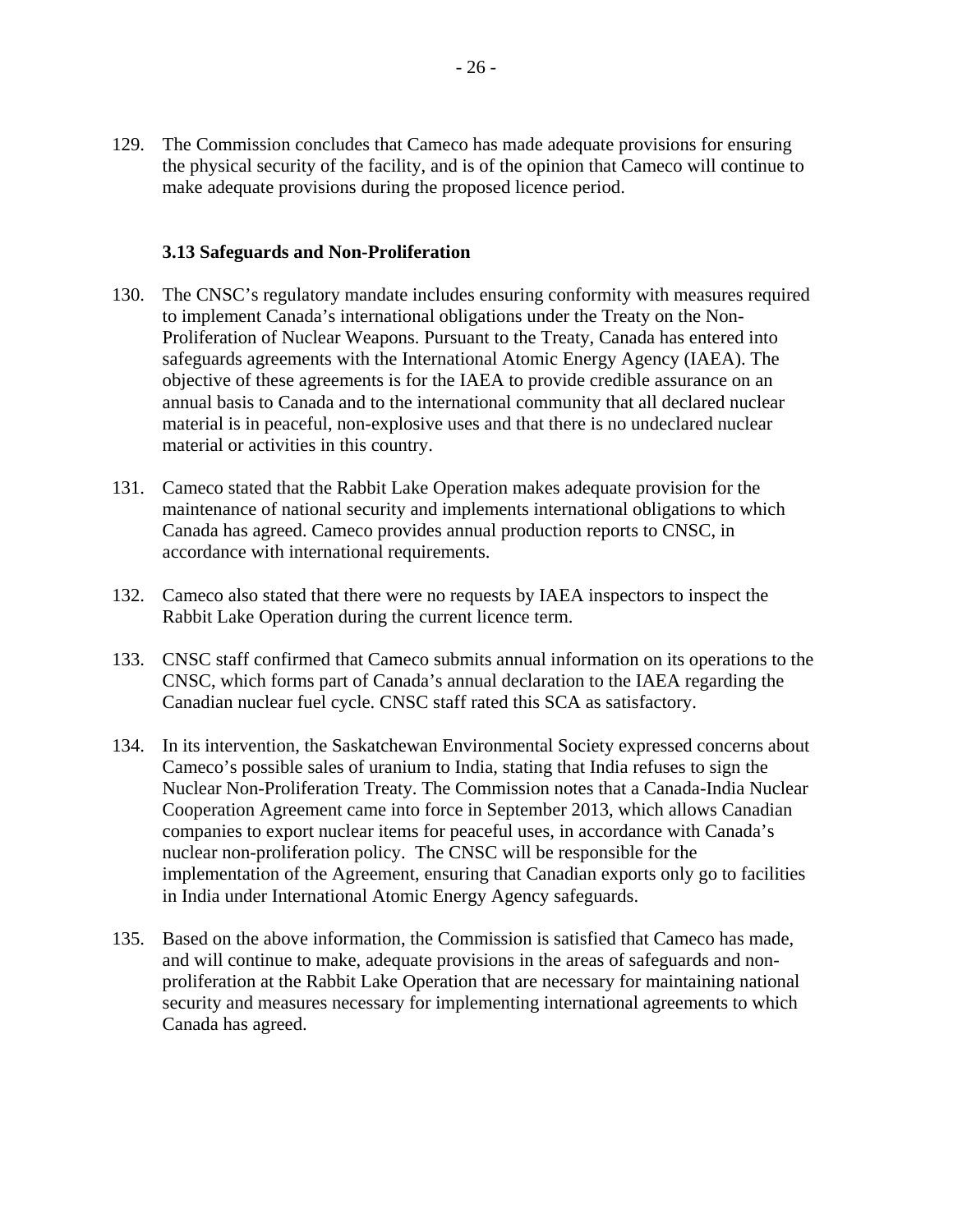#### **3.14 Packaging and Transport**

- <span id="page-31-0"></span>136. Packaging and Transport covers the safe packaging and transport of nuclear substances and radiation devices to and from the Rabbit Lake Operation. The licensee must adhere to the *Packaging and Transport of Nuclear Substances Regulations[11](#page-31-1)* and Transport Canada's *Transportation of Dangerous Goods Regulations[12](#page-31-2)* for all shipments leaving the facility. CNSC staff assessed Cameco's performance in this SCA and concluded that Cameco has in place a program for the safe packaging and transport of radioactive materials. CNSC staff rated it as satisfactory.
- 137. During the review period, CNSC staff conducted compliance inspections of the Rabbit Lake Operation and found that the transport and packaging program and associated procedures complied with regulatory requirements of both the CNSC and Transport Canada. Minor events and incidents during the past licence period were adequately reported and addressed by Cameco. CNSC staff was satisfied with corrective actions taken by Cameco. None of these incidents resulted in health or radiological effects, or releases to the environment.
- 138. Based on the above information, the Commission is satisfied that Cameco is meeting regulatory requirements regarding packaging and transport.

#### **3.15 Application of the** *Canadian Environmental Assessment Act*

- 139. CNSC staff informed the Commission that the activities considered for the Rabbit Lake Operation licence renewal were the subject of a Joint Federal/Provincial Panel environmental assessment that was completed in the 1990s, and that other environmental assessments have been completed as needed.
- 140. The Commission notes that the NSCA provides a strong regulatory framework for environmental protection. Whether an environmental assessment under CEAA 2012 is required or not, the CNSC regulatory system ensures that adequate measures are in place to protect the environment and human health in accordance with the NSCA and its Regulations.

#### **3.16 Aboriginal Engagement and Public Information Program**

#### *3.16.1 Aboriginal Engagement*

141. The common law Duty to Consult with Aboriginal communities and organizations applies when the Crown contemplates actions that may adversely affect established or potential Aboriginal or treaty rights.

 $\overline{a}$ 

<span id="page-31-1"></span><sup>&</sup>lt;sup>11</sup> SOR/2000-208

<span id="page-31-2"></span><sup>12</sup> SOR/2001-286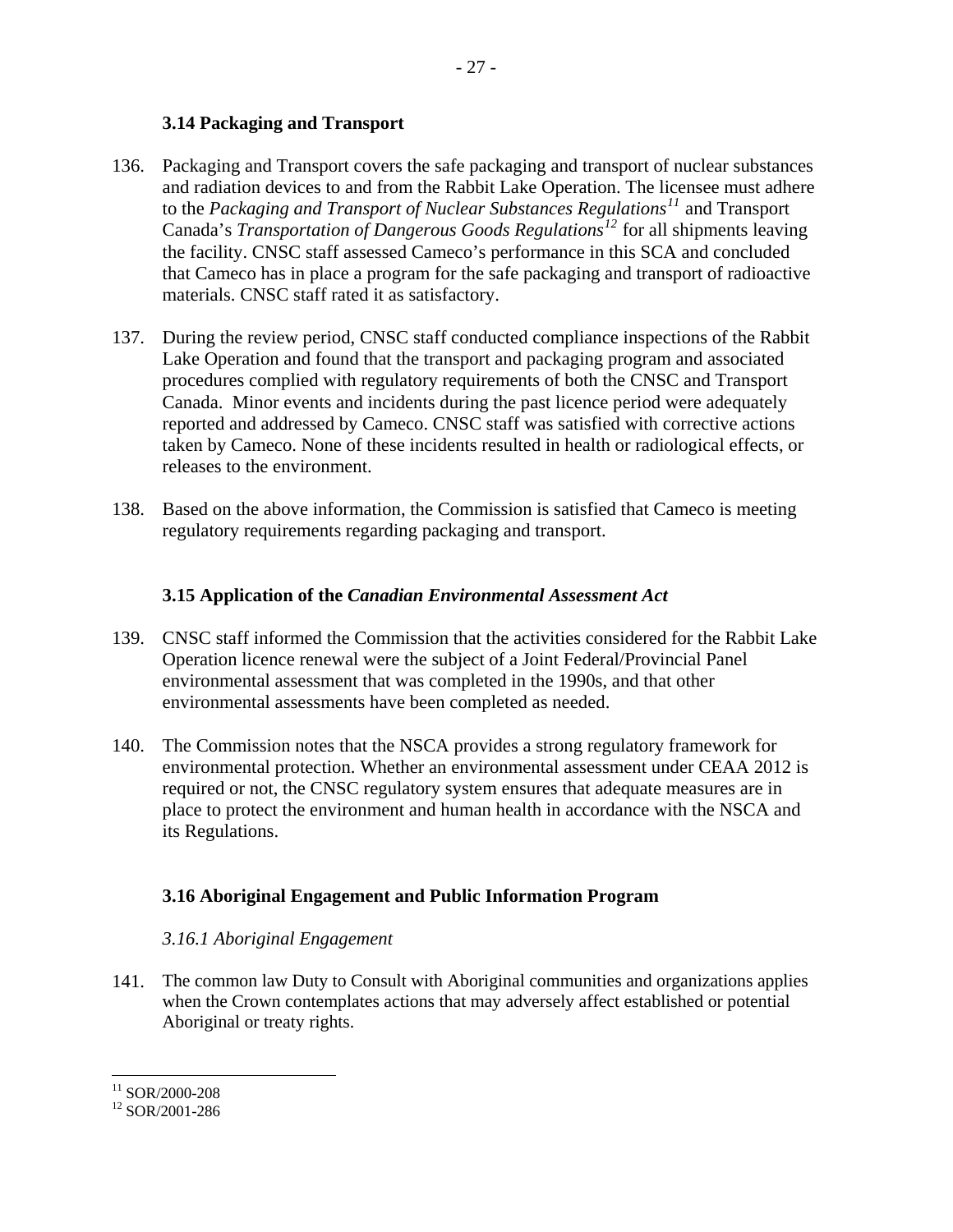- 142. Cameco informed the Commission that, as the majority of the residents of Saskatchewan's North are of Aboriginal origin; its public engagement activities are largely aimed at providing opportunities to effectively engage with Aboriginal communities in northern Saskatchewan's Athabasca Basin. For the Rabbit Lake Operation, this focuses on the Hatchet Lake Denesuline First Nation and the adjoining community of Wollaston Lake, the Black Lake Denesuline First Nation, the Fond du Lac Denesuline First Nation and the communities of Stony Rapids, Uranium City and Camsell Portage. Cameco further reported that it maintains a Northern Affairs office in La Ronge and three satellite offices in the communities of Wollaston, Black Lake and Fond du Lac. The community liaison officers in those locations serve as Cameco's primary point of contact in the community, helping the community members to access information about Cameco operations, and providing follow-up to questions that community members might have about Cameco's operations.
- 143. CNSC staff informed the Commission that, during the current licence period, it also continued to engage with Aboriginal groups and communities throughout northern Saskatchewan, and participated in annual meetings with the Fond du Lac Denesuline, Black Lake Denesuline, and Hatchet Lake Denesuline First Nations and the communities of Stony Rapids and Wollaston. These meetings provided an opportunity for the communities to receive updates regarding operations from the licensee and to ask questions to CNSC staff. CNSC staff reported that it also met in June 2013 with the Hatchet Lake First Nation, Fond du Lac First Nation and Black Lake First Nation to discuss the upcoming CNSC licensing hearings in October 2013. Notices of the public hearings were also sent to all First Nation and Métis groups, organization and communities with a potential interest in the CNSC hearings. CNSC staff participated in the Northern Saskatchewan Trappers convention in Prince Albert and the Athabasca Sector Meeting held in Black Lake. CNSC staff also regularly participated in Cameco's site tours, and meetings with the Northern Saskatchewan Environmental Quality Committee (NS-EQC). At these meetings, CNSC staff shared information on topics such as the licensing process, environmental protection and radiation protection using interactive presentations and demonstrations.
- 144. Intervenors, including Kineepik Métis Local Inc. #9, Prince Albert Grand Council, and the Lac La Ronge Indian Band, stated that First Nations should not merely be consulted but should be part of the decision-making process regarding mine development in the north. It was noted by those intervenors that First Nations people are not just interested parties, but that they have rights to the land and that the mining companies, the CNSC and governments have an obligation to engage them fully and must enable them to have a voice in decisions affecting them and their land. Cameco representatives indicated that, through agreements reached with First Nations communities, there is a partnership that involves consultation in addition to communication and providing information. Cameco representatives indicated that they hope to have agreements in place with all communities.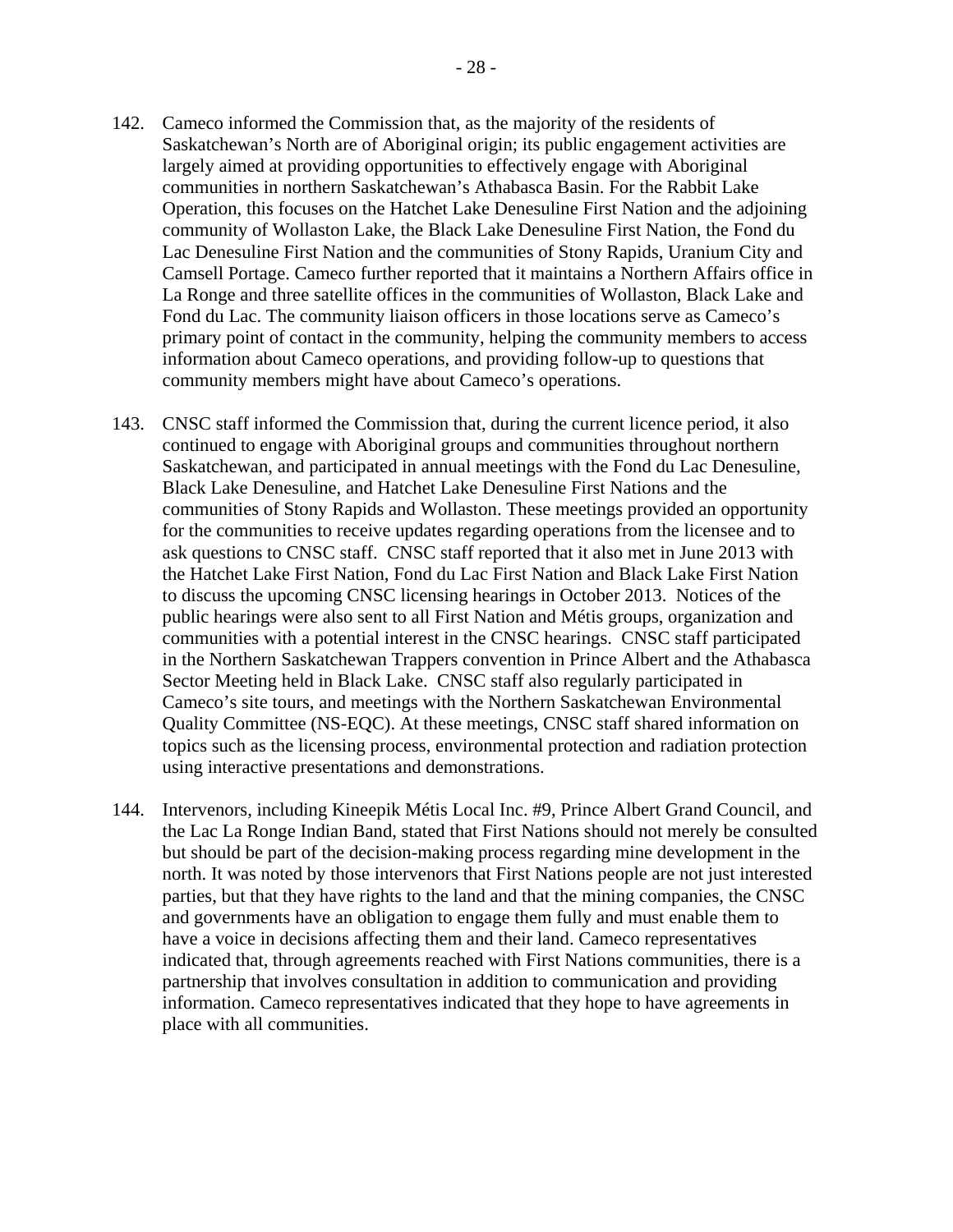#### *3.16.2 Public Information*

- <span id="page-33-0"></span>145. A public information program is a regulatory requirement for licence applicants and licensed operators of a uranium mine. Paragraph 3(c)(i) of the *Uranium Mines and Mills Regulations[13](#page-33-1)* requires that licence applications include "the proposed program to inform persons living in the vicinity of the mine or mill of the general nature and characteristics of the anticipated effects of the activity to be licensed on the environment and the health and safety of persons."
- 146. The CNSC document RD/GD-99.3, *Public Information and Disclosure*, provides regulatory direction and guidance to licensees on the development and implementation of their public information and disclosure programs. Cameco further informed the Commission that its Public Disclosure Protocol is consistent with RD/GD 99.3. The protocol is posted on the Cameco Northern Saskatchewan website.
- 147. Cameco informed the Commission that it has in place a Public Information Program (PIP) with the objective to engage community stakeholders and keep target audiences informed about activities and planned activities at the operation. Cameco's facilities and target communities for the PIP are identified above under Aboriginal Engagement.
- 148. Cameco reported that it presented more than 35 updates on the site operations and projects in the Athabasca Basin communities during the current licence period (since 2008). Updates were also provided at the meetings of the Athabasca Working Group and Northern Saskatchewan Environmental Quality meetings, including one at the Rabbit Lake Operation site each year. The Cameco PIP also includes various school tours and visits, maintenance of its northern Saskatchewan website, media interviews, and adherence to a public disclosure protocol.
- 149. The updates are posted on Cameco's northern Saskatchewan website, presented through paid advertising and print articles in publications distributed in Saskatchewan's North, and distributed as part of face-to-face engagement in the North. Cameco stated that it measures the effectiveness of its PIPs partly through polling and surveys of public perceptions of the uranium mining industry twice a year across Saskatchewan. The most recent results from May 2013 indicated that approximately 80% of residents in the province continue to support the uranium mining industry.
- 150. In its intervention, the Saskatchewan Mining Association (SMA) confirmed the results of this survey. The Commission asked for more information on the survey. The SMA representative responded that the survey had been conducted by an independent expert in public polling. Cameco representatives noted that the survey had encompassed large sample of population in north Saskatchewan. Cameco representatives added that they have not influenced the content of the survey, and that they order this type of independent survey every year.

<span id="page-33-1"></span> $\overline{a}$ 13 SOR/2000-206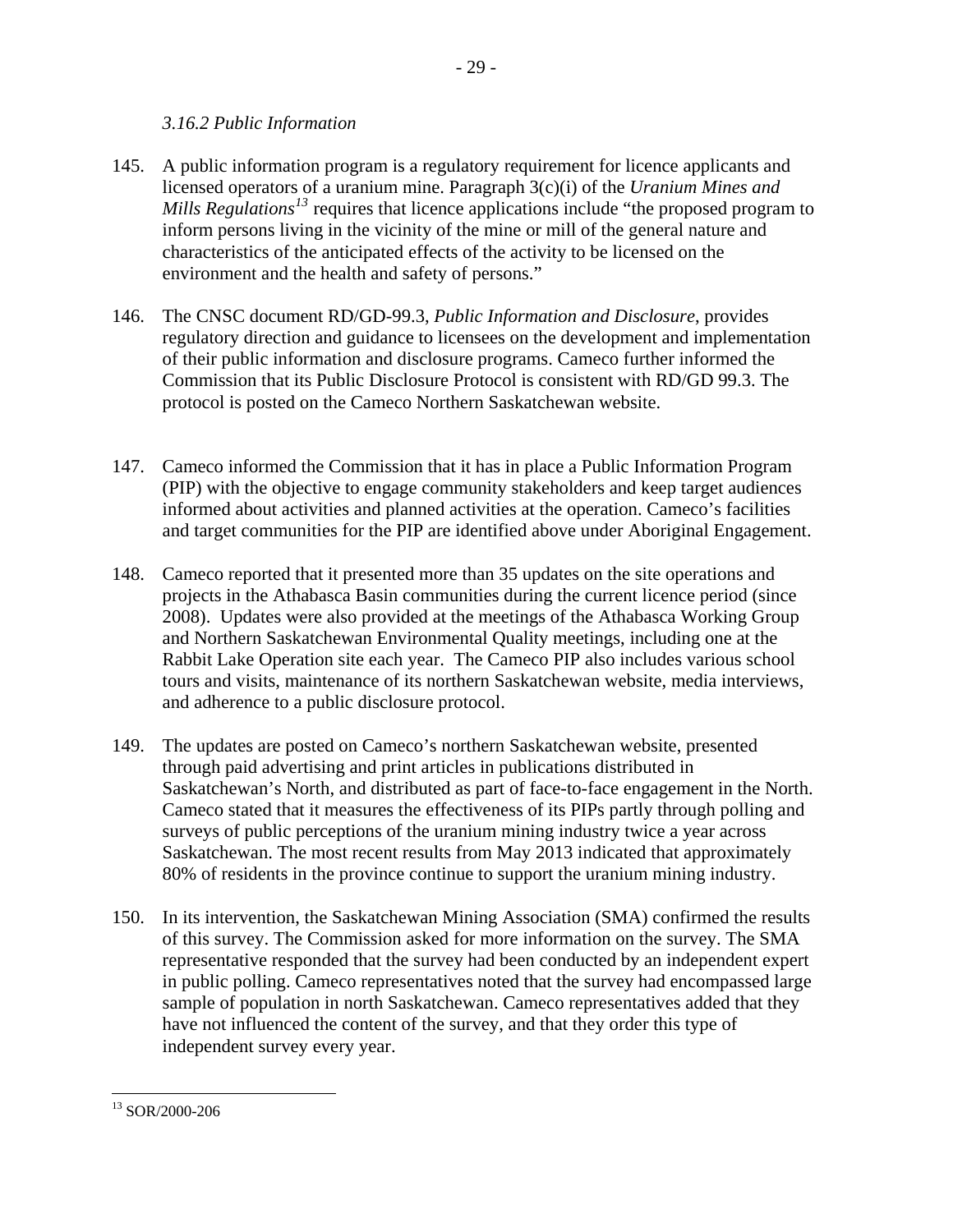- <span id="page-34-0"></span>151. The Commission enquired about Cameco's efforts in providing information to the community. A member of the English River First Nation stated that personnel from Cameco visit their communities several times a year and explain events, company plans and actions for the next ten-year period.
- 152. CNSC staff informed the Commission that it had reviewed Cameco's revised public information and disclosure program and concluded that it meets CNSC requirements. CNSC staff confirmed that Cameco has developed a public disclosure protocol for its northern Saskatchewan operations and has made it available to the public on its web site.
- 153. CNSC staff reported that Cameco has continued to engage residents of Saskatchewan's North, and maintained open communications with the interested local communities and Aboriginal groups. As noted above, CNSC staff's assessment was informed by attending numerous community meetings organized by Cameco with the NS-EQC, the Athabasca Working Group, community leadership groups and other stakeholders with a direct interest in the project.
- 154. CNSC staff informed the Commission that, in addition to public consultation activities, the CNSC provided funding through its Participant Funding Program (PFP) to assist Aboriginal groups, members of the public and other stakeholders to participate in reviewing and commenting on the licence application through written or oral presentations. A Funding Review Committee, independent from the CNSC, reviewed the funding applications received and funding was made available to the following groups and individuals:
	- English River First Nation;
	- Kineepik Métis Local 9, Pinehouse;
	- Prince Albert Grand Council;
	- Mr. Clarence Natomagan;
	- Dr. Rose Roberts;
	- Saskatchewan Environmental Society; and
	- Sierra Club Canada.
- 155. Some intervenors who received funding under the PFP, including the Saskatchewan Environmental Society, R. Roberts, Kineepik Métis Local Inc. #9, English River First Nation, and C. Natomagan, indicated that the funding was very helpful in enabling them to participate in the licensing process; however, they expressed concern about lack of funding for participation in annual licence reviews if a 10-year licence were to be awarded. They indicated that the PFP program relates to licence application hearings and not to annual reviews. The Commission indicated that this would be investigated since the intent of the PFP is to enable participation during public proceedings of the Commission.
- 156. A number of intervenors, including K. Scansen, the Lac La Ronge Indian Band, English River First Nation, and the Committee for Future Generations, expressed the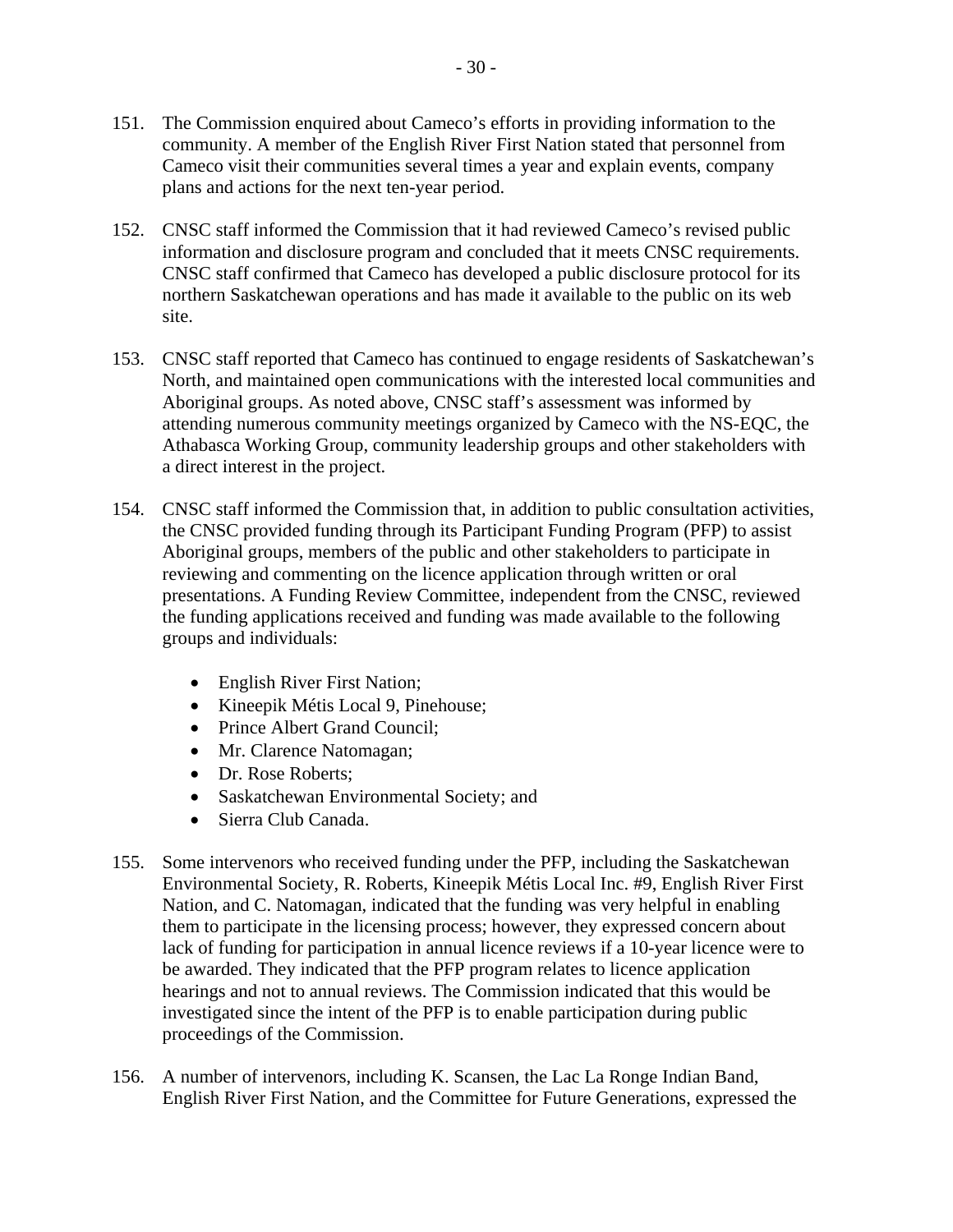view that, while there is communication from Cameco to local residents and communities, there was little true consultation and meaningful acceptance and use of Aboriginal Traditional Knowledge. Cameco responded that the company encourages dialogue with, and input from, community members with a view to improving the relationship and that this goes beyond providing information.

- 157. The NS-EQC and the Saskatchewan Environmental Society, in their interventions, added that meaningful consultation with the local communities will be particularly important leading up to a final decision to remove the coffer dam at the Rabbit Lake Operation B-Zone Pit, which would allow the pit water to mix with Wollaston Lake water. Cameco indicated that it understands the local community interest in that operation and provided assurances that the potentially affected communities would continue to be closely consulted on the remediation plan for the B-Zone pit. The final remediation plan will be subject to full regulatory review and approval prior to any implementation.
- 158. The Committee for Future Generations, in its intervention, expressed concern that the information being provided by Cameco was not sufficiently independent and therefore may not be credible in the eyes of the communities. On the question of independence of information, CNSC staff and other intervenors referred to the directly relevant independent work carried out by the CNSC, Province of Saskatchewan, and independent activities with community involvement such as the Eastern Athabasca Regional Monitoring Program and Athabasca Working Group which confirm that the public health and the environment are not being impacted by Cameco's operations.

#### *3.16.3 Conclusion on Aboriginal Engagement and Public Information*

- 159. Based on this information, the Commission is satisfied that Cameco's public information program meets regulatory requirements. The Commission is also satisfied that Cameco's and CNSC staff's public information activities are effective in keeping the public and Aboriginal communities informed and engaged on the facility operations.
- 160. The Commission acknowledges the efforts made in relation to the CNSC's obligations regarding Aboriginal consultation and the Legal Duty to Consult. The Commission is satisfied that the proposed licence renewal will not cause any adverse impacts to any potential or established Aboriginal or treaty rights and that the consultation activities undertaken for this licence renewal were adequate, given that no changes to the licensed activities have been requested  $14$ .

# **3.17 Decommissioning Plans and Financial Guarantee**

<span id="page-35-0"></span> $\overline{a}$ <sup>14</sup> Rio Tinto Alcan v. Carrier Sekani Tribal Council, 2010 SCC 43, [2010] 2 S.C.R. 650 at paras 45 and 49.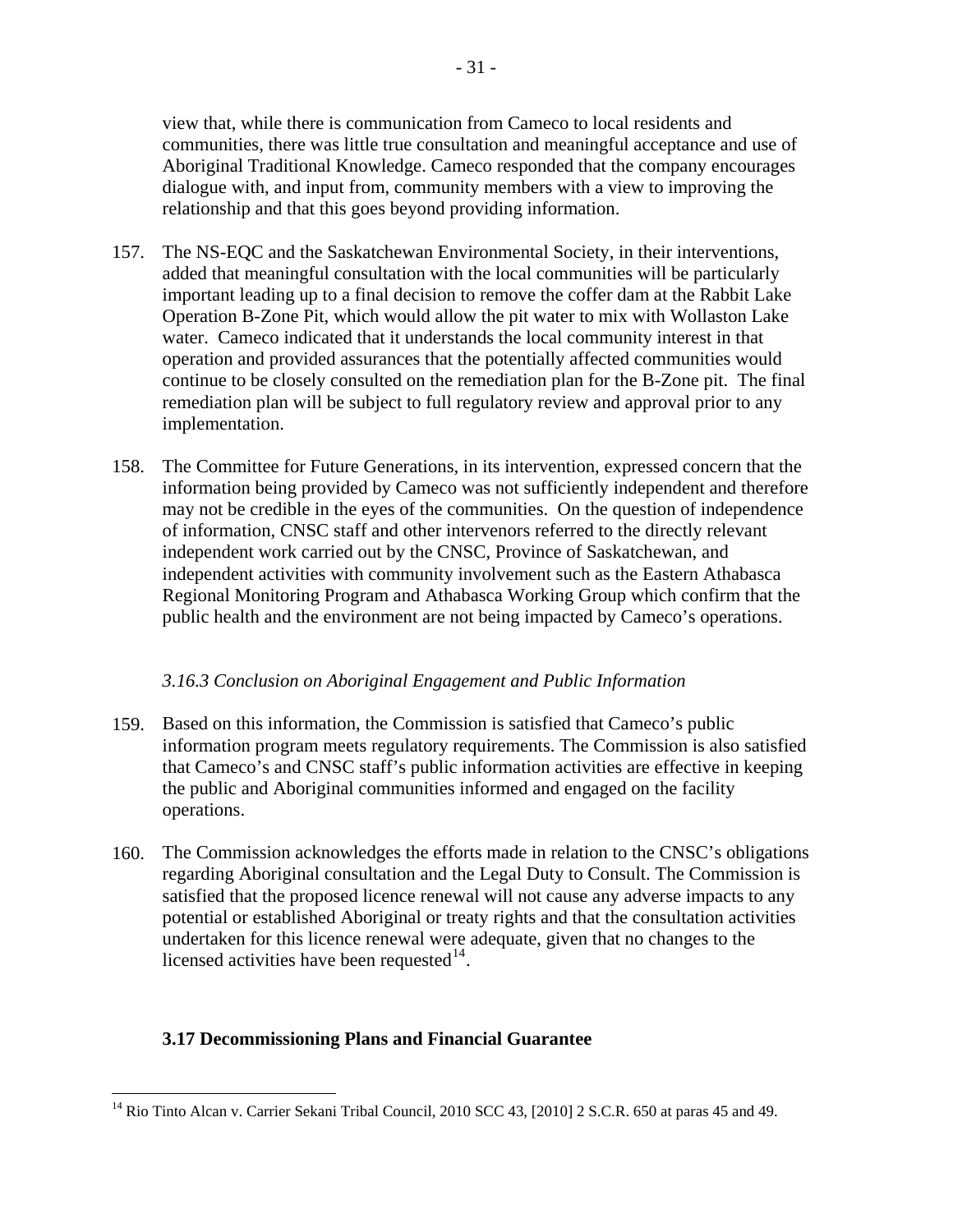- 161. The Commission requires that the licensee has operational plans for decommissioning and long-term management of waste produced during the life-span of the facility. In order to ensure that adequate resources are available for a safe and secure future decommissioning of the Rabbit Lake Operation site, the Commission requires that an adequate financial guarantee for realization of the planned activities is put in place and maintained in a form acceptable to the Commission throughout the licence period.
- 162. With respect to remediation of the areas at the Rabbit Lake Operation site that are no longer required, Cameco highlighted the work it has completed, or is underway, to remediate lands near and along the shorelines of the three former open pits on Collins Bay, including the former access road to A-Zone. Work is reportedly proceeding on completing and revegetating the engineered covers for the B-Zone rock pile and the Above Ground Tailings Management Area.
- 163. CNSC staff confirmed that Cameco has been making satisfactory progress in accordance with its Rabbit Lake site reclamation plan approved by the CNSC in 2010. CNSC staff confirmed that remediation is complete at the A and D-Zones, including revegetation of disturbed areas and associated waste rock piles. The B-Zone remediation is progressing. It is partly backfilled and flooded, the pit water quality continues to improve, and the plan for final reclamation is in development. CNSC staff further noted that it is monitoring Cameco's work on the final cover design for the Above Ground Tailings Management Facility which is currently under progressive reclamation. CNSC staff is also closely monitoring Cameco's reclamation plan development for the contaminated Link Lakes drainage, which it expects to receive for review later in the year. CNSC staff reported its satisfaction with the reclamation activities completed and underway.
- 164. Cameco stated that its Preliminary Decommissioning Plan (PDP) and Preliminary Decommissioning Cost Estimate (PDCE) is updated every five years in accordance with the requirement of the CNSC and Province of Saskatchewan. Cameco declared that the financial guarantee for the Rabbit Lake Operation has been increased for the purpose of the licence renewal application from \$105.2M to \$202.7M. Cameco indicated that new irrevocable standby letters of credit will be issued to the Province of Saskatchewan upon approval of the PDP and PDCE.
- 165. CNSC staff stated that it has completed a review of Cameco's PDP and PDCE and concluded that it provides sufficient detail and is consistent with regulatory requirements.
- 166. Kineepik Métis Local Inc., #9, in its intervention, recommended that decommissioning and progressive reclamation activity work should directly involve the local community partners and that the decommissioning plans should be reviewed by a third party. In response to the Commissions questions on the role of third parties in the review of decommissioning plans and costs, CNSC staff responded that it expects licensees to solicit community input in reclamation and decommissioning activities, and to engage a third party in preparing its plans for regulatory approvals. CNSC staff then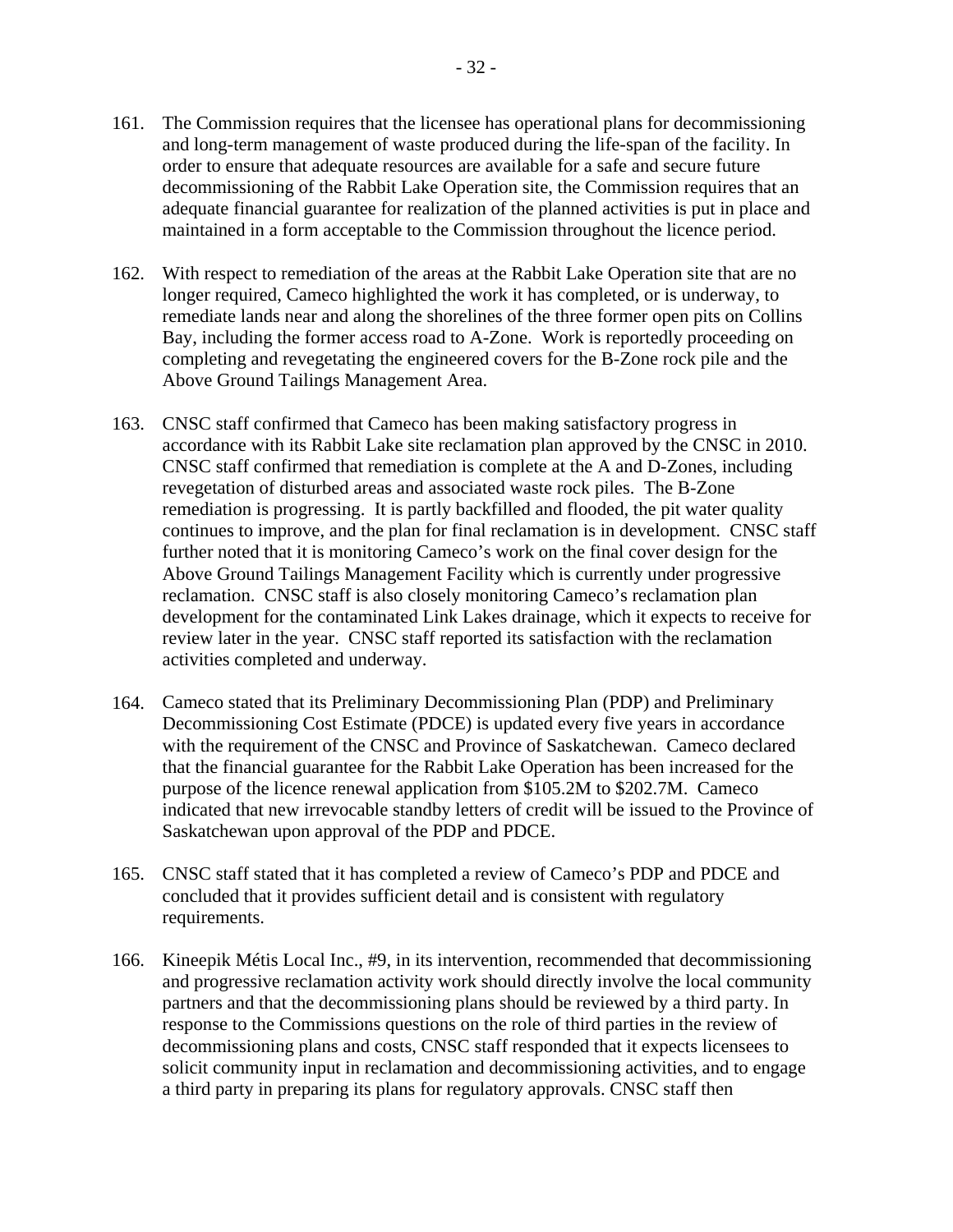independently reviews the technical aspect of plans and cost estimates.

- <span id="page-37-0"></span>167. A number of intervenors expressed their concerns regarding decommissioning and stated that they were under the impression that Cameco envisions and acts in five-year increments while First Nations' people look ahead to a time when Cameco will no longer be mining in northern Saskatchewan. They wanted assurance that the mine sites would be left in a manner as close to pre-mining conditions as possible for many generations to come and that this should be part of the decommissioning plans. The Northern Saskatchewan Environmental Quality Committee (NS-EQC) stated that future developments should be designed and planned with final decommissioning in mind. Some intervenors, including the Committee for Future Generations and the Saskatchewan Environmental Society, added that they would like to see a plan for the mine site that continues to decommissioning and beyond. CNSC staff stated that such a long-term post-decommissioning vision is reasonable and is in place for most major nuclear facilities. Cameco representatives stated that the company conducts reclamation activities continuously and will ensure that the sites are left in a stable environmentally safe state. Cameco representatives indicated, however, that, due to uncertainties on future business opportunities, it would be difficult to add precision on the specific activities and schedules beyond that currently contained in its reclamation plans. CNSC staff stated that Cameco has an obligation to leave a site in a stable and environmentally safe condition and that measures are in place to ensure this occurs.
- 168. The NS-EQC noted that they have seen some evidence of decommissioning and reclamation at the McArthur River Operation site and are encouraged by what they have seen. The NS-EQC would like Cameco to continue its efforts in this regard and invited Cameco to involve local communities in the process.
- 169. The Saskatchewan Environmental Society expressed concerns regarding the long-term monitoring of tailing areas at the site, after decommissioning and reclamation. The Commission asked for further information on reclamation activities and monitoring of decommissioned sites. Cameco representatives stated that their intent is to eventually decommission the sites leaving the areas as close to the natural environment as possible. Cameco representatives added that areas currently no longer used for mining are actively being reclaimed and returned to a natural state. Cameco representatives further stated that there was ongoing monitoring of all facilities, including already reclaimed areas, which would continue beyond the life of the facilities to ensure that the protective covers on the decommissioned waste areas are not eroding and that the waste sites are stable and performing as designed. CNSC staff confirmed that all decommissioning activities would be verified and that Cameco would continue to be involved after mining had ceased. Additionally, the property would eventually revert to the Government of Saskatchewan for ongoing maintenance (institutional control program). CNSC staff added that there is another fund which serves as a financial assurance put to the side for future generations. Those funds will be established for the in-pit tailings management facilities after decommissioning and reclamation.
- 170. The Commission asked if the decommissioning fund addresses the transfer of a site to institutional control program and the costs of that program. CNSC staff responded that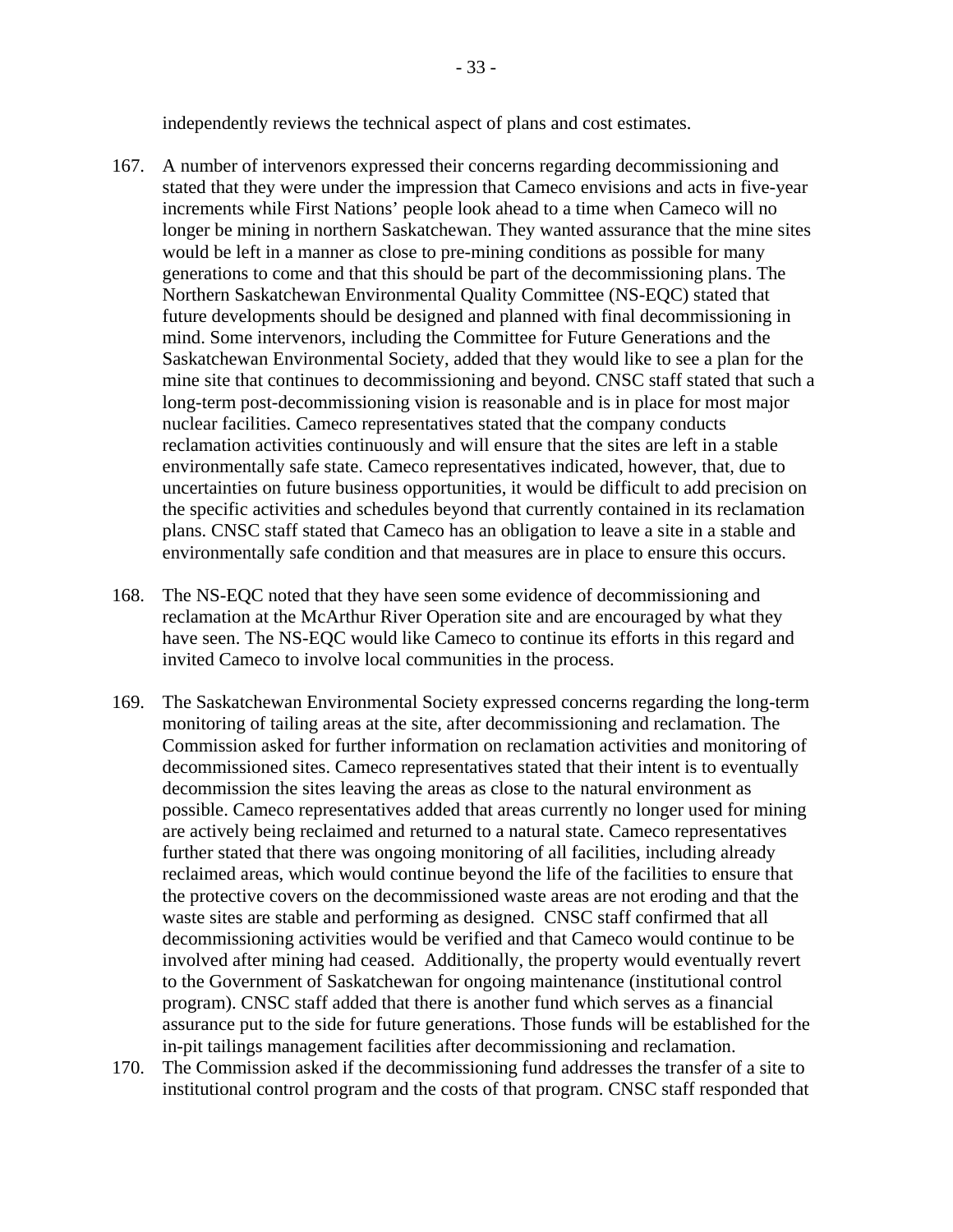the decommissioning, including financial guarantees and funds, is a separate process from the institutional control, and that there is a requirement for the funds when the application is put forth for institutional control. The Saskatchewan Ministry of Environment representative clarified that financial guarantee for decommissioning includes some of the post-closure monitoring costs. After a site is released from the CNSC regulation, an appropriate financial assurance would be established for the expected long term monitoring plan.

- 171. A number of intervenors commented on historical mine operations in northern Saskatchewan that remain in an unsightly and environmentally unacceptable state years after operations has ceased. Comments were made that mine waste in some instances is contaminating lakes and rivers and that barrels and other debris litter the site, yet no one seems to be taking any action. CNSC staff noted that these "legacy" sites are now under government management and regulatory oversight, and that remediation works are now underway or in development. CNSC staff and Cameco representatives concurred that the site conditions at some historic operations are unacceptable and that, under current practice and regulatory requirements, such problems would not occur today. Cameco stated that it has policies and practices in place to ensure that mining and exploration areas are left in a clean state once an operation ceases. Cameco added that, in the course of their work, they have cleaned up areas left by previous operators. The Commission further confirmed that the poor conditions now being rectified at the other sites referred to by the intervenors would now never be permitted at any site.
- 172. Based on this information, the Commission considers that the preliminary decommissioning plans and related financial guarantee are acceptable for the purpose of the current application for licence renewal.

# **3.18 Cost Recovery**

173. CNSC staff informed the Commission that Cameco is in good standing with the CNSC regarding the licensing fee payment for the Rabbit Lake Operation.

#### **3.19 Licence Length and Conditions**

- 174. Cameco requested the renewal of the current operating licence for a period of ten years. CNSC staff recommended the renewal of the licence for a period of 10 years, stating that Cameco is qualified to carry on the licensed activities authorized by the licence.
- 175. CNSC staff informed the Commission that it has implemented a process of licence reform to improve the clarity and consistency of CNSC requirements and to streamline the administration of CNSC licences while maintaining adequate regulatory oversight. Accordingly, the proposed licence includes the changes already introduced for nuclear power plants, nuclear fuel fabrication plants, uranium refinery and conversion facilities, and other uranium mines and mills. The proposed licence is associated with the proposed site-specific Licence Conditions Handbook (LCH). The proposed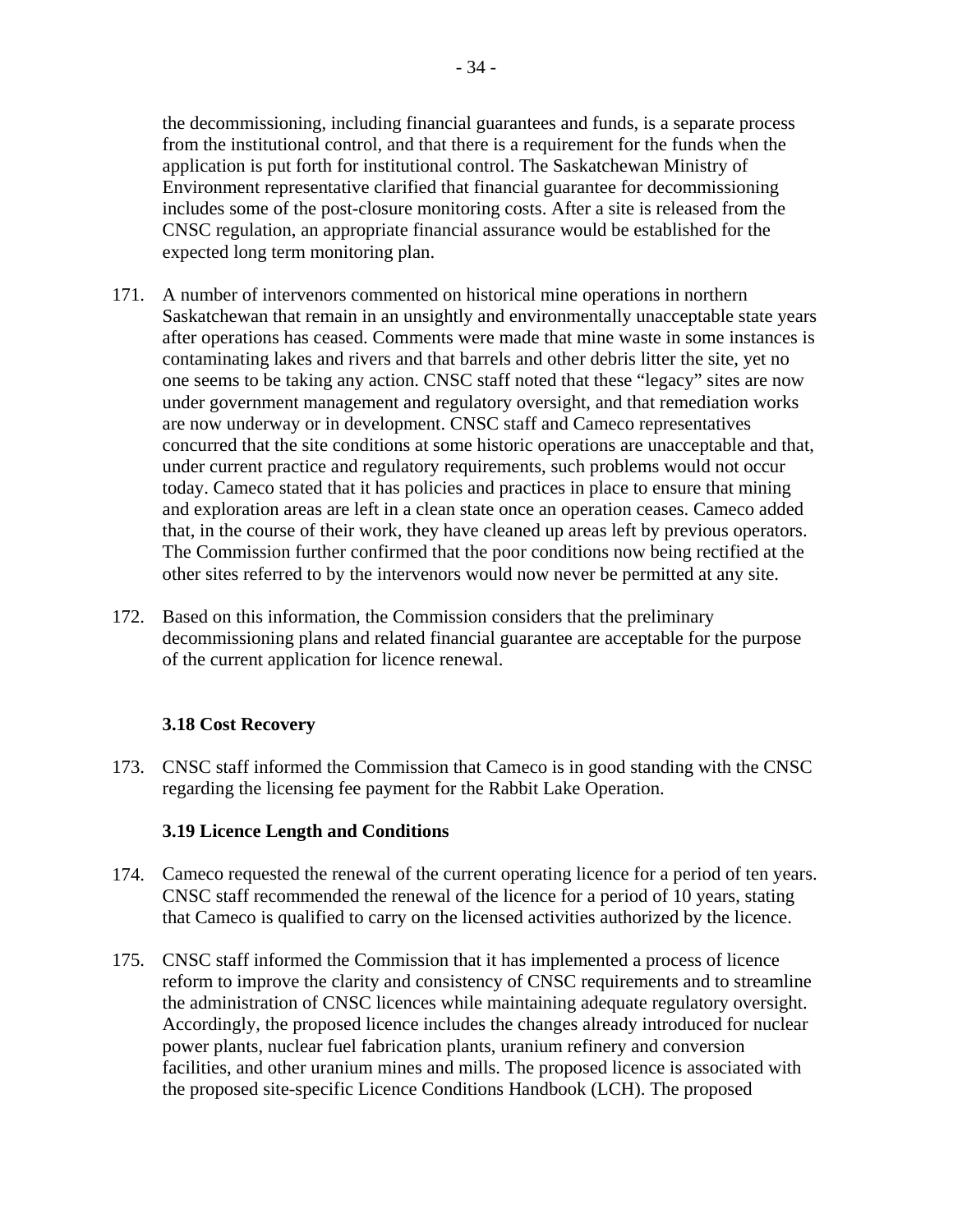<span id="page-39-0"></span>documents include CNSC staff's recommendations regarding delegation of authority on specific matters to persons authorized by the Commission.

- 176. CNSC staff added that, if a significant event were to occur, information on the event would be provided to the Commission using the Event Initial Report process. All activities, including proposed changes, would be governed by the licence and the LCH. Any changes outside of the licensing basis would require the Commission's prior review and approval.
- 177. The Saskatchewan Environmental Society stated that a shorter licence term would be more appropriate given the likelihood of Cameco applying for variations or amendments during the term of the licence to deal with issues of process, production, waste management, and expansion of operations. CNSC staff noted that this application for licence renewal does not encompass any expansion. Any such application would be considered through a separate licensing process, including any federal environmental assessment that may be required.
- 178. At this time, and while Cameco indicated it is exploring the possibility of expanding the Eagle Point mine to reach new ore deposits, Cameco has not made any application for expansion or significant change to the Rabbit Lake Operation.
- 179. The English River First Nation expressed the view that if a 10-year term were granted, there should be a mandatory public mid-term review conducted by the Commission with public participation. The Commission sought more details regarding the reporting requirements. CNSC staff stated that it was increasing the reporting frequency by recommending annual reports, instead of a mid-term report after a five-year period. These annual reports would be presented to the Commission for consideration at public meetings. CNSC staff added that a mid-term review would, therefore, not be required if annual reviews were in place.
- 180. Based on the above information received during the course of this hearing, the Commission is satisfied that a ten-year licence is appropriate. The Commission accepts the licence conditions as recommended by CNSC staff. The Commission also accepts CNSC staff's recommendation regarding the delegation of authority, and notes that it can bring any matter to the Commission as applicable.

#### **4.0 CONCLUSION**

- 181. The Commission has considered the information and submissions of CNSC staff, the applicant and all participants as set out in the material available for reference on the record, as well as the oral and written submissions provided or made by the participants at the hearing.
- 182. The Commission determined that there was no requirement for an environmental assessment pursuant to subsection 5(1) of the *Canadian Environmental Assessment*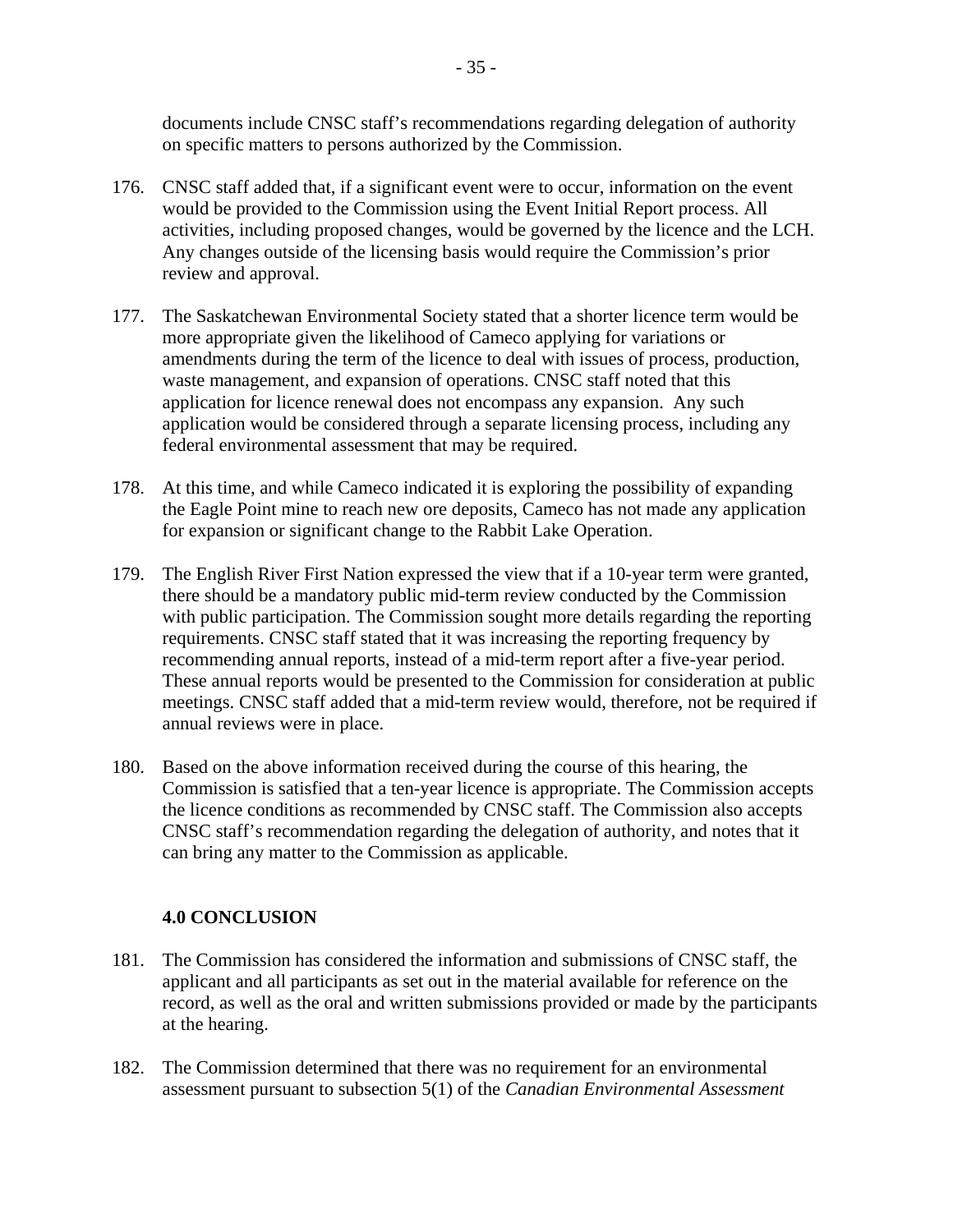*Act, 2012*[15](#page-40-0) (CEAA). The Commission notes that the NSCA provides a strong regulatory framework for environmental protection. Whether an environmental assessment is required or not under CEAA 2012, the CNSC regulatory system ensures that adequate measures are in place to protect the environment and human health in accordance with the NSCA and its Regulations.

- 183. The Commission is satisfied that Cameco meets the requirements of subsection 24(4) of the *Nuclear Safety and Control Act*. That is, the Commission is of the opinion that the applicant is qualified to carry on the activity that the proposed licence will authorize and that the applicant will make adequate provision for the protection of the environment, the health and safety of persons and the maintenance of national security and measures required to implement international obligations to which Canada has agreed.
- 184. Therefore, the Commission, pursuant to section 24 of the *Nuclear Safety and Control Act*, renews the uranium mine and mill operation licence issued to Cameco Corporation for its Rabbit Lake Operation. The renewed licence, UMOL-MINEMILL-RABBIT.00/2023 will be valid from November 1, 2013 until October 31, 2023.
- 185. The Commission includes in the licence the conditions as recommended by CNSC staff and set out in the draft licence attached to CMD 13-H15.
- 186. The Commission also accepts CNSC staff's recommendation regarding the delegation of authority in the Licence Conditions Handbook (LCH). The Commission notes that CNSC staff can bring any matter to the Commission as applicable. The Commission directs CNSC staff to inform the Commission on an annual basis of any changes made to the LCH.
- 187. With this decision, the Commission directs CNSC staff to provide annual reports on the performance of the Rabbit Lake Operation, as part of the Annual Report on Nuclear Fuel Cycle Facilities in Canada. CNSC staff shall present these reports at public proceedings of the Commission. A special focus on the environmental performance of the Rabbit Lake Operation, with emphasis on releases to air, water and soil is expected to be part of the annual reports. Some of the proceedings may be held in Saskatchewan with public participation.
- 188. The Commission requests that Cameco prepare timeline estimates for completion of each of the major reclamation and decommissioning activities planned at the Rabbit Lake Operation site. Updates of the remediation and decommissioning plans and timelines will be presented as part of the aforementioned annual reports by CNSC staff on the performance of the Rabbit Lake Operation.

 $\overline{a}$ 

<span id="page-40-0"></span> $15$  S.C. 2012, c. 19, s. 52.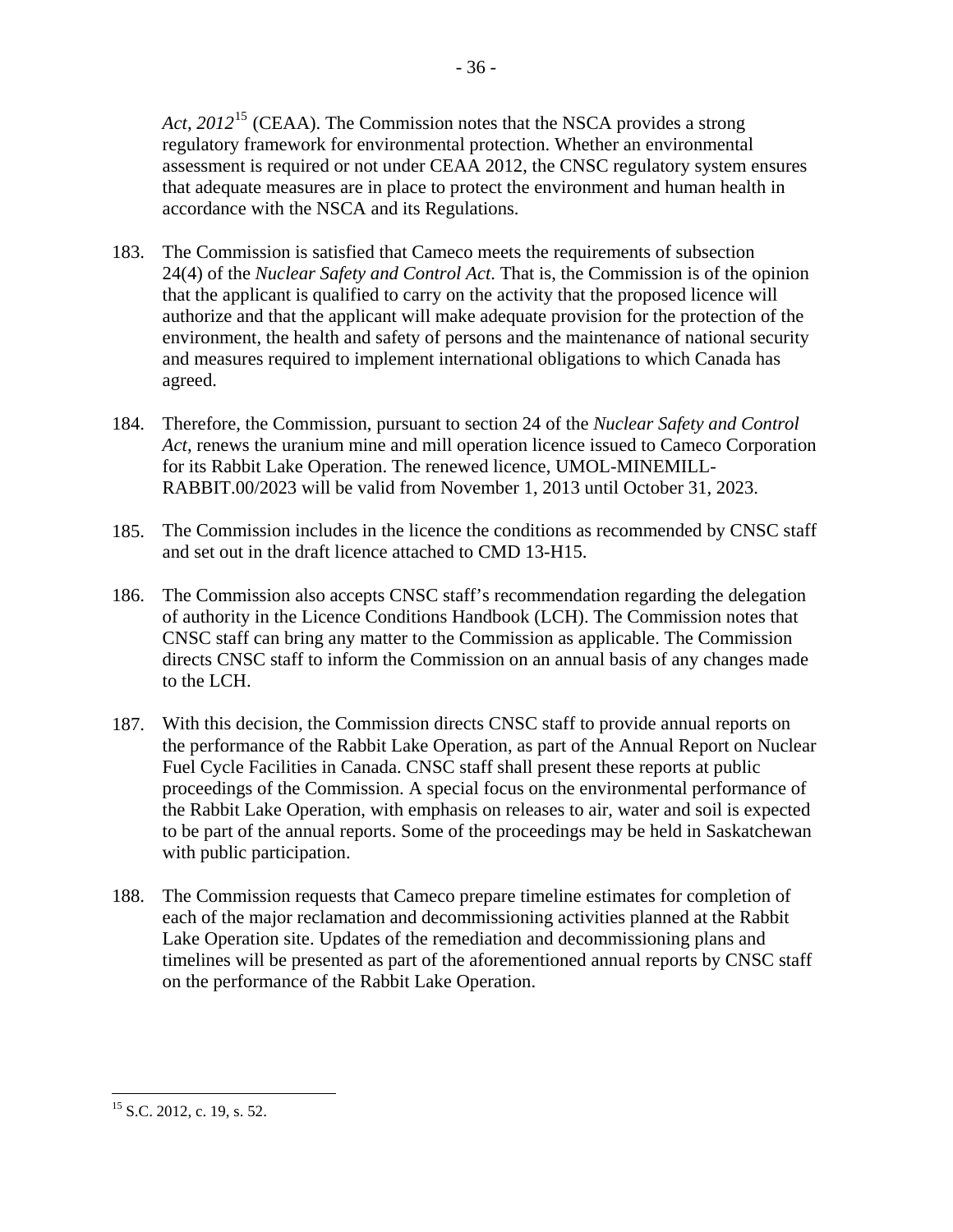M. Binds

 $\bar{\alpha}$ 

**JAN** 0 7 **20M** 

Michael Binder Date President, Canadian Nuclear Safety Commission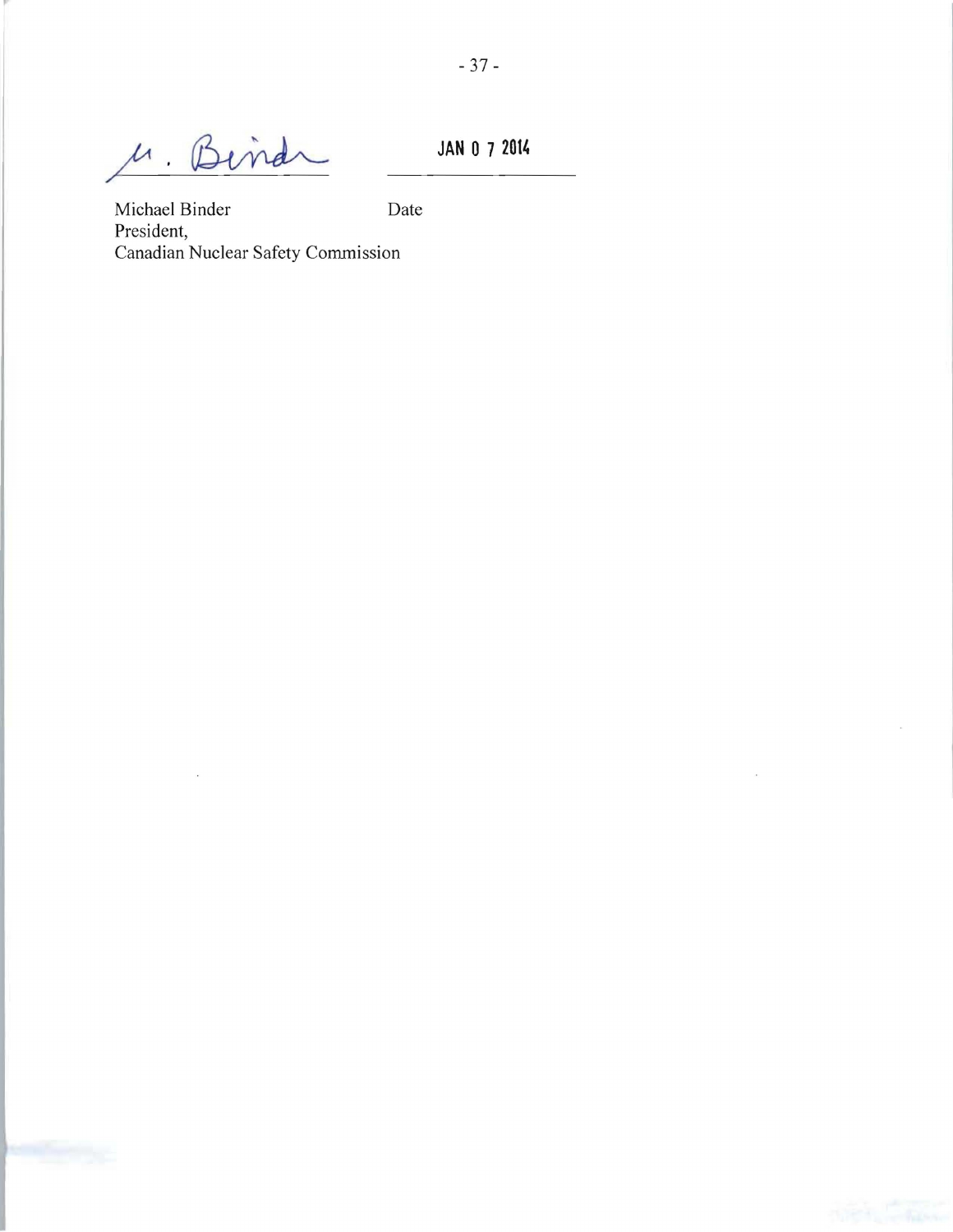# <span id="page-42-0"></span>**Appendix A – Intervenors**

| Kineepik Métis Local Inc., represented by V. Natomagan and      | CMD 13-H13.2  |
|-----------------------------------------------------------------|---------------|
| M. Vermette                                                     | CMD 13-H14.2  |
|                                                                 | CMD 13-H15.2  |
| Prince Albert Grand Council, represented by L. Hardlotte,       | CMD 13-H13.3  |
| J. Tsannie, P. Robillard, A. Charles, J. Tsannie and E. Hansen  | CMD 13-H13.3A |
|                                                                 | CMD 13-H14.3  |
|                                                                 | CMD 13-H14.3A |
|                                                                 | CMD 13-H15.3  |
|                                                                 | CMD 13-H15.3A |
| Candyce Paul                                                    | CMD 13-H13.5  |
|                                                                 | CMD 13-H14.4  |
|                                                                 | CMD 13-H15.4  |
| Saskatchewan Mining Association, represented by P. Schwann      | CMD 13-H13.7  |
|                                                                 | CMD 13-H13.7A |
|                                                                 | CMD 13-H14.6  |
|                                                                 | CMD 13-H14.6A |
|                                                                 | CMD 13-H15.5  |
|                                                                 | CMD 13-H15.5A |
| Athabasca Basin Development Limited Partnership, represented by | CMD 13-H13.8  |
| G. Gay                                                          | CMD 13-H14.7  |
|                                                                 | CMD 13-H15.6  |
| Johnson-Shoyama Graduate School of Public Policy                | CMD 13-H13.9  |
|                                                                 | CMD 13-H14.8  |
|                                                                 | CMD 13-H15.7  |
| <b>Steve Lawrence</b>                                           | CMD 13-H13.10 |
|                                                                 | CMD 13-H14.9  |
|                                                                 | CMD 13-H15.8  |
| Canadian Nuclear Association, represented by H. Kleb and        | CMD 13-H13.12 |
| M. Bernard                                                      | CMD 13-H14.11 |
|                                                                 | CMD 13-H15.10 |
| Dale Dewar                                                      | CMD 13-H13.13 |
|                                                                 | CMD 13-H14.12 |
|                                                                 | CMD 13-H15.11 |
| Dwayne Buffin                                                   | CMD 13-H13.14 |
|                                                                 |               |
| James Little                                                    | CMD 13-H13.15 |
|                                                                 | CMD 13-H14.13 |
|                                                                 | CMD 13-H15.12 |
| Snake Lake Group of Companies, represented by R. Rediron        | CMD 13-H13.16 |
|                                                                 | CMD 13-H14.13 |
|                                                                 | CMD 13-H15.13 |